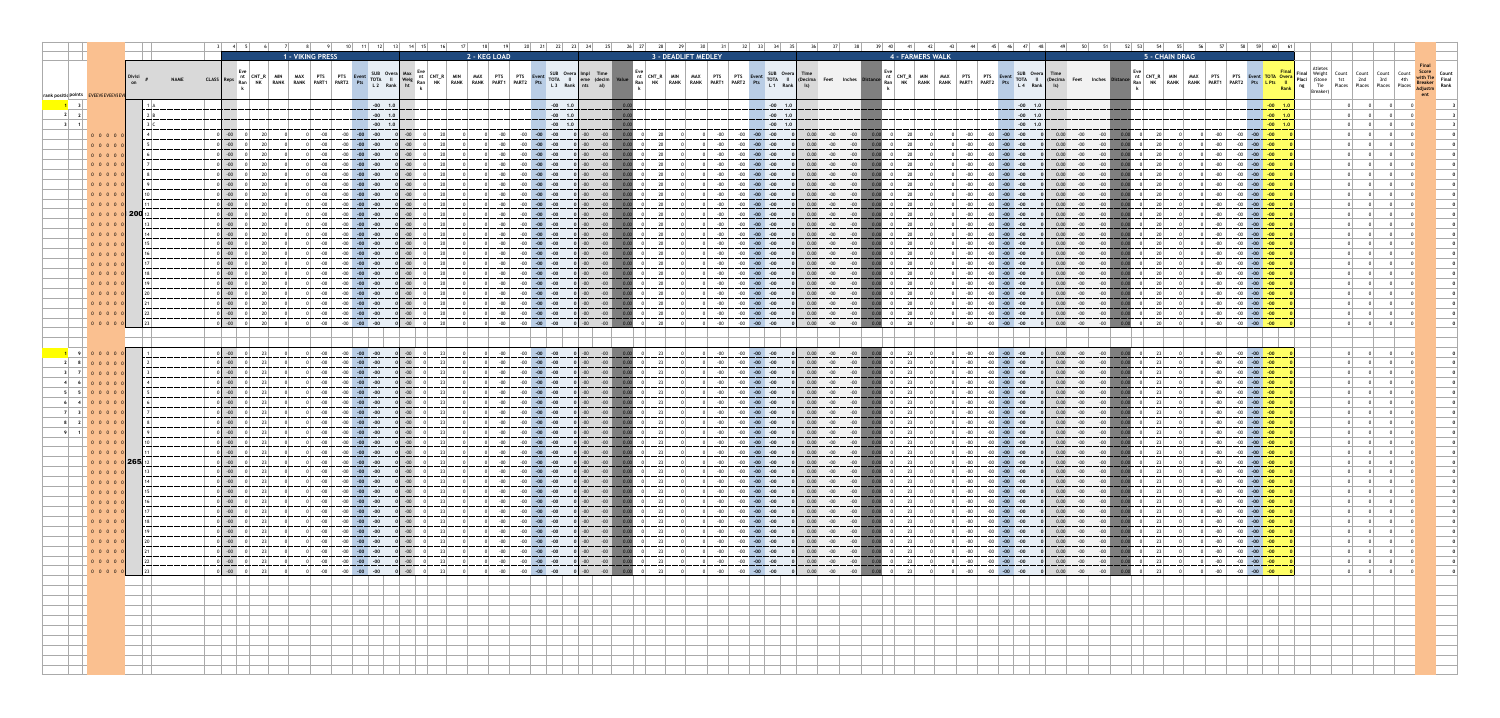|                                                                                                                                                                                                                                                                                                                                                                                                                              |                                                                                     | <b>1 - AXLE FOR REPS</b>                                                 |                                                                                                                                                                                                                                                                                                                                                                                                                                                                                                                                                                        | 2 - DEAD LIFT MEDLEY                                                                                                                                                                                                                                                                                                                                                                                                                                                                                                                                                                                                  | <b>3 - TRUCK PULL</b>                                                      |                                                                                                                                                                                                                                                                                                                                                          | <b>4 - FARMERS WALK</b> |                                                                                                                                                                                                                                                                                                                                                                                                                                    | 5 - STONES                                                                                                                                                                                                                                                                                                                                                                                                                                                                                                                                                                      |                                                                                                                                                                                                                                                                                                                                                                                                                                   |
|------------------------------------------------------------------------------------------------------------------------------------------------------------------------------------------------------------------------------------------------------------------------------------------------------------------------------------------------------------------------------------------------------------------------------|-------------------------------------------------------------------------------------|--------------------------------------------------------------------------|------------------------------------------------------------------------------------------------------------------------------------------------------------------------------------------------------------------------------------------------------------------------------------------------------------------------------------------------------------------------------------------------------------------------------------------------------------------------------------------------------------------------------------------------------------------------|-----------------------------------------------------------------------------------------------------------------------------------------------------------------------------------------------------------------------------------------------------------------------------------------------------------------------------------------------------------------------------------------------------------------------------------------------------------------------------------------------------------------------------------------------------------------------------------------------------------------------|----------------------------------------------------------------------------|----------------------------------------------------------------------------------------------------------------------------------------------------------------------------------------------------------------------------------------------------------------------------------------------------------------------------------------------------------|-------------------------|------------------------------------------------------------------------------------------------------------------------------------------------------------------------------------------------------------------------------------------------------------------------------------------------------------------------------------------------------------------------------------------------------------------------------------|---------------------------------------------------------------------------------------------------------------------------------------------------------------------------------------------------------------------------------------------------------------------------------------------------------------------------------------------------------------------------------------------------------------------------------------------------------------------------------------------------------------------------------------------------------------------------------|-----------------------------------------------------------------------------------------------------------------------------------------------------------------------------------------------------------------------------------------------------------------------------------------------------------------------------------------------------------------------------------------------------------------------------------|
| rank positic points CH EVI EVI EVEN EVI EVI                                                                                                                                                                                                                                                                                                                                                                                  | <b>NAME</b>                                                                         |                                                                          | L 2 Rank                                                                                                                                                                                                                                                                                                                                                                                                                                                                                                                                                               | <b>RANK</b><br>L <sub>1</sub> Rank                                                                                                                                                                                                                                                                                                                                                                                                                                                                                                                                                                                    |                                                                            | $L4$ Rank                                                                                                                                                                                                                                                                                                                                                |                         | Rank  <br>L <sub>4</sub> Rank nts al)                                                                                                                                                                                                                                                                                                                                                                                              | <b>RANK</b><br><b>RANK</b><br>PART1<br><b>Rank</b> ng $\begin{bmatrix} \text{rie} \\ \text{Rank} \end{bmatrix}$ ng $\begin{bmatrix} \text{rie} \\ \text{File} \end{bmatrix}$ Places $\begin{bmatrix} \text{Pic} \\ \text{Places} \end{bmatrix}$                                                                                                                                                                                                                                                                                                                                 | Places                                                                                                                                                                                                                                                                                                                                                                                                                            |
| $0 \t1 \t3.00 \t4.1 \t4.1$<br>$\begin{array}{ c c c c c c c c } \hline 0 & 4 & 5.00 & 1.1 & 3.1 \hline \end{array}$<br>$0 \t2 \t2.00 \t3.1 \t2.1$                                                                                                                                                                                                                                                                            | $1$   Karlee<br>$2 \mid \text{Megan (N)}$                                           | MW                                                                       | $-00$ $-00$ $-00$ $1.0$ $28$ $60.00$                                                                                                                                                                                                                                                                                                                                                                                                                                                                                                                                   | $5.0$ $-00$ $5.0$ $5.0$ $1.0$<br>35.50<br>$2.0$ $-00$ $2.0$ $2.0$ $4.0$<br>36.22<br>33.50<br>$4.0$ $-00$ $4.0$ $4.0$ $2.0$                                                                                                                                                                                                                                                                                                                                                                                                                                                                                            |                                                                            | $3.0$ $-00$ $3.0$ 8.0 1.0 35.21<br>$1.0$ $-00$ $1.0$ $3.0$ $4.0$<br>31.44<br>4.0 $-00$ 4.0 8.0 1.0<br>35.15                                                                                                                                                                                                                                              |                         | $-00$ 2.0 10.0 3.0<br>9.21<br>$5.0$ 8.0 4.0<br>$-19.57$                                                                                                                                                                                                                                                                                                                                                                            | $2.0$ $-00$ $2.0$ $12.0$<br>$3.0$ $-00$ $3.0$ $11.0$<br>4.0 $-00$ 4.0 15.0                                                                                                                                                                                                                                                                                                                                                                                                                                                                                                      |                                                                                                                                                                                                                                                                                                                                                                                                                                   |
| $0$ 5 4.00 5.1 0<br>$\begin{array}{ c c c c c c c c c } \hline 0 & 3 & 1.00 & 2.0 & 1.0 \\ \hline \end{array}$                                                                                                                                                                                                                                                                                                               | $3$   Alvson<br>$4$ Kerstin (N)<br>5   Kavla                                        | HW                                                                       |                                                                                                                                                                                                                                                                                                                                                                                                                                                                                                                                                                        | 35.78<br>$-00$ 1.0 1.0 5.0<br>$-00$ 3.0 3.0 3.0<br>30.15                                                                                                                                                                                                                                                                                                                                                                                                                                                                                                                                                              |                                                                            | $2.0$ $-00$ $2.0$ $3.0$ $4.0$<br>44.09<br>5.0  <br>$-00$ 5.0 8.0 1.0<br>31.59                                                                                                                                                                                                                                                                            |                         | 4.0 5.0<br>4.0 12.0 1.0<br>13.33                                                                                                                                                                                                                                                                                                                                                                                                   | $-00$ $-00$ $-00$ $4.0$<br>$5.0$ $-00$ $5.0$ $17.0$                                                                                                                                                                                                                                                                                                                                                                                                                                                                                                                             |                                                                                                                                                                                                                                                                                                                                                                                                                                   |
| $\begin{array}{ccccccccccccc}\n0 & 0 & 0 & 0 & 0 & 0\n\end{array}$<br>0 0 0 0 0 0                                                                                                                                                                                                                                                                                                                                            |                                                                                     | $-00$                                                                    | $-00$ $-00$<br>-00 -00 -00<br>$-00$ $-00$ $-00$                                                                                                                                                                                                                                                                                                                                                                                                                                                                                                                        | $-00$ $-00$<br>$-00$ $-00$                                                                                                                                                                                                                                                                                                                                                                                                                                                                                                                                                                                            |                                                                            | $-00$ $-00$<br>-00<br>$-00 - 00$                                                                                                                                                                                                                                                                                                                         |                         |                                                                                                                                                                                                                                                                                                                                                                                                                                    | -00 -00 - <b>00 -00</b>                                                                                                                                                                                                                                                                                                                                                                                                                                                                                                                                                         |                                                                                                                                                                                                                                                                                                                                                                                                                                   |
| 0 0 0 0 0<br>0 0 0 0 0 0<br>0 0 0 0 0 0<br>0 0 0 0 0 0                                                                                                                                                                                                                                                                                                                                                                       |                                                                                     |                                                                          | $-00$ $-00$ $-00$<br>$-00 - 00 - 00$                                                                                                                                                                                                                                                                                                                                                                                                                                                                                                                                   | $-00 - 00$<br>$-00 - 00$                                                                                                                                                                                                                                                                                                                                                                                                                                                                                                                                                                                              |                                                                            | $-00 - 00$                                                                                                                                                                                                                                                                                                                                               |                         |                                                                                                                                                                                                                                                                                                                                                                                                                                    | $-00$<br>$-00$                                                                                                                                                                                                                                                                                                                                                                                                                                                                                                                                                                  |                                                                                                                                                                                                                                                                                                                                                                                                                                   |
| 0 0 0 0 0 0<br>$\begin{array}{ccccccccccccc}\n0 & 0 & 0 & 0 & 0 & 0 & 0\n\end{array}$<br>0 0 0 0 0 0                                                                                                                                                                                                                                                                                                                         |                                                                                     |                                                                          |                                                                                                                                                                                                                                                                                                                                                                                                                                                                                                                                                                        | $\overline{\phantom{0}}$ -00                                                                                                                                                                                                                                                                                                                                                                                                                                                                                                                                                                                          |                                                                            |                                                                                                                                                                                                                                                                                                                                                          |                         |                                                                                                                                                                                                                                                                                                                                                                                                                                    |                                                                                                                                                                                                                                                                                                                                                                                                                                                                                                                                                                                 |                                                                                                                                                                                                                                                                                                                                                                                                                                   |
| $2$ 2.1 2.00 1.1 3.1 2<br>$3$ 3.1 3.00 3.1 1.1                                                                                                                                                                                                                                                                                                                                                                               | 1   Brvan Hendrick:<br>$2$ Casey Day                                                | 2.0<br>1.0                                                               | $-00$ 2.0 2.0 2.0<br>$-00$ 1.0 1.0 3.0                                                                                                                                                                                                                                                                                                                                                                                                                                                                                                                                 | $2.0$ 4.0 2.0<br>34.44<br>$1.0$ 2.0 3.0<br>59.09                                                                                                                                                                                                                                                                                                                                                                                                                                                                                                                                                                      |                                                                            | $-00$ 2.0 6.0 2.0<br>21.94<br>$-00$ 1.0 3.0 3.0<br>71.70                                                                                                                                                                                                                                                                                                 |                         | 9.0                                                                                                                                                                                                                                                                                                                                                                                                                                | $-00$ 1.0 10.0<br>$-00$ 3.0 7.0                                                                                                                                                                                                                                                                                                                                                                                                                                                                                                                                                 |                                                                                                                                                                                                                                                                                                                                                                                                                                   |
| $1 \quad 1.1 \quad 1.00 \quad 2.1 \quad 2.1$<br>00000<br>00000                                                                                                                                                                                                                                                                                                                                                               | 3   Ben Lohrer                                                                      |                                                                          |                                                                                                                                                                                                                                                                                                                                                                                                                                                                                                                                                                        | $3.0\quad 6.0\quad 1.0$<br>29 QC                                                                                                                                                                                                                                                                                                                                                                                                                                                                                                                                                                                      |                                                                            | $3.0$ 9.0                                                                                                                                                                                                                                                                                                                                                |                         |                                                                                                                                                                                                                                                                                                                                                                                                                                    |                                                                                                                                                                                                                                                                                                                                                                                                                                                                                                                                                                                 |                                                                                                                                                                                                                                                                                                                                                                                                                                   |
| $\begin{array}{ccccccccccccc}\n0 & 0 & 0 & 0 & 0 & 0 & 0\n\end{array}$                                                                                                                                                                                                                                                                                                                                                       |                                                                                     |                                                                          |                                                                                                                                                                                                                                                                                                                                                                                                                                                                                                                                                                        |                                                                                                                                                                                                                                                                                                                                                                                                                                                                                                                                                                                                                       |                                                                            |                                                                                                                                                                                                                                                                                                                                                          |                         |                                                                                                                                                                                                                                                                                                                                                                                                                                    |                                                                                                                                                                                                                                                                                                                                                                                                                                                                                                                                                                                 |                                                                                                                                                                                                                                                                                                                                                                                                                                   |
| 000000 CLWM<br>000000                                                                                                                                                                                                                                                                                                                                                                                                        |                                                                                     |                                                                          | $-00$ $-00$ $-00$ $-00$                                                                                                                                                                                                                                                                                                                                                                                                                                                                                                                                                | $-00$ $-00$ $-00$                                                                                                                                                                                                                                                                                                                                                                                                                                                                                                                                                                                                     |                                                                            | $-00$ $-00$ $-00$                                                                                                                                                                                                                                                                                                                                        |                         |                                                                                                                                                                                                                                                                                                                                                                                                                                    | $-00 - 00$<br>$-00$ $-00$ $-00$ $-00$                                                                                                                                                                                                                                                                                                                                                                                                                                                                                                                                           |                                                                                                                                                                                                                                                                                                                                                                                                                                   |
| $\begin{array}{cccccccc}\n\bullet & 0 & 0 & 0 & 0 & 0\n\end{array}$                                                                                                                                                                                                                                                                                                                                                          |                                                                                     |                                                                          | $-00$ $-00$ $-00$ $-00$<br>$-00$ $-00$ $-00$ $-00$<br>$-00$ $-00$ $-00$                                                                                                                                                                                                                                                                                                                                                                                                                                                                                                | $-00$ $-00$<br>$-00$ $-00$ $-00$<br>$-00$ $-00$                                                                                                                                                                                                                                                                                                                                                                                                                                                                                                                                                                       |                                                                            | $-00$ $-00$ $-00$                                                                                                                                                                                                                                                                                                                                        |                         | $-00$ $-00$                                                                                                                                                                                                                                                                                                                                                                                                                        | $-00$ $-00$ $-00$<br>$-00$ $-00$ $-00$ $-00$<br>$-00$ $-00$ $-00$                                                                                                                                                                                                                                                                                                                                                                                                                                                                                                               |                                                                                                                                                                                                                                                                                                                                                                                                                                   |
| $\begin{array}{ccccccccccccccccc} 0 & 0 & 0 & 0 & 0 & 0 \end{array}$                                                                                                                                                                                                                                                                                                                                                         |                                                                                     |                                                                          | $-00$ $-00$ $-00$ $-00$                                                                                                                                                                                                                                                                                                                                                                                                                                                                                                                                                | $-00$ $-00$ $-00$                                                                                                                                                                                                                                                                                                                                                                                                                                                                                                                                                                                                     |                                                                            | $-00$ $-00$ $-00$                                                                                                                                                                                                                                                                                                                                        |                         | $-00$ $-00$ $-00$                                                                                                                                                                                                                                                                                                                                                                                                                  | $-00$ $-00$ $-00$ $-00$                                                                                                                                                                                                                                                                                                                                                                                                                                                                                                                                                         |                                                                                                                                                                                                                                                                                                                                                                                                                                   |
| $\begin{array}{ c c c c c c c c } \hline \textbf{11} & \textbf{5} & \textbf{6} & \textbf{8.00} & \textbf{7.0} & \textbf{6.0} & \textbf{6.0} \hline \end{array}$<br>$2$ 10 7 1 1.00 2.0 2.0                                                                                                                                                                                                                                   | 1   Brent Hamm<br>$2$ Brad Neitzel<br>3 Tim Feathers                                |                                                                          | 4.0 $-00$ 4.0 4.0 7.0 20<br>$8.5$ $-00$ $8.5$ $8.5$ $3.0$ 9                                                                                                                                                                                                                                                                                                                                                                                                                                                                                                            | $5.5$ $00$ $5.512.0$ 6.0.<br>32.37<br>27.00<br>$11.0$ $-00$ $11.0$ $15.0$ $3.0$<br>4.0 $-00$ 4.0 12.5 5.0<br>27.75                                                                                                                                                                                                                                                                                                                                                                                                                                                                                                    |                                                                            | $A.0$ , $00$ $A.0$ $16.0$ $7.0$ $1$ $30.66$<br>11.0 $-00$ 11.0 26.0 2.0 24.06<br>$9.0$ $-00$ $9.0$ 21.5 5.0 26.37                                                                                                                                                                                                                                        |                         | $-00$ 5.0 21.0 6.0 4 23.05<br>10.0 $-00$ 10.0 36.0 3.0 5 21.56 5.05 2.00<br>7.0 $-00$ 7.0 28.5 4.0 5 16.22<br>$1.00 \pm$<br>5.06                                                                                                                                                                                                                                                                                                   | 0 10.0 -00 10.0 46.0 1.0<br>0 11.0 0 11.0 39.5 4.0                                                                                                                                                                                                                                                                                                                                                                                                                                                                                                                              |                                                                                                                                                                                                                                                                                                                                                                                                                                   |
| $4$ $8$ $1$ $2$ 6.00 1.1 3.1<br>$1 \quad 2 \quad 2.00 \quad 4.1 \quad 4.1$                                                                                                                                                                                                                                                                                                                                                   | 4 Craig Braun<br>5 Mike Condon                                                      | $3 \mid 7 \mid$                                                          | 10.5   $-00$ 10.5 10.5 1.0   16<br>  10.5   $-00$ 10.5 10.5 1.0   16                                                                                                                                                                                                                                                                                                                                                                                                                                                                                                   | $9.5$ $-00$ $9.5$ 20.0 1.0<br>29.81<br>$9.5$ $-00$ $9.5$ 20.0 1.0<br>27.12<br>35.47                                                                                                                                                                                                                                                                                                                                                                                                                                                                                                                                   |                                                                            | 6.0 $-00$ 6.0 26.0 2.0 22.31<br>$10.0$ $-00$ $10.0$ 30.0 1.0 25.56                                                                                                                                                                                                                                                                                       |                         | $\begin{vmatrix} 11.0 & -00 & 11.0 & 37.0 & 2.0 \end{vmatrix}$<br>$5 \t22.44$<br>3.00<br>$8.0$ $-00$ $8.0$ 38.0 1.0<br>5 22.62<br>$5.04$ 4.00<br>4 56.68                                                                                                                                                                                                                                                                           | 9.0 -00 9.0 <mark>46.0 1.</mark> 0<br>$8.0$ $-00$ $8.0$ $46.0$ 1.                                                                                                                                                                                                                                                                                                                                                                                                                                                                                                               |                                                                                                                                                                                                                                                                                                                                                                                                                                   |
| $7$ 10 9.00 3.1 8.1 8<br>7 5 11.0 10 10 9                                                                                                                                                                                                                                                                                                                                                                                    | 6   Ben Hanson<br>7 Nick Gagnon<br><b>5</b> 10 10.0 11 9. 11 <b>MWM</b> 8 Tom Dolan | $3 \mid 7 \mid$<br>$4 \quad 5$                                           | 4.0 $-00$ 4.0 4.0 7.0<br>4.0 $-00$ 4.0 4.0 7.0 12<br>$6.5$ $-00$ $6.5$ $6.5$ $5.0$                                                                                                                                                                                                                                                                                                                                                                                                                                                                                     | $1.5$ $-00$ $1.5$ 5.5 10.0<br>$7.0$ $-00$ $7.0$ 11.0 7.0<br>50.72<br>$1.5$ $-00$ $1.5$ 8.0 9.0<br>46.87                                                                                                                                                                                                                                                                                                                                                                                                                                                                                                               |                                                                            | 3.0 $-00$ 3.0 8.5 10.0 25.50<br>1.0 $-00$ 1.0 12.0 8.0 60.10<br>2.0 $-00$ 2.0 10.0 9.0 60.12                                                                                                                                                                                                                                                             |                         | $9.0$ $-00$ $9.0$ 17.5 8.0<br>$4.02 \quad 8.00$<br>$2.0$ $-00$ $2.0$ $14.0$ $9.0$<br>$1 \t 7.77$<br>$1.13$ 10.00<br>$1.0$ $-00$ $1.0$ $11.0$ $11.0$<br>$3 \quad 48.52$<br>$3.02 \quad 9.00$                                                                                                                                                                                                                                        | 4.0 $-00$ 4.0 21.5 8.0<br>$0$ 2.0 - 00 2.0 16.0 9.0<br>$0$ 3.0 -00 3.0 14.0 10.0                                                                                                                                                                                                                                                                                                                                                                                                                                                                                                |                                                                                                                                                                                                                                                                                                                                                                                                                                   |
| $10$ 4 5.00 9.1 7.1<br>$3\quad 6\quad 4.00\quad 6.1\quad 5.1$<br>0 9 7.00 8.1 0 1                                                                                                                                                                                                                                                                                                                                            | 9 John Riveri<br>10 Boston Jacobs<br>  11 Brian Peterson                            | $2 \quad 10$<br>$-00$ $\qquad$ 0                                         | $2.0$ $-00$ $2.0$ $2.0$ $10.0$<br>$8.5$ $-00$ $8.5$ $8.5$<br>$-00$ $-00$ $-00$ $-00$ $11.0$                                                                                                                                                                                                                                                                                                                                                                                                                                                                            | $8.0$ $-00$ $8.0$ 10.0 $8.0$<br>28.57<br>27.97<br>$5.5$ $-00$ 5.5 14.0<br>$3.0$ $-00$ $3.0$ $3.0$ $11.0$<br>29.94                                                                                                                                                                                                                                                                                                                                                                                                                                                                                                     |                                                                            | 7.0 $-00$ 7.0 17.0 6.0 38.60<br>$8.0$ $-00$ $8.0$ 22.0<br>$41 \t26.47$<br>$5.0$ $-00$ $5.0$ 8.0 11.0 36.66                                                                                                                                                                                                                                               |                         | $3.0$ $-00$ $3.0$ 20.0 7.0<br>$4 \quad 49.47$<br>$4.02$ 7.00<br>$6.0$ $-00$ $6.0$ 28.0<br>$5\quad 30.38$<br>5.00<br>4.0 $-00$ 4.0 12.0 10.0 $-00$                                                                                                                                                                                                                                                                                  | $5.0$ $-00$ $5.0$ $25.0$ 7.<br>$0$ 7.0 $-00$ 7.0 35.0                                                                                                                                                                                                                                                                                                                                                                                                                                                                                                                           |                                                                                                                                                                                                                                                                                                                                                                                                                                   |
| 0 0 0 0 0 1                                                                                                                                                                                                                                                                                                                                                                                                                  |                                                                                     |                                                                          | $-00$ $-00$ $-00$ $-00$ $11.0$<br>$-00$ $-00$ $-00$ $-00$<br>$-00$ $-00$ $-00$ $-00$                                                                                                                                                                                                                                                                                                                                                                                                                                                                                   | $-00$ $-00$ $-00$ 12.0<br>$-00$ $-00$ $-00$<br>$-00$ $-00$ $-00$                                                                                                                                                                                                                                                                                                                                                                                                                                                                                                                                                      |                                                                            | $-00$ $-00$ $-00$ 12.0<br>$-00$ $-00$ $-00$<br>$-00$ $-00$ $-00$                                                                                                                                                                                                                                                                                         |                         | $-00$ $-00$ $-00$ $-00$ $12.0$<br>$-00$ $-00$ $-00$<br>$-00$ $-00$ $-00$                                                                                                                                                                                                                                                                                                                                                           | $-00$ $-00$ $-00$ $-00$ $12.0$<br>$-00$ $-00$ $-00$ $-00$<br>$-00$ $-00$ $-00$ $-00$                                                                                                                                                                                                                                                                                                                                                                                                                                                                                            |                                                                                                                                                                                                                                                                                                                                                                                                                                   |
| $\begin{array}{ccccccccccccccccc}\n0 & 0 & 0 & 0 & 0 & 0 & 0\n\end{array}$<br>7 4 4 2.00 7.1 5.1 4.                                                                                                                                                                                                                                                                                                                          | $\vert$ 4 Grant Thompson                                                            |                                                                          | $-00$ $-00$ $-00$ $-00$<br>$1113.5110013.513.514.0$                                                                                                                                                                                                                                                                                                                                                                                                                                                                                                                    | $-00 - 00 - 00$<br>$3.5$ $3.5$ $3.5$ $3.5$ $3.5$ $3.6$ $3.9$ $3.9$                                                                                                                                                                                                                                                                                                                                                                                                                                                                                                                                                    |                                                                            | $-00 - 00 - 00$                                                                                                                                                                                                                                                                                                                                          |                         | $-00$ $-00$ $-00$ $-00$<br>$1.0$ $-00$ $1.0$ $14.0$ $4.0$ $5$ $49.35$ $5.02$                                                                                                                                                                                                                                                                                                                                                       | $-00$ $-00$ $-00$                                                                                                                                                                                                                                                                                                                                                                                                                                                                                                                                                               |                                                                                                                                                                                                                                                                                                                                                                                                                                   |
| $\begin{bmatrix} 2 & 0 & 3.00 & 6.1 & 3.1 \end{bmatrix}$<br>$\begin{array}{ c c c c c c } \hline 4 & 4 & 6.00 & 1.1 & 7.1 \hline \end{array}$<br>$2$ 1 1.00 4.1 1.                                                                                                                                                                                                                                                           | 7 Jacob Dagel<br>3 Derek Vonnahme<br>$_{\mathcal{A}}$   Ryan Imbach                 | $3 \mid 4 \mid$<br>$6 \quad 2 \quad$                                     | $5.5$ $-00$ $5.5$ $5.5$ $2.0$<br>$3.5$ $-00$ $3.5$ $3.5$ $4.0$<br>$5.5$ $-00$ $5.5$ $5.5$ 2.0                                                                                                                                                                                                                                                                                                                                                                                                                                                                          | $-00$ $-00$ $5.5$ $6.0$ $32.25$<br>$3.5$ $-00$ $3.5$ $7.0$ $3.0$ $40.84$<br>$7.0$ $-00$ $7.0$ $12.5$ $2.0$ $21.88$                                                                                                                                                                                                                                                                                                                                                                                                                                                                                                    |                                                                            | $5.0$ $-00$ $5.0$ $10.5$ $4.0$ $34.90$<br>$2.0$ $-00$ $2.0$ $9.0$ $6.0$<br>$7.0$ $-00$ $7.0$ 19.5 1.0 21.90                                                                                                                                                                                                                                              | 2.0                     | $-00$ 2.0 12.5 6.0 5 31.58<br>$7.0$ $0$ $7.0$ $16.0$ $3.0$ $2$ $26.59$<br>4.0 $-00$ 4.0 23.5 1.0 5 20.43                                                                                                                                                                                                                                                                                                                           | $0$ 5.0 $-00$ 5.0 17.5 3.1<br>0 7.0 0 7.0 7.0 30.5 1                                                                                                                                                                                                                                                                                                                                                                                                                                                                                                                            |                                                                                                                                                                                                                                                                                                                                                                                                                                   |
| $6$ 7.00 3.1 6.1<br>2, 4, 00, 2, 1, 2, 1<br>$6\quad 3\quad 5.00\quad 5.1\quad 4.1\quad 5$                                                                                                                                                                                                                                                                                                                                    | ร   Michael Foster<br>$\kappa$   Chris Alitz<br>7 Nick Paron                        | $1 \quad 7 \quad$<br>$7 \quad 1 \quad$<br>$2 \t6$                        | $1.0$ $-00$ $1.0$ $1.0$ $7.0$<br>$7.0$ $-00$ $7.0$ $7.0$ $1.0$<br>$2.0$ $2.0$ $2.0$ $2.0$ $3.0$ $4.0$ $1.0$                                                                                                                                                                                                                                                                                                                                                                                                                                                            | $-00$ 2.0 3.0 7.0 44.44<br>$2.0$  <br>6.0 $-00$ 6.0 13.0 1.0 32.90<br>33.19                                                                                                                                                                                                                                                                                                                                                                                                                                                                                                                                           |                                                                            | $1.0$ $-00$ $1.0$ $4.0$ $7.0$<br>4.0 $-00$ 4.0 17.0 2.0<br>$3.0$ $-00$ $3.0$ $10.0$ $5.0$ $29.06$                                                                                                                                                                                                                                                        |                         | $5.0$ $-00$ $5.0$ $9.0$ $7.0$<br>3, 22, 37<br>6.0 $-00$ 6.0 23.0 2.0 5 25.94                                                                                                                                                                                                                                                                                                                                                       | <u>2.0 00 2.0 11.0 7</u><br><u>0 6.0 - 6.0 6.0 <mark>29.0 2.</mark>0</u><br><u>4.0 4.0 4.0 17.0 4.0</u>                                                                                                                                                                                                                                                                                                                                                                                                                                                                         | $\begin{array}{ c c c }\hline & & & \\ \hline & & & \\ \hline & & & \\ \hline & & & \\ \hline \end{array}$<br>$\overline{\mathbf{0}}$                                                                                                                                                                                                                                                                                             |
| 000000 <b>HWM</b><br>$0$ 0 0 0 0 0<br>$\begin{bmatrix} 0 & 0 & 0 & 0 & 0 & 0 \end{bmatrix}$                                                                                                                                                                                                                                                                                                                                  |                                                                                     |                                                                          | $-00$ $-00$ $-00$ $-00$<br>$-00$ $-00$ $-00$<br>$-00$ $-00$ $-00$ $-00$                                                                                                                                                                                                                                                                                                                                                                                                                                                                                                | $-00$ $-00$ $-00$<br>$-00$ $-00$<br>$-00$ $-00$ $-00$                                                                                                                                                                                                                                                                                                                                                                                                                                                                                                                                                                 |                                                                            | $-00$ $-00$ $-00$<br>$-00 - 00$<br>$-00$ $-00$ $-00$                                                                                                                                                                                                                                                                                                     |                         | $-00 - 00 - 00$<br>$-00$ $-00$<br>$-00$ $-00$ $-00$                                                                                                                                                                                                                                                                                                                                                                                | $\sim$ 00 $\mid$ $\mid$ -00 $\mid$ -00 $\mid$ -00 $\mid$<br><u>00 - 00 - 00 - 00 - 00</u>                                                                                                                                                                                                                                                                                                                                                                                                                                                                                       | $\begin{array}{c} \hline \rule{0pt}{2ex} \\ \hline \rule{0pt}{2ex} \\ \hline \rule{0pt}{2ex} \end{array}$                                                                                                                                                                                                                                                                                                                         |
| $\begin{bmatrix} 0 & 0 & 0 & 0 & 0 & 0 \end{bmatrix}$                                                                                                                                                                                                                                                                                                                                                                        |                                                                                     |                                                                          | $-00$ $-00$ $-00$ $-00$<br>$-00$ $-00$ $-00$ $-00$<br>$-00$ $-00$ $-00$                                                                                                                                                                                                                                                                                                                                                                                                                                                                                                | <u>-00 -00 -</u><br><u>. 00. 00. .</u><br>$-00 - 00$                                                                                                                                                                                                                                                                                                                                                                                                                                                                                                                                                                  |                                                                            | $.00$ $-00$ $-00$<br>$-00$ $-00$ $-00$ $-00$<br>$-00$ $-00$                                                                                                                                                                                                                                                                                              |                         | $-00$ $-00$<br>$-00$ $-00$ $-00$                                                                                                                                                                                                                                                                                                                                                                                                   | <u>-00 -00 -00 .</u><br><u>00 00 00 .</u>                                                                                                                                                                                                                                                                                                                                                                                                                                                                                                                                       | $\begin{array}{c}\n\bullet \\ \bullet \\ \bullet \\ \bullet\n\end{array}$                                                                                                                                                                                                                                                                                                                                                         |
| 000000                                                                                                                                                                                                                                                                                                                                                                                                                       | $\vert$ 15<br>$\lfloor \ldots 1 \rfloor$ bob miller.                                | 175 3 11                                                                 | $100 - 00$ $-00$ $-00$ $-00$                                                                                                                                                                                                                                                                                                                                                                                                                                                                                                                                           | $-00 - 00 - 00$<br>$10$ $10$ $100$ $100$ $100$ $100$ $100$ $100$ $100$ $100$ $100$ $100$ $100$ $100$ $100$ $100$ $100$ $100$ $100$ $100$ $100$ $100$ $100$ $100$ $100$ $100$ $100$ $100$ $100$ $100$ $100$ $100$ $100$ $100$ $100$ $100$ $100$                                                                                                                                                                                                                                                                                                                                                                        |                                                                            | $-00$ $-00$ $-00$                                                                                                                                                                                                                                                                                                                                        |                         | $-00 - 00 - 00$<br>$\left[\begin{matrix}0&0\\0&1\end{matrix}\right]$ $\left[\begin{matrix}0&0\\0&1\end{matrix}\right]$ $\left[\begin{matrix}0&0\\0&1\end{matrix}\right]$ $\left[\begin{matrix}0&1\\0&1\end{matrix}\right]$ $\left[\begin{matrix}0&1\\0&1\end{matrix}\right]$ $\left[\begin{matrix}0&1\\0&1\end{matrix}\right]$ $\left[\begin{matrix}0&1\\0&1\end{matrix}\right]$ $\left[\begin{matrix}0&1\\0&1\end{matrix}\right]$ | $\begin{array}{ c c c c c c c c c } \hline \multicolumn{1}{ c }{\text{O}} & \multicolumn{1}{ c }{\text{O}} & \multicolumn{1}{ c }{\text{O}} & \multicolumn{1}{ c }{\text{O}} & \multicolumn{1}{ c }{\text{O}} & \multicolumn{1}{ c }{\text{O}} & \multicolumn{1}{ c }{\text{O}} & \multicolumn{1}{ c }{\text{O}} & \multicolumn{1}{ c }{\text{O}} & \multicolumn{1}{ c }{\text{O}} & \multicolumn{1}{ c }{\text{O}} & \multicolumn{$                                                                                                                                            |                                                                                                                                                                                                                                                                                                                                                                                                                                   |
| 2 14 3 12 11.0 4.1 4.1 8.<br>3   13   8 7 6.00 14 9. 11                                                                                                                                                                                                                                                                                                                                                                      | $2$ henry blatz<br>$3$ jeff vanvleet                                                | $175$ 7 8<br>$175$ -00                                                   | 12.5   $-00$ 12.5 12.5 3.0   6<br>$\begin{array}{ c c c c c c c c c } \hline \text{-00} & \text{-00} & \text{-00} & \text{-00} & \text{-00} & \text{13.0} & \text{-00} \ \hline \end{array}$                                                                                                                                                                                                                                                                                                                                                                           | $3.5$ $-00$ $3.5$ 16.0 9.0 37.41<br>$10$ 7.5 $-00$ 7.5 15.0 10.0 33.37<br>$-00$ $-00$ $-00$ $15.0$ $45.18$<br>$-00$                                                                                                                                                                                                                                                                                                                                                                                                                                                                                                   |                                                                            | $5.0$ $-00$ $5.0$ 21.0 11.0 24.03<br>10.0 $-00$ 10.0 25.0 9.0 32.47<br>2.0 $-00$ 2.0 2.0 15.0 40.19                                                                                                                                                                                                                                                      | 14.0                    | 12.0   -00   12.0   33.0   8.0   4   20.21   4.05   4.00  <br>0 2.0 30 2.0 27.0 11.0 4 45.40 4.02 9.00<br>$3.02$ 13.00                                                                                                                                                                                                                                                                                                             | 0 12.0 -00 12.0 45.0 7.0<br>$0$ 7.0 -00 7.0 34.0 11.0<br>$3.0$ $-00$ $3.0$ 6.0 15.0                                                                                                                                                                                                                                                                                                                                                                                                                                                                                             |                                                                                                                                                                                                                                                                                                                                                                                                                                   |
| 4 12 0 0 14.0 15 13 1<br>$\begin{array}{ c c c c c c c c c }\n\hline\n\textbf{5} & \textbf{11} & \textbf{12} & \textbf{13} & \textbf{14} & \textbf{15} \\ \hline\n\textbf{11} & \textbf{12} & \textbf{13} & \textbf{14} & \textbf{15} & \textbf{16} & \textbf{17} \\ \hline\n\textbf{12} & \textbf{13} & \textbf{14} & \textbf{15} & \textbf{16} & \textbf{17} & \textbf{18} & \textbf{18} \\ \hline\n\textbf{13} & \textbf$ | $4$ corey gill<br>$5$ jason grott<br>6 darryl berry                                 | $175$ 12 1<br>$175$ 1 12                                                 | $0$ 15.0 -00 15.0 15.0 1.0 10<br>4.0 $-00$ 4.0 4.0 12.0 19                                                                                                                                                                                                                                                                                                                                                                                                                                                                                                             | $10$ 7.5 $-00$ 7.5 22.5 3.0 22.13<br>$14.0$ $-00$ $14.0$ $18.0$ $8.0$ $28.00$                                                                                                                                                                                                                                                                                                                                                                                                                                                                                                                                         |                                                                            | $15.0$ $-00$ $15.0$ $37.5$ $1.0$ 21.07<br>$14.0$ $-00$ $14.0$ 32.0 5.0 $25.82$                                                                                                                                                                                                                                                                           |                         | 6.0 $\begin{array}{ c c c c c c c c c } \hline \end{array}$ 6.0 <b>6.0 38.0 5.0</b> 1 9.02 1.11 15.00                                                                                                                                                                                                                                                                                                                              | $0$ 14.0 $-00$ 14.0 66.5 1.0<br>$0$ 1.0 $-00$ 1.0 39.0 10.0                                                                                                                                                                                                                                                                                                                                                                                                                                                                                                                     |                                                                                                                                                                                                                                                                                                                                                                                                                                   |
| $7$ 9 5 5 4.00 11 1.1 6                                                                                                                                                                                                                                                                                                                                                                                                      | 7 charlie olsen<br>8 8 3 9.00 2.0 11 3. ice N 8 evan kehler                         | 175   8 5<br>175 8 5                                                     | 10.0   -00 10.0 10.0 5.0   11<br>  10.0   -00 10.0 10.0 5.0   14                                                                                                                                                                                                                                                                                                                                                                                                                                                                                                       | $10.5$ $-00$ $10.5$ 20.5 7.0 32.34<br>$\begin{array}{ c c c c c c c c c } \hline \text{13.0} & \text{-00} & \text{13.0} & \text{23.0} & \text{1.0} & \text{36.60} \ \hline \end{array}$                                                                                                                                                                                                                                                                                                                                                                                                                               |                                                                            | 12.0 $-00$ 12.0 32.5 4.0 26.44<br>7.0 $-00$ 7.0 30.0 6.0 21.50                                                                                                                                                                                                                                                                                           |                         | $5.0$ $-00$ $5.0$ $37.5$ $6.0$ $5$ $38.32$ $5.03$ $1.00$<br>11.00                                                                                                                                                                                                                                                                                                                                                                  | 0 15.0 -00 15.0 52.5 3.0<br>$\begin{array}{ c c c c c c c c c } \hline 0 & 5.0 & 5.0 & 49.0 & 4.0 \ \hline \end{array}$                                                                                                                                                                                                                                                                                                                                                                                                                                                         |                                                                                                                                                                                                                                                                                                                                                                                                                                   |
| $9$ 7 5 4 10.0 12 6.9.<br>$10$ 6 0 11 15.0 9.1 10 1                                                                                                                                                                                                                                                                                                                                                                          | $ 9 $ eric oldre<br>10 jay trojanowski<br>$\vert$ 11 dustin otis                    | $175$ 8 5<br>$175$ -00 C<br>$175$ 5 10                                   | 0 -00 -00 -00 -00 13.0 9<br>6.0 $-00$ 6.0 6.0 10.0 3                                                                                                                                                                                                                                                                                                                                                                                                                                                                                                                   | 12.0   $-00$ 12.0 22.0 5.0   36.62<br>$5.0$ $-00$ $5.0$ $5.0$ $13.0$ $46.12$<br>2.0 $-00$ 2.0 8.0 12.0 35.59                                                                                                                                                                                                                                                                                                                                                                                                                                                                                                          |                                                                            | 6.0 $-00$ 6.0 28.0 7.0 26.65<br>1.0 $-00$ 1.0 6.0 14.0 25.69<br>$8.0$ $-00$ $8.0$ 16.0 12.0 25.10                                                                                                                                                                                                                                                        |                         | 4.0 $\begin{array}{ c c c c c c c c c } \hline \end{array}$ 4.00 $\begin{array}{ c c c c c c } \hline \end{array}$ 4.04 $\begin{array}{ c c c c c } \hline \end{array}$ 4.04 $\begin{array}{ c c c c c } \hline \end{array}$<br>$0$ 7.0 $0$ 7.0 13.0 13.0 3 17.92 3.06 10.00<br>$0$ 11.0 -00 11.0 27.0 11.0 2 13.11 2.08 14.00                                                                                                     | $\begin{array}{ c c c c c c c c c } \hline 0 & 10.0 & 10.0 & 42.0 & 8.0 \ \hline \end{array}$<br>$\begin{array}{ c c c c c c c c c } \hline \multicolumn{1}{ c }{6.0} & \multicolumn{1}{ c }{6.0} & \multicolumn{1}{ c }{6.0} & \multicolumn{1}{ c }{6.0} & \multicolumn{1}{ c }{19.0} & \multicolumn{1}{ c }{13.0} \hline \end{array}$<br>$\begin{array}{ c c c c c c c c c } \hline \multicolumn{1}{ c }{0} & \multicolumn{1}{ c }{2.0} & \multicolumn{1}{ c }{-00} & \multicolumn{1}{ c }{2.0} & \multicolumn{1}{ c }{29.0} & \multicolumn{1}{ c }{12.0} \hline \end{array}$ |                                                                                                                                                                                                                                                                                                                                                                                                                                   |
| $12$ 4 $2$ 7 3.00 3.1 3.1 2                                                                                                                                                                                                                                                                                                                                                                                                  | $12$ kenneth petersen<br>$\vert$ 13 shawn tilson                                    | $175$ 11 2<br>$175$ $-00$ $C$                                            | 14.0   $-00$ 14.0 14.0 2.0   10<br>$-00$ $-00$ $-00$ $-00$ 13.0 6                                                                                                                                                                                                                                                                                                                                                                                                                                                                                                      | $10$ 7.5 $-00$ 7.5 21.5 6.0 29.69<br>$3.5$ $-00$ $3.5$ $3.5$ $14.0$ $43.35$                                                                                                                                                                                                                                                                                                                                                                                                                                                                                                                                           |                                                                            | 13.0 $-00$ 13.0 34.5 2.0 22.75<br>$3.0$ $-00$ $3.0$ 6.5 13.0 31.21                                                                                                                                                                                                                                                                                       |                         | $0$ 13.0 -00 13.0 47.5 2.0 5 49.04 5.02 3.00                                                                                                                                                                                                                                                                                                                                                                                       | 0 13.0 -00 13.0 60.5 2.0<br>$0$ 8.0 - 00 8.0 17.5 14.0                                                                                                                                                                                                                                                                                                                                                                                                                                                                                                                          |                                                                                                                                                                                                                                                                                                                                                                                                                                   |
| $14$ 2 8 1 12.0 8.1 5.1<br>$15$ 1 3 5 5.00 6.1 12 3.                                                                                                                                                                                                                                                                                                                                                                         | 14 andrew delheimer<br>$\frac{1}{15}$ kyle mcdermid                                 | $175$ 7 8<br>$175$ 9 3                                                   | 7.5 00 7.5 7.5 8.0 20<br>$ 12.5 $ -00 12.5 12.5 3.0 11                                                                                                                                                                                                                                                                                                                                                                                                                                                                                                                 | $15.0$ $-00$ $15.0$ 22.5 3.0 37.44<br>$-00$ 10.5 23.0 1.0 32.69<br>10.5                                                                                                                                                                                                                                                                                                                                                                                                                                                                                                                                               |                                                                            | 4.0 $-00$ 4.0 26.5 8.0 25.41<br>11.0 $-00$ 11.0 34.0 3.0 25.12                                                                                                                                                                                                                                                                                           |                         | 8.0 $-00$ 8.0 34.5 7.0 4 21.40 4.05 5.00                                                                                                                                                                                                                                                                                                                                                                                           | 0 11.0 -00 11.0 45.5 6.0<br>$0$ 4.0 -00 4.0 48.0 5.0                                                                                                                                                                                                                                                                                                                                                                                                                                                                                                                            |                                                                                                                                                                                                                                                                                                                                                                                                                                   |
| 1 15 00 00 0 0 <mark>1</mark><br>$2$ 14 00 0000                                                                                                                                                                                                                                                                                                                                                                              |                                                                                     |                                                                          | $-00$ $-00$ $-00$ $-00$                                                                                                                                                                                                                                                                                                                                                                                                                                                                                                                                                | $-00$ $-00$ $-00$                                                                                                                                                                                                                                                                                                                                                                                                                                                                                                                                                                                                     |                                                                            | $-00$ $-00$ $-00$                                                                                                                                                                                                                                                                                                                                        |                         | $-00$ $-00$ $-00$                                                                                                                                                                                                                                                                                                                                                                                                                  | -00 -00 - <b>00 -00</b>                                                                                                                                                                                                                                                                                                                                                                                                                                                                                                                                                         |                                                                                                                                                                                                                                                                                                                                                                                                                                   |
| $3 \mid 13 \mid 000000$<br>$4$ 12 00 0000<br>$5$ 11 00 0000                                                                                                                                                                                                                                                                                                                                                                  |                                                                                     |                                                                          | $\sim$ 00 $\mid$ 00 $\mid$ -00 $\mid$ -00<br>$-00$ $-00$ $-00$ $-00$<br>$-00$ $-00$ $-00$ $-00$                                                                                                                                                                                                                                                                                                                                                                                                                                                                        | $-00$ $-00$ $-00$<br>$-00$ $-00$ $-00$<br>$-00$ $-00$ $-00$                                                                                                                                                                                                                                                                                                                                                                                                                                                                                                                                                           |                                                                            | $-00 - 00 - 00$<br>$-00$ $-00$ $-00$<br>$-00 - 00$                                                                                                                                                                                                                                                                                                       |                         | $-00 - 00 - 00$<br>$-00$ $-00$ $-00$<br>$-00$ $-00$ $-00$                                                                                                                                                                                                                                                                                                                                                                          | -00 -00 - <b>00 -<del>00</del></b><br>$-00$ $-00$ $-00$ $-00$<br>$-00$ $-00$ $-00$ $-00$                                                                                                                                                                                                                                                                                                                                                                                                                                                                                        |                                                                                                                                                                                                                                                                                                                                                                                                                                   |
| 10 00 00 00<br>$0\quad 0\quad 0\quad 0\quad 0\quad 0\quad 0$                                                                                                                                                                                                                                                                                                                                                                 |                                                                                     |                                                                          | $[0.00, 0.00, 0.00, 0.00, 0.00, 0.00, 0.00, 0.00, 0.00, 0.00, 0.00, 0.00, 0.00, 0.00, 0.00, 0.00, 0.00, 0.00, 0.00, 0.00, 0.00, 0.00, 0.00, 0.00, 0.00, 0.00, 0.00, 0.00, 0.00, 0.00, 0.00, 0.00, 0.00, 0.00, 0.00, 0.00, 0.0$<br>$0 $ 15<br>$-00$ $-00$ $-00$ $-00$                                                                                                                                                                                                                                                                                                   | $\mathsf{A}$<br>$\begin{array}{c} \dots -00 \end{array}$ . $\begin{array}{c} -00 \end{array}$                                                                                                                                                                                                                                                                                                                                                                                                                                                                                                                         | 15<br>$\mathsf{u}$                                                         | $\frac{1}{2}00$ $\frac{1}{2}00$ $\frac{1}{2}00$ $\frac{1}{2}00$<br>$0.00$ $-0.00$ $-0.00$ $-0.00$ $-0.00$ $-0.00$ $-0.00$ $-0.00$ $-0.00$ $-0.00$ $-0.00$ $-0.00$ $-0.00$ $-0.00$ $-0.00$ $-0.00$ $-0.00$ $-0.00$ $-0.00$ $-0.00$ $-0.00$ $-0.00$ $-0.00$ $-0.00$ $-0.00$ $-0.00$ $-0.00$ $-0.00$                                                        | 15                      | $0$ $-00$ $-00$ $-00$ $-00$ $-00$<br>15 <sup>1</sup><br>$-00$ $-00$ $-00$ $-00$<br>$\begin{array}{c} \begin{array}{c} \text{00} \\ \text{00} \end{array} \end{array}$                                                                                                                                                                                                                                                              | 0 -00 -00 -00 -00 -00<br>-00-00 <mark></mark>                                                                                                                                                                                                                                                                                                                                                                                                                                                                                                                                   |                                                                                                                                                                                                                                                                                                                                                                                                                                   |
| $\begin{array}{ccccccccc}\n0 & 0 & 0 & 0 & 0\n\end{array}$<br>$\begin{array}{cccc} 0 & 0 & 0 & 0 \end{array}$<br>$\begin{array}{ccccccccc}\n0 & 0 & 0 & 0 & 0\n\end{array}$<br>$\begin{array}{cccc} 0 & 0 & 0 & 0 & 0 \end{array}$                                                                                                                                                                                           |                                                                                     |                                                                          | $-00 - 00 - 00$<br>$-00$ $-00$ $-00$<br>$-00$ $-00$ $-00$ $-00$                                                                                                                                                                                                                                                                                                                                                                                                                                                                                                        | $-00$ $-00$<br>$-00$ $-00$<br>$00 \qquad 00 \qquad 00$<br>$\frac{1}{2}$ $\frac{1}{2}$ $\frac{1}{2}$ $\frac{1}{2}$ $\frac{1}{2}$ $\frac{1}{2}$ $\frac{1}{2}$ $\frac{1}{2}$ $\frac{1}{2}$ $\frac{1}{2}$ $\frac{1}{2}$ $\frac{1}{2}$ $\frac{1}{2}$ $\frac{1}{2}$ $\frac{1}{2}$ $\frac{1}{2}$ $\frac{1}{2}$ $\frac{1}{2}$ $\frac{1}{2}$ $\frac{1}{2}$ $\frac{1}{2}$ $\frac{1}{2}$                                                                                                                                                                                                                                         |                                                                            | $.00$ $.00$ $.00$ $.00$<br>$00$ $-00$ $-00$ $-00$                                                                                                                                                                                                                                                                                                        |                         | $-00$ $-00$<br>$-00 - 00$<br>$-00$ $-00$ $-00$ $-00$ $-00$ $-00$ $-00$ $-00$ $-00$ $-00$ $-00$ $-00$ $-00$ $-00$ $-00$ $-00$ $-00$ $-00$ $-00$ $-00$ $-00$ $-00$ $-00$ $-00$ $-00$ $-00$ $-00$ $-00$ $-00$ $-00$ $-00$ $-00$ $-00$ $-00$ $-00$ $-00$ $-00$                                                                                                                                                                         | $00$ $00$ $00$ $00$ $00$<br>-00-00 <mark>-00</mark>                                                                                                                                                                                                                                                                                                                                                                                                                                                                                                                             |                                                                                                                                                                                                                                                                                                                                                                                                                                   |
| $0\quad 0\quad 0\quad 0\quad 0\quad 0$<br>$0\quad 0\quad 0\quad 0\quad 0$<br>000000<br>$\begin{array}{cccccccc}\n\bullet & 0 & 0 & 0 & 0 & 0\n\end{array}$                                                                                                                                                                                                                                                                   |                                                                                     |                                                                          | $-00$ $-00$ $-00$<br>$\begin{array}{ c c c c c c c c c } \hline \multicolumn{1}{ c }{0} & -00 & -00 & -00 & -00 & \multicolumn{1}{ c }{0} \ \hline \end{array}$                                                                                                                                                                                                                                                                                                                                                                                                        | $\frac{1}{2}$ $\frac{1}{2}$ $\frac{1}{2}$ $\frac{1}{2}$ $\frac{1}{2}$ $\frac{1}{2}$ $\frac{1}{2}$ $\frac{1}{2}$ $\frac{1}{2}$ $\frac{1}{2}$ $\frac{1}{2}$ $\frac{1}{2}$ $\frac{1}{2}$ $\frac{1}{2}$ $\frac{1}{2}$ $\frac{1}{2}$ $\frac{1}{2}$ $\frac{1}{2}$ $\frac{1}{2}$ $\frac{1}{2}$ $\frac{1}{2}$ $\frac{1}{2}$<br>$.00$ $.00$ $.00$ $.00$ $.00$ $.00$ $.00$ $.00$ $.00$ $.00$ $.00$ $.00$ $.00$ $.00$ $.00$ $.00$ $.00$ $.00$ $.00$ $.00$ $.00$ $.00$ $.00$ $.00$ $.00$ $.00$ $.00$ $.00$ $.00$ $.00$ $.00$ $.00$ $.00$ $.00$ $.00$ $.00$ $.00$<br>$-00$ $-00$ $-00$<br>$\dots$ 00 $\dots$ 00 $\dots$ 00 $\dots$ |                                                                            | $-00$ $-00$ $-00$<br>$-00$ $-00$ $-00$ $-00$                                                                                                                                                                                                                                                                                                             |                         | $-00$ $-00$ $-00$ $-00$<br>$\begin{array}{ c c c c c c c c c } \hline \multicolumn{1}{ c }{0} & -00 & -00 & -00 & -00 \ \hline \end{array}$                                                                                                                                                                                                                                                                                        | $-00 - 00 - 00$                                                                                                                                                                                                                                                                                                                                                                                                                                                                                                                                                                 |                                                                                                                                                                                                                                                                                                                                                                                                                                   |
| $2$ 14 000000                                                                                                                                                                                                                                                                                                                                                                                                                |                                                                                     |                                                                          | $0$ -00 -00 -00 -00 -00<br>$\begin{array}{ c c c c c c c c } \hline \multicolumn{1}{ c }{0} & \multicolumn{1}{ c }{-00} & \multicolumn{1}{ c }{-00} & \multicolumn{1}{ c }{-00} \ \hline \end{array}$                                                                                                                                                                                                                                                                                                                                                                  | $-00$ $-00$ $-00$<br>$-00$ $-00$ $-00$                                                                                                                                                                                                                                                                                                                                                                                                                                                                                                                                                                                |                                                                            | $-00$ $-00$ $-00$<br>$-00$ $-00$ $-00$ $-00$                                                                                                                                                                                                                                                                                                             |                         | $-00 - 00 - 00$<br>$-00$ $-00$ $-00$ $-00$                                                                                                                                                                                                                                                                                                                                                                                         | <u>0 -00 -00 -00 <mark>.00 </mark>.</u><br>$\sim$ 00 $\,$ $\,$ -00 $\,$ -00 $\,$ -00 $\,$<br>$-00$ $-00$ $-00$ $-00$                                                                                                                                                                                                                                                                                                                                                                                                                                                            |                                                                                                                                                                                                                                                                                                                                                                                                                                   |
| $4$ 12 000000<br>$5$ 11 00 0000<br>6 10 0 0 0 0 0 0 0                                                                                                                                                                                                                                                                                                                                                                        |                                                                                     |                                                                          | $\begin{array}{ c c c c c c c c c } \hline \multicolumn{1}{ c }{\text{.00}} & \multicolumn{1}{ c }{\text{.00}} & \multicolumn{1}{ c }{\text{.00}} & \multicolumn{1}{ c }{\text{.00}} \hline \end{array}$<br>$\begin{array}{ c c c c c c c c } \hline \multicolumn{1}{ c }{0} & \multicolumn{1}{ c }{-00} & \multicolumn{1}{ c }{-00} & \multicolumn{1}{ c }{-00} \ \hline \end{array}$<br>$\begin{array}{ c c c c c c c c c } \hline \multicolumn{1}{ c }{0} & \multicolumn{1}{ c }{-00} & \multicolumn{1}{ c }{-00} & \multicolumn{1}{ c }{-00} \ \hline \end{array}$ | $-00$ $-00$ $-00$<br>$-00$ $-00$ $-00$<br>$-00$ $-00$ $-00$                                                                                                                                                                                                                                                                                                                                                                                                                                                                                                                                                           |                                                                            | $-00$ $-00$ $-00$<br>$-00$ $-00$ $-00$<br>$-00$ $-00$ $-00$                                                                                                                                                                                                                                                                                              |                         | $-00$ $-00$ $-00$<br>$-00$ $-00$ $-00$<br>$-00$ $-00$ $-00$                                                                                                                                                                                                                                                                                                                                                                        | $\sim$ 00 $\mid$ $\sim$ 00 $\mid$ 00 $\mid$ -00 $\mid$<br>$\begin{array}{ c c c c c c c c c } \hline \multicolumn{1}{ c }{0} & \multicolumn{1}{ c }{-00} & \multicolumn{1}{ c }{-00} & \multicolumn{1}{ c }{-00} \ \hline \end{array}$<br>$-00$ $-00$ $-00$<br>$-00$                                                                                                                                                                                                                                                                                                            |                                                                                                                                                                                                                                                                                                                                                                                                                                   |
| 0 0 0 0 0 0 0 <b>M 23</b><br>000000<br>$0\quad 0\quad 0\quad 0\quad 0$                                                                                                                                                                                                                                                                                                                                                       |                                                                                     |                                                                          | 000000<br>$100$ $-00$ $-00$ $-00$ $-00$ $-00$ $-00$ $-00$ $-00$ $-00$ $-00$ $-00$ $-00$ $-00$ $-00$ $-00$ $-00$ $-00$ $-00$ $-00$ $-00$ $-00$ $-00$ $-00$ $-00$ $-00$ $-00$ $-00$ $-00$ $-00$ $-00$ $-00$ $-00$ $-00$ $-00$ $-00$ $-00$                                                                                                                                                                                                                                                                                                                                | 00 <u>.0000</u><br>$-00$ $-00$<br>$-00$ $-00$                                                                                                                                                                                                                                                                                                                                                                                                                                                                                                                                                                         |                                                                            | <u>-00-00-00</u><br>$\begin{array}{c} \n\text{-}00 \quad \text{-} 00 \n\end{array}$<br>$.00$ $.00$ $.00$ $.00$ $.00$ $.00$ $.00$ $.00$ $.00$ $.00$ $.00$ $.00$ $.00$ $.00$ $.00$ $.00$ $.00$ $.00$ $.00$ $.00$ $.00$ $.00$ $.00$ $.00$ $.00$ $.00$ $.00$ $.00$ $.00$ $.00$ $.00$ $.00$ $.00$ $.00$ $.00$ $.00$ $.00$                                     |                         | 00 <u>.0000</u><br>$\begin{array}{c} \n-00 \quad \text{-} 00 \n\end{array}$<br><u>-00-00</u>                                                                                                                                                                                                                                                                                                                                       | $-00$ $-00$ $-00$ $-00$ $-$<br>0000 <mark>.00.</mark> .                                                                                                                                                                                                                                                                                                                                                                                                                                                                                                                         |                                                                                                                                                                                                                                                                                                                                                                                                                                   |
| $\begin{bmatrix} 0 & 0 & 0 & 0 & 0 \end{bmatrix}$<br>$0 \t0 \t0 \t0 \t0 \t0$<br>$0\quad 0\quad 0\quad 0\quad 0\quad 0$<br>0 0 0 0 0 0                                                                                                                                                                                                                                                                                        |                                                                                     |                                                                          | 0000000000<br>$-00$ $-00$ $-00$<br>$-00$ $-00$ $-00$                                                                                                                                                                                                                                                                                                                                                                                                                                                                                                                   | $00$ $00$ $00$ $$<br>$\frac{1}{2}$ $\frac{1}{2}$ $\frac{1}{2}$ $\frac{1}{2}$ $\frac{1}{2}$ $\frac{1}{2}$ $\frac{1}{2}$ $\frac{1}{2}$ $\frac{1}{2}$ $\frac{1}{2}$ $\frac{1}{2}$ $\frac{1}{2}$ $\frac{1}{2}$ $\frac{1}{2}$ $\frac{1}{2}$ $\frac{1}{2}$ $\frac{1}{2}$ $\frac{1}{2}$ $\frac{1}{2}$ $\frac{1}{2}$ $\frac{1}{2}$ $\frac{1}{2}$<br>$\ldots$ -00 $\ldots$ -00 $\ldots$                                                                                                                                                                                                                                        |                                                                            | $\dots 00$ $-00$ $-00$ $-00$<br>$\dots 00$ $\dots 00$ $\dots 00$<br>$\dots$ 00 $\dots$ 00 $\dots$ 00 $\dots$ 00 $\dots$<br>$.00$ $.00$ $.00$ $.00$ $.00$ $.00$ $.00$ $.00$ $.00$ $.00$ $.00$ $.00$ $.00$ $.00$ $.00$ $.00$ $.00$ $.00$ $.00$ $.00$ $.00$ $.00$ $.00$ $.00$ $.00$ $.00$ $.00$ $.00$ $.00$ $.00$ $.00$ $.00$ $.00$ $.00$ $.00$ $.00$ $.00$ |                         | $-00$ $-00$<br>$\begin{array}{c} \n -00 \quad \text{--}00 \n \end{array}$                                                                                                                                                                                                                                                                                                                                                          |                                                                                                                                                                                                                                                                                                                                                                                                                                                                                                                                                                                 |                                                                                                                                                                                                                                                                                                                                                                                                                                   |
| $0\quad 0\quad 0\quad 0\quad 0\quad 0$<br>$0$ 0 0 0 0 0                                                                                                                                                                                                                                                                                                                                                                      |                                                                                     |                                                                          | $-00 - 00 - 00$                                                                                                                                                                                                                                                                                                                                                                                                                                                                                                                                                        | $\frac{1}{2}$ $\frac{1}{2}$ $\frac{1}{2}$ $\frac{1}{2}$ $\frac{1}{2}$ $\frac{1}{2}$ $\frac{1}{2}$ $\frac{1}{2}$ $\frac{1}{2}$ $\frac{1}{2}$ $\frac{1}{2}$ $\frac{1}{2}$ $\frac{1}{2}$ $\frac{1}{2}$ $\frac{1}{2}$ $\frac{1}{2}$ $\frac{1}{2}$ $\frac{1}{2}$ $\frac{1}{2}$ $\frac{1}{2}$ $\frac{1}{2}$ $\frac{1}{2}$<br>$-00$ $-00$<br>$-00$ $-00$ $-00$ $-00$ $-$                                                                                                                                                                                                                                                     |                                                                            | <u>-00-00-00</u><br>$00$ $-00$ $-00$ $-00$                                                                                                                                                                                                                                                                                                               |                         | $\begin{array}{c} \begin{array}{c} \text{-}00 \end{array} \begin{array}{c} \text{-}00 \end{array} \end{array}$<br>$-00$ $-00$ $-00$ $-00$ $-$                                                                                                                                                                                                                                                                                      | <del>.</del> 00-00 <mark>00</mark> .                                                                                                                                                                                                                                                                                                                                                                                                                                                                                                                                            |                                                                                                                                                                                                                                                                                                                                                                                                                                   |
| $\begin{array}{cccccccc}\n\bullet & 0 & 0 & 0 & 0 & 0\n\end{array}$<br>$4$ 12 000000                                                                                                                                                                                                                                                                                                                                         |                                                                                     |                                                                          | $\begin{array}{ c c c c c c } \hline \quad -00 & -00 & -00 & -00 \end{array}$<br>$\begin{array}{ c c c c c c c c } \hline \multicolumn{1}{ c }{0} & \multicolumn{1}{ c }{-00} & \multicolumn{1}{ c }{-00} & \multicolumn{1}{ c }{-00} \ \hline \end{array}$<br>$\begin{array}{ c c c c c c c c c } \hline \multicolumn{1}{ c }{0} & \multicolumn{1}{ c }{-00} & \multicolumn{1}{ c }{-00} & \multicolumn{1}{ c }{-00} \ \hline \end{array}$                                                                                                                            | $-00 - 00 - 00$<br>$-00$ $-00$ $-00$<br>$-00$ $-00$ $-00$                                                                                                                                                                                                                                                                                                                                                                                                                                                                                                                                                             |                                                                            | $-00$ $-00$ $-00$<br>$-00$ $-00$ $-00$ $-00$<br>$-00$ $-00$ $-00$                                                                                                                                                                                                                                                                                        |                         | $-00$ $-00$ $-00$<br>$-00$ $-00$ $-00$<br>$-00$ $-00$ $-00$ $-00$                                                                                                                                                                                                                                                                                                                                                                  | $\begin{array}{ c c c c c c c c } \hline -00 & -00 & -00 & -00 \ \hline \end{array}$<br>$\sim$ 00 $\,$ $\,$ $\sim$ 00 $\,$ $\sim$ 00 $\,$ $\sim$ 00 $\,$<br>$\sim$ 00 $\,$ $\,$ $\sim$ 00 $\,$ $\sim$ 00 $\,$ $\sim$ 00 $\,$                                                                                                                                                                                                                                                                                                                                                    |                                                                                                                                                                                                                                                                                                                                                                                                                                   |
| 000000                                                                                                                                                                                                                                                                                                                                                                                                                       |                                                                                     |                                                                          | $-00$ $-00$ $-00$ $-00$                                                                                                                                                                                                                                                                                                                                                                                                                                                                                                                                                | $-00$ $-00$ $-00$<br>$\dots$ 00 $\dots$ 00 $\dots$ 00 $\dots$                                                                                                                                                                                                                                                                                                                                                                                                                                                                                                                                                         |                                                                            | $-00$ $-00$ $-00$<br>$-00$ $-00$ $-00$ $-00$                                                                                                                                                                                                                                                                                                             |                         | $-00$ $-00$ $-00$<br>$-00$ $-00$ $-00$                                                                                                                                                                                                                                                                                                                                                                                             | $-00$ $-00$ $-00$<br>$-00$                                                                                                                                                                                                                                                                                                                                                                                                                                                                                                                                                      |                                                                                                                                                                                                                                                                                                                                                                                                                                   |
| $\circ$ $\circ$ $\circ$ $\circ$ $\circ$ $\circ$ $\mathsf{VM}$ 26<br>$00$ 0 0 0                                                                                                                                                                                                                                                                                                                                               |                                                                                     | $-00$                                                                    | $100$ $-00$ $-00$ $-00$<br>$-00$ $-00$ $-00$                                                                                                                                                                                                                                                                                                                                                                                                                                                                                                                           | $-00$ $-00$<br>$90$ $-00$<br>$-00$ $-00$ $$<br>$-00$ $-00$                                                                                                                                                                                                                                                                                                                                                                                                                                                                                                                                                            |                                                                            | $\ldots$ -00 $\ldots$ -00 $\ldots$<br>$-00$ $-00$ $-00$                                                                                                                                                                                                                                                                                                  |                         | $-00$ $-00$<br>$\ldots$ -00 $\ldots$ -00 $\ldots$<br>$\ldots$ -00 $\ldots$ -00 $\ldots$<br>$\begin{array}{ c c c c c }\n\hline\n00 & 00 & 0\n\end{array}$                                                                                                                                                                                                                                                                          | $-00$ $-00$ $-$<br>-00 <mark></mark><br><u>-00 <mark>-00</mark></u><br><u>-00-00.</u>                                                                                                                                                                                                                                                                                                                                                                                                                                                                                           |                                                                                                                                                                                                                                                                                                                                                                                                                                   |
| 13 3 00 00 00<br>14 2 00 00 00                                                                                                                                                                                                                                                                                                                                                                                               | 1.13                                                                                | <u>  265   0   15</u><br><u>  265   0   15</u>                           | $[0.01, 0.01, 0.01, 0.01, 0.01, 0.01, 0.01, 0.01, 0.01, 0.01, 0.01, 0.01, 0.01, 0.01, 0.01, 0.01, 0.01, 0.01, 0.01, 0.01, 0.01, 0.01, 0.01, 0.01, 0.01, 0.01, 0.01, 0.01, 0.01, 0.01, 0.01, 0.01, 0.01, 0.01, 0.01, 0.01, 0.0$<br><u>0.00</u><br>0. $15$<br><u>0.115.1</u>                                                                                                                                                                                                                                                                                             | $-00$ $-00$ $-00$ $-00$<br>-00                                                                                                                                                                                                                                                                                                                                                                                                                                                                                                                                                                                        |                                                                            | $00 \t -00 \t -00 \t -00$                                                                                                                                                                                                                                                                                                                                |                         | $[0.01, 0.01, 0.01, 0.01, 0.01, 0.01, 0.01, 0.01, 0.01, 0.01, 0.01, 0.01, 0.01, 0.01, 0.01, 0.01, 0.01, 0.01, 0.01, 0.01, 0.01, 0.01, 0.01, 0.01, 0.01, 0.01, 0.01, 0.01, 0.01, 0.01, 0.01, 0.01, 0.01, 0.01, 0.01, 0.01, 0.0$<br>0. 15. <br><u>0.00. .</u>                                                                                                                                                                        |                                                                                                                                                                                                                                                                                                                                                                                                                                                                                                                                                                                 | $\begin{array}{c c} & & \mathbf{0} \\ \hline & & \mathbf{0} \\ \hline & & \mathbf{0} \end{array}$                                                                                                                                                                                                                                                                                                                                 |
| <mark>1 15</mark> 00 00 00 <u>  </u><br>$2$ $14$ 000000                                                                                                                                                                                                                                                                                                                                                                      | $1.14$                                                                              | ___ _SHW____ <b> _________________0</b> _ _________15_ _<br>$-00$<br>SHW | $\begin{array}{ c c c c c c c c c } \hline \multicolumn{1}{ c }{0} & -00 & -00 & -00 & -00 & \multicolumn{1}{ c }{0} \ \hline \end{array}$<br>$\bigcap$ 15<br>$-00 - 00 - 00$                                                                                                                                                                                                                                                                                                                                                                                          | $-00 - 00 - 00$<br>⊥∩∩ ∣<br>$-00$ $-00$<br>$-00-$                                                                                                                                                                                                                                                                                                                                                                                                                                                                                                                                                                     | $0.00$ 0.00 15<br>$00$ 0 15                                                | $0 \t -00 \t -00 \t -00 \t -00$<br>$-00$<br>$-00 - 00 - 00$                                                                                                                                                                                                                                                                                              |                         | $\begin{array}{ c c c c c c c c } \hline 0 & -00 & -00 & -00 \ \hline \end{array}$<br>15 <sup>1</sup><br>$-00 - 00 - 00$                                                                                                                                                                                                                                                                                                           | -00 -00 - <b>00 -<del>00</del></b>                                                                                                                                                                                                                                                                                                                                                                                                                                                                                                                                              | $\begin{array}{c c} & & 0 \\ \hline & & 0 \end{array}$<br> 0                                                                                                                                                                                                                                                                                                                                                                      |
| 4 12 00 00 00                                                                                                                                                                                                                                                                                                                                                                                                                |                                                                                     | SHW <mark>.</mark><br>SHW <mark>.</mark> .<br><sup> </sup> .SHW          |                                                                                                                                                                                                                                                                                                                                                                                                                                                                                                                                                                        | $-00$ $-00$ $-00$ $-00$<br>00!                                                                                                                                                                                                                                                                                                                                                                                                                                                                                                                                                                                        | <u>00 0 15 </u>                                                            |                                                                                                                                                                                                                                                                                                                                                          |                         |                                                                                                                                                                                                                                                                                                                                                                                                                                    |                                                                                                                                                                                                                                                                                                                                                                                                                                                                                                                                                                                 | $\begin{array}{c} \hline \texttt{o} \\ \texttt{o} \end{array}$<br>$\overline{\phantom{0}}$                                                                                                                                                                                                                                                                                                                                        |
| 6 10 00 00 00<br>9 7 00 00 00                                                                                                                                                                                                                                                                                                                                                                                                |                                                                                     | SHW <mark>.</mark> .<br>SHW<br>SHW                                       | 00 00 <mark>00</mark> <b>.00</b>                                                                                                                                                                                                                                                                                                                                                                                                                                                                                                                                       | $-00$ $-00$ $-00$<br>00 00 <mark>00</mark> 00                                                                                                                                                                                                                                                                                                                                                                                                                                                                                                                                                                         | $0.00$ $0.00$ $15$                                                         |                                                                                                                                                                                                                                                                                                                                                          |                         | -00 -00 <mark>-00</mark> -00                                                                                                                                                                                                                                                                                                                                                                                                       | 00 <mark>0000</mark><br>-00 <mark>.</mark> -00 <mark>-0000</mark>                                                                                                                                                                                                                                                                                                                                                                                                                                                                                                               | $\overline{\phantom{0}}$                                                                                                                                                                                                                                                                                                                                                                                                          |
| 10 6 00 00 00                                                                                                                                                                                                                                                                                                                                                                                                                |                                                                                     | SHW<br><u>  SHW</u><br>SHW <mark>.</mark>                                |                                                                                                                                                                                                                                                                                                                                                                                                                                                                                                                                                                        | 00!<br>00 <mark>.0000</mark>                                                                                                                                                                                                                                                                                                                                                                                                                                                                                                                                                                                          |                                                                            | <u>0  -00.  </u>                                                                                                                                                                                                                                                                                                                                         |                         | <u>0.  -00  -00-0000</u><br>$00 - 00$ $00 - 00$                                                                                                                                                                                                                                                                                                                                                                                    | 00 00 <mark>00</mark> <mark>00</mark> .                                                                                                                                                                                                                                                                                                                                                                                                                                                                                                                                         | $\begin{array}{ c c c }\hline \rule{0pt}{12pt} \rule{0pt}{2pt} \rule{0pt}{2pt} \rule{0pt}{2pt} \rule{0pt}{2pt} \rule{0pt}{2pt} \rule{0pt}{2pt} \rule{0pt}{2pt} \rule{0pt}{2pt} \rule{0pt}{2pt} \rule{0pt}{2pt} \rule{0pt}{2pt} \rule{0pt}{2pt} \rule{0pt}{2pt} \rule{0pt}{2pt} \rule{0pt}{2pt} \rule{0pt}{2pt} \rule{0pt}{2pt} \rule{0pt}{2pt} \rule{0pt}{2pt} \rule{0pt}{2pt} \rule{0pt}{2pt} \rule{0pt}{$                       |
| 15 1 00 00 00                                                                                                                                                                                                                                                                                                                                                                                                                | $\vert .14 \vert$                                                                   | $ \text{SHW} \qquad \qquad$ 0 15                                         | $0 \cup 0$ $0 \cup 0$ $0 \cup 0$ $0 \cup 0$ $0 \cup 0$                                                                                                                                                                                                                                                                                                                                                                                                                                                                                                                 | $-00 - 00 - 00$                                                                                                                                                                                                                                                                                                                                                                                                                                                                                                                                                                                                       | $\begin{bmatrix} 0.00 & 0 \end{bmatrix}$ $\begin{bmatrix} 1 \end{bmatrix}$ | $\begin{array}{ c c c c c c c c c } \hline \multicolumn{1}{ c }{0} & -00 & -00 & -00 & -00 & -00 \ \hline \end{array}$                                                                                                                                                                                                                                   | $0.00$ $0$ $15$         | $0 \qquad 0 \qquad 0 \qquad 0 \qquad 0$ $-0 \qquad 0 \qquad 0$                                                                                                                                                                                                                                                                                                                                                                     | 0 -00 -00 -00 -00 -00                                                                                                                                                                                                                                                                                                                                                                                                                                                                                                                                                           | $\frac{1}{\sqrt{1-\frac{1}{\sqrt{1-\frac{1}{\sqrt{1-\frac{1}{\sqrt{1-\frac{1}{\sqrt{1-\frac{1}{\sqrt{1-\frac{1}{\sqrt{1-\frac{1}{\sqrt{1-\frac{1}{\sqrt{1-\frac{1}{\sqrt{1-\frac{1}{\sqrt{1-\frac{1}{\sqrt{1-\frac{1}{\sqrt{1-\frac{1}{\sqrt{1-\frac{1}{\sqrt{1-\frac{1}{\sqrt{1-\frac{1}{\sqrt{1-\frac{1}{\sqrt{1-\frac{1}{\sqrt{1-\frac{1}{\sqrt{1-\frac{1}{\sqrt{1-\frac{1}{\sqrt{1-\frac{1}{\sqrt{1-\frac{1}{\sqrt{1-\frac{1$ |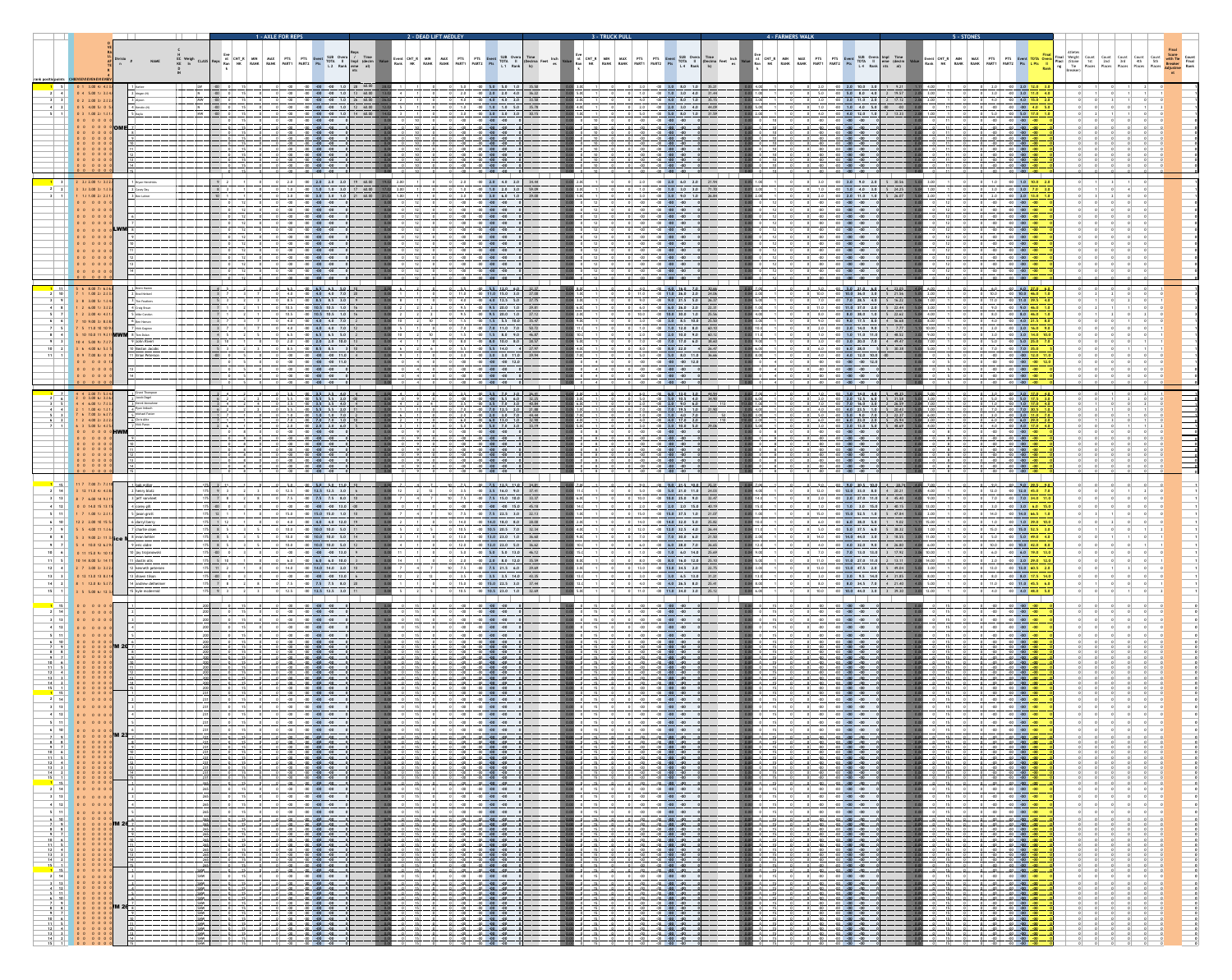|               |                                  | <b>EVENT 1 - MAX DUMBBELL PRESS</b>                                                                                                                                                                                                                                                                                    |        |  |
|---------------|----------------------------------|------------------------------------------------------------------------------------------------------------------------------------------------------------------------------------------------------------------------------------------------------------------------------------------------------------------------|--------|--|
| <b>Divisi</b> | Prev<br>Event                    | <b>NAME</b>                                                                                                                                                                                                                                                                                                            | # Reps |  |
| on            | Rank                             |                                                                                                                                                                                                                                                                                                                        |        |  |
|               |                                  | 1 Karlee                                                                                                                                                                                                                                                                                                               |        |  |
|               |                                  | 3 Alyson                                                                                                                                                                                                                                                                                                               |        |  |
|               |                                  | 4 Kerstin (N)                                                                                                                                                                                                                                                                                                          |        |  |
|               | $\overline{6}$                   | 5 Kayla <b>Kayla</b> 1990                                                                                                                                                                                                                                                                                              |        |  |
| <b>OME</b>    | 7                                |                                                                                                                                                                                                                                                                                                                        |        |  |
|               | 8<br>9                           |                                                                                                                                                                                                                                                                                                                        |        |  |
|               |                                  |                                                                                                                                                                                                                                                                                                                        |        |  |
|               |                                  | $11$ $\frac{1}{2}$ $\frac{1}{2}$ $\frac{1}{2}$ $\frac{1}{2}$ $\frac{1}{2}$ $\frac{1}{2}$ $\frac{1}{2}$ $\frac{1}{2}$ $\frac{1}{2}$ $\frac{1}{2}$ $\frac{1}{2}$ $\frac{1}{2}$ $\frac{1}{2}$ $\frac{1}{2}$ $\frac{1}{2}$ $\frac{1}{2}$ $\frac{1}{2}$ $\frac{1}{2}$ $\frac{1}{2}$ $\frac{1}{2}$ $\frac{1}{2}$ $\frac{1}{$ |        |  |
|               |                                  | $13$ $0$                                                                                                                                                                                                                                                                                                               |        |  |
|               | 14<br>15                         | 0<br>0                                                                                                                                                                                                                                                                                                                 |        |  |
|               |                                  |                                                                                                                                                                                                                                                                                                                        |        |  |
|               |                                  | 1 Brent Hamm<br>2 Brad Neitzel                                                                                                                                                                                                                                                                                         |        |  |
|               |                                  | 3 Tim Feathers                                                                                                                                                                                                                                                                                                         |        |  |
|               |                                  | 4 Craig Braun<br>5 Mike Condon                                                                                                                                                                                                                                                                                         |        |  |
|               |                                  | .                                                                                                                                                                                                                                                                                                                      |        |  |
| ovı           |                                  | 7 Nick Gagnon                                                                                                                                                                                                                                                                                                          |        |  |
|               |                                  | 8 Tom Dolan<br>9 John Riveri                                                                                                                                                                                                                                                                                           |        |  |
|               | 10                               |                                                                                                                                                                                                                                                                                                                        |        |  |
|               |                                  | 11. Brian Peterson<br><u>12 Boston Jacobs</u>                                                                                                                                                                                                                                                                          |        |  |
|               | .13.                             |                                                                                                                                                                                                                                                                                                                        |        |  |
|               | .14.<br>15                       | $\mathbf 0$                                                                                                                                                                                                                                                                                                            |        |  |
|               |                                  |                                                                                                                                                                                                                                                                                                                        |        |  |
|               |                                  | 1 Grant Thompson                                                                                                                                                                                                                                                                                                       |        |  |
|               |                                  | 2 Jacob Dagel<br>.<br>3 Derek Vonnahme                                                                                                                                                                                                                                                                                 |        |  |
|               |                                  | 4 Ryan Imbach                                                                                                                                                                                                                                                                                                          |        |  |
|               |                                  | <u>5   Michael Foster</u><br><u> 6 Chris Alitz</u>                                                                                                                                                                                                                                                                     |        |  |
| <b>TEEN</b>   |                                  | <u>7   Nick Paron </u>                                                                                                                                                                                                                                                                                                 |        |  |
|               |                                  |                                                                                                                                                                                                                                                                                                                        |        |  |
|               |                                  |                                                                                                                                                                                                                                                                                                                        |        |  |
|               |                                  |                                                                                                                                                                                                                                                                                                                        |        |  |
|               |                                  |                                                                                                                                                                                                                                                                                                                        |        |  |
|               | 15                               | 0                                                                                                                                                                                                                                                                                                                      |        |  |
|               |                                  |                                                                                                                                                                                                                                                                                                                        |        |  |
|               |                                  | $1$ bob miller<br>$2$ henry blatz<br>$\frac{1}{2}$                                                                                                                                                                                                                                                                     |        |  |
|               |                                  | 3 jeff vanvleet                                                                                                                                                                                                                                                                                                        |        |  |
|               |                                  | <u>4 corey gill</u> ________________                                                                                                                                                                                                                                                                                   |        |  |
|               |                                  | <u>.5. jason grott </u><br><u>6 darryl berry </u>                                                                                                                                                                                                                                                                      |        |  |
| 175s          |                                  | <u>7   charlie olsen </u>                                                                                                                                                                                                                                                                                              |        |  |
|               |                                  | <u>8 evan kehler </u><br><u>.9 eric oldre </u>                                                                                                                                                                                                                                                                         |        |  |
|               |                                  | <u>. 10. jav trojanowski </u>                                                                                                                                                                                                                                                                                          |        |  |
|               |                                  | <u>.11 dustin otis </u><br><u>.12 kenneth petersen</u>                                                                                                                                                                                                                                                                 |        |  |
|               |                                  | <u>.13 shawn tilson </u>                                                                                                                                                                                                                                                                                               |        |  |
|               |                                  | <u>14 andrew delheimer </u><br>15 kyle mcdermid                                                                                                                                                                                                                                                                        |        |  |
|               | 1                                |                                                                                                                                                                                                                                                                                                                        |        |  |
|               | 2                                | 0<br>0                                                                                                                                                                                                                                                                                                                 |        |  |
|               | 3                                | 0<br>                                                                                                                                                                                                                                                                                                                  |        |  |
|               | 4<br>5                           | $\overline{0}$<br>$\overline{0}$                                                                                                                                                                                                                                                                                       |        |  |
| LW            | 6                                | $\overline{0}$                                                                                                                                                                                                                                                                                                         |        |  |
| M             | $\overline{I}$<br>8              | $\overline{0}$<br>$\overline{0}$                                                                                                                                                                                                                                                                                       |        |  |
| 20            | 9                                | $\overline{0}$                                                                                                                                                                                                                                                                                                         |        |  |
| 0s            | 10<br>11                         | $\overline{0}$<br>$\overline{0}$                                                                                                                                                                                                                                                                                       |        |  |
|               | 12                               | $\overline{0}$                                                                                                                                                                                                                                                                                                         |        |  |
|               | 13.<br>14                        | $\overline{0}$<br>$\overline{0}$                                                                                                                                                                                                                                                                                       |        |  |
|               | 15                               | 0                                                                                                                                                                                                                                                                                                                      |        |  |
|               | $\mathbf{1}$                     | 0                                                                                                                                                                                                                                                                                                                      |        |  |
|               | $\overline{2}$                   | 0                                                                                                                                                                                                                                                                                                                      |        |  |
|               | $\overline{3}$<br>4              | 0<br>0                                                                                                                                                                                                                                                                                                                 |        |  |
|               | 5                                | $\overline{0}$                                                                                                                                                                                                                                                                                                         |        |  |
| LW            | 6                                | 0                                                                                                                                                                                                                                                                                                                      |        |  |
| M<br>23       | $\overline{I}$<br>8              | $\overline{0}$<br>$\overline{0}$                                                                                                                                                                                                                                                                                       |        |  |
| 1s            | $\overline{9}$                   | $\overline{0}$                                                                                                                                                                                                                                                                                                         |        |  |
|               | 10<br>11                         | $\overline{0}$<br>$\overline{0}$                                                                                                                                                                                                                                                                                       |        |  |
|               | 12                               | $\overline{0}$                                                                                                                                                                                                                                                                                                         |        |  |
|               | .13<br>14                        | $\overline{0}$<br>$\overline{0}$                                                                                                                                                                                                                                                                                       |        |  |
|               | 15                               | 0                                                                                                                                                                                                                                                                                                                      |        |  |
|               | 1                                | 0                                                                                                                                                                                                                                                                                                                      |        |  |
|               | $\overline{c}$                   | 0                                                                                                                                                                                                                                                                                                                      |        |  |
|               | $\overline{3}$<br>4              | $\overline{0}$<br>$\overline{0}$                                                                                                                                                                                                                                                                                       |        |  |
| НW            | $\overline{5}$                   | $\overline{0}$                                                                                                                                                                                                                                                                                                         |        |  |
| M             | $\overline{6}$<br>$\overline{I}$ | $\overline{0}$<br>$\overline{0}$                                                                                                                                                                                                                                                                                       |        |  |
| 26            | 8                                | $\overline{0}$                                                                                                                                                                                                                                                                                                         |        |  |
| 5s            | 9<br>10                          | 0<br>$\overline{0}$                                                                                                                                                                                                                                                                                                    |        |  |
|               | 11                               | $\overline{0}$                                                                                                                                                                                                                                                                                                         |        |  |
|               | .12<br>.13                       | $\overline{0}$<br>$\overline{0}$                                                                                                                                                                                                                                                                                       |        |  |
|               | 14                               | $\overline{0}$                                                                                                                                                                                                                                                                                                         |        |  |
|               | 15                               | 0                                                                                                                                                                                                                                                                                                                      |        |  |
|               | $\mathbf{1}$                     | 0                                                                                                                                                                                                                                                                                                                      |        |  |
|               | $\overline{2}$                   | 0                                                                                                                                                                                                                                                                                                                      |        |  |
|               | 3<br>4                           | 0<br>0                                                                                                                                                                                                                                                                                                                 |        |  |
| <b>HW</b>     | 5                                | 0                                                                                                                                                                                                                                                                                                                      |        |  |
| M             | 6.<br>$\overline{J}$             | $\Omega$ .<br>$\Omega$ .                                                                                                                                                                                                                                                                                               |        |  |
| 26            | .8.                              | $\Omega$                                                                                                                                                                                                                                                                                                               |        |  |
| 6+            | 9<br>10                          | 0<br>0                                                                                                                                                                                                                                                                                                                 |        |  |
|               | 11<br>12                         | 0<br>O.                                                                                                                                                                                                                                                                                                                |        |  |
|               | 13                               | .9.                                                                                                                                                                                                                                                                                                                    |        |  |
|               |                                  |                                                                                                                                                                                                                                                                                                                        |        |  |
|               | 14<br>15                         | $\Omega$<br>$\Omega$                                                                                                                                                                                                                                                                                                   |        |  |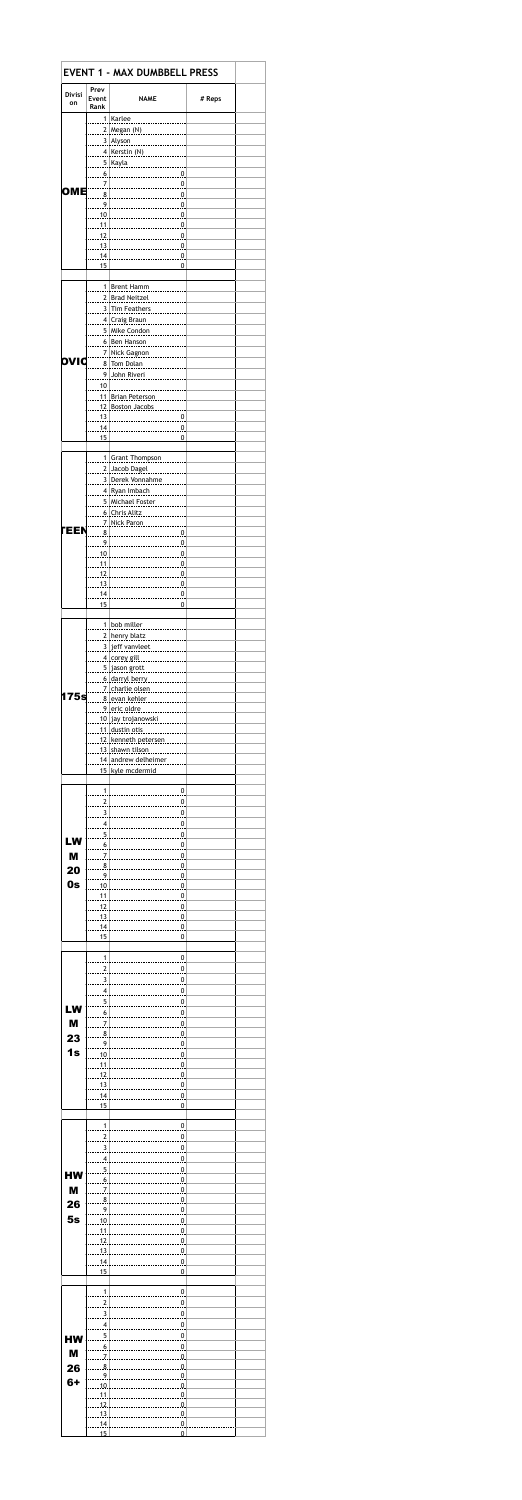|              |                               | <b>EVENT 2 - LOG PRESS MEDLEY</b> |                |      |              |                       |                            |                |             |              |                       |                        |                |             |
|--------------|-------------------------------|-----------------------------------|----------------|------|--------------|-----------------------|----------------------------|----------------|-------------|--------------|-----------------------|------------------------|----------------|-------------|
| Divisi<br>on | Prev<br>Event<br>Rank         | <b>NAME</b>                       | Imple<br>ments | Time | Divisi<br>on | Prev<br>Event<br>Rank | <b>NAME</b>                | Imple<br>ments | <b>Time</b> | Divisi<br>on | Prev<br>Event<br>Rank | <b>NAME</b>            | Imple<br>ments | <b>Time</b> |
|              |                               | <u>. 0 karlee.</u>                |                |      |              |                       | <u>. 0 Brian Peterson</u>  |                |             |              | $\ldots 0$            |                        |                |             |
|              |                               |                                   |                |      |              | .11                   |                            |                |             |              |                       | 7 Michael Foster       |                |             |
|              |                               |                                   |                |      |              |                       | <u>. 10   John Riveri.</u> |                |             |              |                       | <u>6   Nick Paron </u> |                |             |
|              |                               |                                   |                |      |              | 9                     |                            |                |             |              | .5.                   |                        |                |             |
|              |                               |                                   |                |      |              |                       |                            |                |             |              |                       | 4 Grant Thompson.      |                |             |
|              |                               |                                   |                |      |              |                       | 7 Brad Neitzel             |                |             |              |                       | 3.                     |                |             |
|              | NA.                           |                                   |                |      |              |                       |                            |                |             |              |                       | 2. Jacob Dagel         |                |             |
| $OME_{NA}$   |                               |                                   |                |      | <b>bvid</b>  |                       | <u>5. Brent Hamm.</u>      |                |             | <b>TEEN</b>  |                       | <u>1   Chris Alitz</u> |                |             |
|              | <b>NA</b>                     |                                   |                |      |              |                       |                            |                |             |              | NA.                   |                        |                |             |
|              | <b>NA</b>                     |                                   |                |      |              |                       | <u>3. Tim Feathers.</u>    |                |             |              | I NA.                 |                        |                |             |
|              | <b>NA</b>                     |                                   |                |      |              |                       |                            |                |             |              | INA.                  |                        |                |             |
|              | NA                            |                                   |                |      |              |                       | 1. Craig Braun             |                |             |              | NA.                   |                        |                |             |
|              | NA.                           |                                   |                |      |              | I NA.                 |                            |                |             |              | INA.                  |                        |                |             |
|              |                               |                                   |                |      |              |                       |                            |                |             |              | INA.                  |                        |                |             |
|              | NA.<br><b>NA</b>              |                                   |                |      |              | NA.<br><b>NA</b>      |                            |                |             |              | <b>NA</b>             |                        |                |             |
|              |                               |                                   |                |      |              |                       |                            |                |             |              |                       |                        |                |             |
|              |                               |                                   |                |      |              |                       |                            |                |             |              |                       |                        |                |             |
|              |                               | <u>0   corey gill </u>            |                |      |              |                       |                            |                |             |              | $\Omega$              |                        |                |             |
|              | .15.                          |                                   |                |      |              | 15.                   |                            |                |             |              | .15.                  |                        |                |             |
|              | .14.                          |                                   |                |      |              | 14                    |                            |                |             |              | .14                   |                        |                |             |
|              | $\left  \frac{13}{2} \right $ |                                   |                |      |              | 13                    |                            |                |             |              | .13.                  |                        |                |             |
|              |                               | <u>12 darryl berry</u>            |                |      |              | 12                    |                            |                |             |              | .12.                  |                        |                |             |
|              |                               | 11. bob.miller                    |                |      |              | 11                    |                            |                |             |              | .11                   |                        |                |             |
|              |                               | $ 10$ . dustin otis               |                |      |              | 10                    |                            |                |             |              | .10.                  |                        |                |             |
| 175s         |                               | <u>9 </u>                         |                |      | ]M 2(        | $\mathbf{Q}$          |                            |                |             | <b>M23</b>   | 9                     |                        |                |             |
|              |                               | <u>8 .] jeff vanvleet.</u>        |                |      |              |                       |                            |                |             |              | 8                     |                        |                |             |
|              |                               |                                   |                |      |              |                       |                            |                |             |              |                       |                        |                |             |
|              | 6.                            |                                   |                |      |              |                       |                            |                |             |              |                       |                        |                |             |
|              |                               | <u>5   charlie olsen.</u>         |                |      |              |                       |                            |                |             |              |                       |                        |                |             |
|              |                               |                                   |                |      |              |                       |                            |                |             |              |                       |                        |                |             |
|              |                               | <u>3   henry blatz</u>            |                |      |              |                       |                            |                |             |              |                       |                        |                |             |
|              |                               | 2 kenneth petersen                |                |      |              |                       |                            |                |             |              | າ                     |                        |                |             |
|              |                               |                                   |                |      |              |                       |                            |                |             |              |                       |                        |                |             |
|              |                               |                                   | 0              |      |              |                       |                            |                |             |              |                       |                        |                |             |
|              | .15                           |                                   |                |      |              | 15                    |                            |                |             |              |                       |                        |                |             |
|              | 14                            |                                   |                |      |              | 14                    |                            |                |             |              |                       |                        |                |             |
|              | 13.                           |                                   |                |      |              | 13                    |                            |                |             |              |                       |                        |                |             |
|              | 12                            |                                   |                |      |              | 12                    |                            |                |             |              |                       |                        |                |             |
|              |                               |                                   |                |      |              |                       |                            |                |             |              |                       |                        |                |             |
|              | 11.                           |                                   |                |      |              | 1.1.                  |                            |                |             |              |                       |                        |                |             |
| M 2          | 10<br>$\overline{9}$          |                                   |                |      | <b>M 26</b>  | $\dots 10.$<br>9.     |                            |                |             |              |                       |                        |                |             |
|              |                               |                                   |                |      |              |                       |                            |                |             |              |                       |                        |                |             |
|              |                               |                                   |                |      |              |                       |                            |                |             |              |                       |                        |                |             |
|              |                               |                                   |                |      |              |                       |                            |                |             |              |                       |                        |                |             |
|              |                               |                                   |                |      |              |                       |                            |                |             |              |                       |                        |                |             |
|              |                               |                                   |                |      |              |                       |                            |                |             |              |                       |                        |                |             |
|              |                               |                                   |                |      |              |                       |                            |                |             |              |                       |                        |                |             |
|              |                               |                                   |                |      |              |                       |                            |                |             |              |                       |                        |                |             |
|              |                               |                                   |                |      |              |                       |                            |                |             |              |                       |                        |                |             |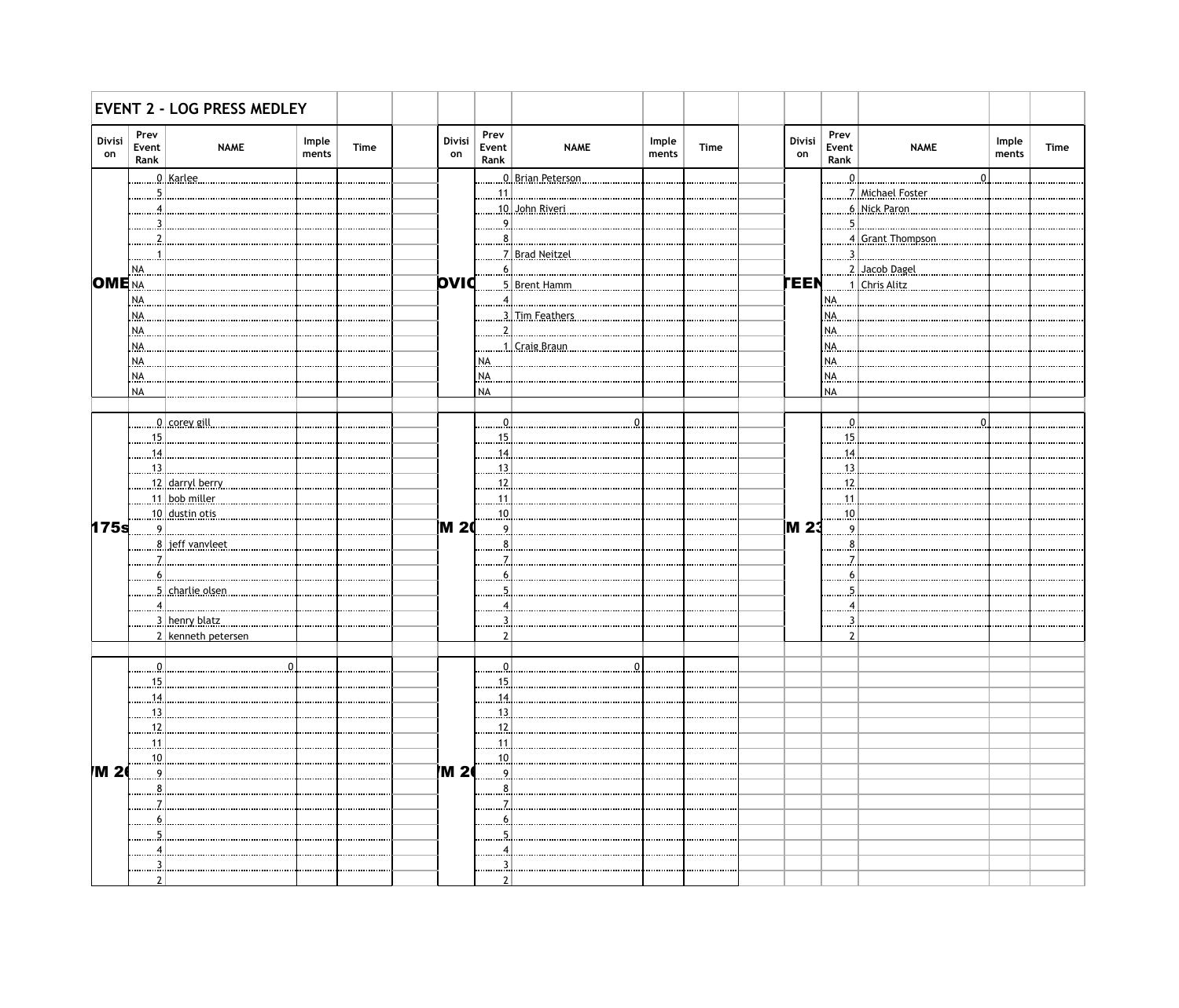|                     |                       | <b>EVENT 3 - DEADLIFT FOR REPS</b> |      |              |                       |                         |              |              |                       |                            |      |
|---------------------|-----------------------|------------------------------------|------|--------------|-----------------------|-------------------------|--------------|--------------|-----------------------|----------------------------|------|
| <b>Divisi</b><br>on | Prev<br>Event<br>Rank | <b>NAME</b>                        | Reps | Divisi<br>on | Prev<br>Event<br>Rank | <b>NAME</b>             | Reps         | Divisi<br>on | Prev<br>Event<br>Rank | <b>NAME</b>                | Reps |
|                     | <u>. 0 .</u>          | $\overline{0}$                     |      |              | $\overline{0}$ .      |                         | $\mathbf{0}$ |              |                       | <u>. 0   Jacob Dagel .</u> |      |
|                     |                       | 5. Kerstin.(N)                     |      |              | 1.1.1                 |                         |              |              | <u>7  </u>            |                            |      |
|                     |                       | 4 Megan (N)                        |      |              |                       | 10 Ben Hanson           |              |              |                       | 6. Michael Foster          |      |
|                     |                       | <u>3   Kayla </u>                  |      |              |                       | <u>9 Brian Peterson</u> |              |              | 5                     |                            |      |
|                     |                       | <u>2 Alvson</u>                    |      |              |                       | <u>8 Tim Feathers </u>  |              |              |                       | 4 Grant Thompson.          |      |
|                     |                       | 1. Karlee                          |      |              | .7.I                  |                         |              |              |                       | 3. Nick Paron              |      |
|                     | NA.                   |                                    |      |              |                       | <u>6 Brent Hamm</u>     |              |              |                       | <u>2   Chris Alitz</u>     |      |
| <b>OME</b> NA       |                       |                                    |      | <b>DVIC</b>  |                       | 5. Nick Gagnon          |              | <b>TEEN</b>  |                       | <u>1 Ryan Imbach.</u>      |      |
|                     | NA.                   |                                    |      |              |                       | 4. John Riveri.         |              |              | NA                    |                            |      |
|                     | NA.                   |                                    |      |              |                       |                         |              |              | NA.                   |                            |      |
|                     | NA.                   |                                    |      |              |                       | 2   Craig Braun         |              |              | NA.                   |                            |      |
|                     | NA.                   |                                    |      |              |                       | 1. Brad Neitzel         |              |              | <b>NA</b>             |                            |      |
|                     | NA.                   |                                    |      |              |                       |                         |              |              | NA.                   |                            |      |
|                     | NA.                   |                                    |      |              | NA.                   |                         |              |              | NA.                   |                            |      |
|                     | <b>NA</b>             |                                    |      |              | <b>NA</b>             |                         |              |              | <b>NA</b>             |                            |      |
|                     |                       |                                    |      |              |                       |                         |              |              |                       |                            |      |
|                     |                       | <u>0   corey gill</u>              |      |              | $\mathbf{0}$          |                         | $\Omega$     |              |                       |                            |      |
|                     | <u>15  </u>           |                                    |      |              | 15                    |                         |              |              | .15                   |                            |      |
|                     |                       | 14 dustin otis                     |      |              | 14                    |                         |              |              | .14                   |                            |      |
|                     |                       | <u>13   </u>                       |      |              | .13.                  |                         |              |              | $\frac{13}{2}$        |                            |      |
|                     |                       | <u>12   henry blatz</u>            |      |              | 12                    |                         |              |              | .12                   |                            |      |
|                     |                       | <u>11   jav.trojanowski.</u>       |      |              | 11                    |                         |              |              | 11                    |                            |      |
|                     | 10                    |                                    |      |              | $\dots 10$            |                         |              |              | 10                    |                            |      |
| 175s                | 9.                    |                                    |      | <b>M 20</b>  | 9)                    |                         |              | <b>M23</b>   |                       |                            |      |
|                     | 8.                    |                                    |      |              |                       |                         |              |              |                       |                            |      |
|                     |                       | 7 bob.miller                       |      |              |                       |                         |              |              |                       |                            |      |
|                     | <u>. 6</u>            |                                    |      |              | 6                     |                         |              |              |                       |                            |      |
|                     |                       | <u>5   charlie olsen</u>           |      |              |                       |                         |              |              |                       |                            |      |
|                     |                       | <u>4 eric oldre</u>                |      |              |                       |                         |              |              |                       |                            |      |
|                     |                       | <u>3   evan kehler </u>            |      |              |                       |                         |              |              |                       |                            |      |
|                     |                       | 2 darryl berry                     |      |              | າ                     |                         |              |              | ຳ                     |                            |      |
|                     |                       |                                    |      |              |                       |                         |              |              |                       |                            |      |
|                     |                       | $\overline{0}$                     |      |              |                       |                         |              |              |                       |                            |      |
|                     |                       |                                    |      |              | 15                    |                         |              |              |                       |                            |      |
|                     | 15                    |                                    |      |              |                       |                         |              |              |                       |                            |      |
|                     | <u>14</u>             |                                    |      |              | <u>. 14  </u>         |                         |              |              |                       |                            |      |
|                     | 13.1                  |                                    |      |              | <u>. 13 . </u>        |                         |              |              |                       |                            |      |
|                     | 12                    |                                    |      |              | 12                    |                         |              |              |                       |                            |      |
|                     | 11.                   |                                    |      |              | 1.1.1                 |                         |              |              |                       |                            |      |
|                     | 10                    |                                    |      |              | 10.                   |                         |              |              |                       |                            |      |
| M 2                 | $^{9}$                |                                    |      | <b>M 2</b>   | <u>. 9 .</u>          |                         |              |              |                       |                            |      |
|                     | 8                     |                                    |      |              | 8                     |                         |              |              |                       |                            |      |
|                     |                       |                                    |      |              |                       |                         |              |              |                       |                            |      |
|                     | <u>6</u>              |                                    |      |              |                       |                         |              |              |                       |                            |      |
|                     |                       |                                    |      |              |                       |                         |              |              |                       |                            |      |
|                     |                       |                                    |      |              |                       |                         |              |              |                       |                            |      |
|                     |                       |                                    |      |              |                       |                         |              |              |                       |                            |      |
|                     | າ                     |                                    |      |              |                       |                         |              |              |                       |                            |      |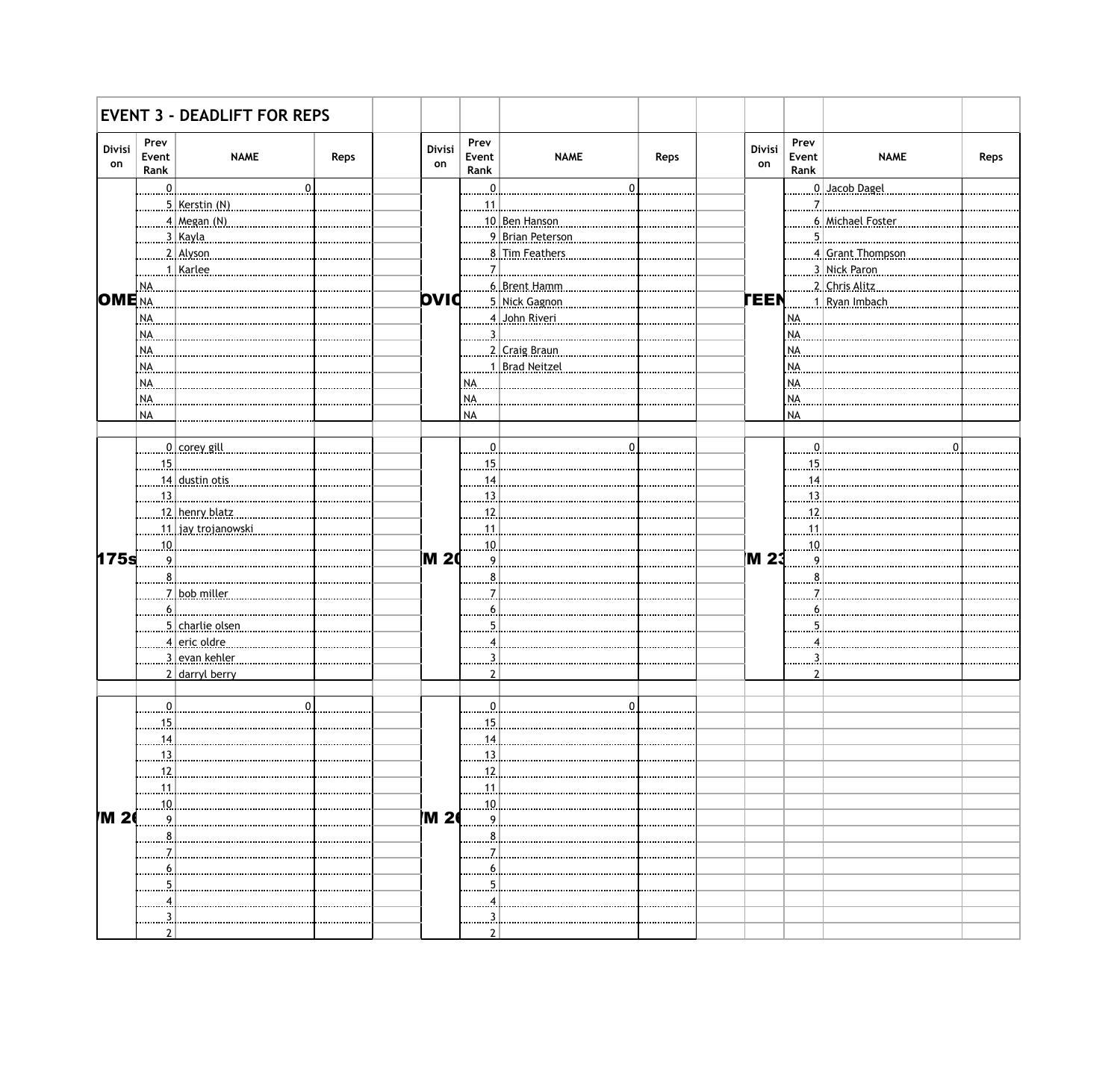|                     |                                                                           | <b>EVENT 4 - FARMERS WALK</b> |                |                              |             |              |                       |                         |                  |            |             |              |                       |                          |                    |            |             |
|---------------------|---------------------------------------------------------------------------|-------------------------------|----------------|------------------------------|-------------|--------------|-----------------------|-------------------------|------------------|------------|-------------|--------------|-----------------------|--------------------------|--------------------|------------|-------------|
| <b>Divisi</b><br>on | Prev<br>Event<br>Rank                                                     | <b>NAME</b>                   | t              | $\mathsf{F}$ ee   Inch<br>es | <b>Time</b> | Divisi<br>on | Prev<br>Event<br>Rank | <b>NAME</b>             | $ $ Fee $ $<br>t | Inch<br>es | <b>Time</b> | Divisi<br>on | Prev<br>Event<br>Rank | <b>NAME</b>              | Fee<br>$\mathbf t$ | Inch<br>es | <b>Time</b> |
|                     | $\begin{array}{c} \ldots \ldots \ldots \ldots \Omega_{\cdot} \end{array}$ |                               | $\overline{0}$ |                              |             |              | $\frac{0}{2}$         | 0                       |                  |            |             |              | <u>. 0 . 1</u>        | $\mathbf 0$              |                    |            |             |
|                     |                                                                           | $\ldots$ 5. Megan. (N).       |                |                              |             |              |                       | 1. Nick Gagnon          |                  |            |             |              |                       | 7 Michael Foster         |                    |            |             |
|                     |                                                                           | 4   Kerstin (N)               |                |                              |             |              |                       | <u>.10 Tom Dolan.</u>   |                  |            |             |              |                       | <u>6 Derek Vonnahme.</u> |                    |            |             |
|                     |                                                                           | 3. Karlee                     |                |                              |             |              |                       | <u>9 Ben Hanson.</u>    |                  |            |             |              |                       | 5 Nick Paron             |                    |            |             |
|                     |                                                                           | 2. Alyson                     |                |                              |             |              |                       | <u>.8 Brent Hamm</u>    |                  |            |             |              |                       | 4 Chris Alitz            |                    |            |             |
|                     |                                                                           | <u>1   Kayla .</u>            |                |                              |             |              |                       | <u>7 Brian Peterson</u> |                  |            |             |              |                       | 3. Jacob Dagel           |                    |            |             |
|                     | NA.                                                                       |                               |                |                              |             |              |                       | <u>6   Craig Braun</u>  |                  |            |             |              |                       | 2. Grant Thompson.       |                    |            |             |
| <b>OME</b> NA       |                                                                           |                               |                |                              |             | <b>pvid</b>  |                       | 5 John Riveri           |                  |            |             | <b>TEEN</b>  |                       | 1.Ryan.Imbach.           |                    |            |             |
|                     |                                                                           |                               |                |                              |             |              |                       |                         |                  |            |             |              |                       |                          |                    |            |             |
|                     | NA.                                                                       |                               |                |                              |             |              |                       | <u>4 Boston Jacobs</u>  |                  |            |             |              | NA.                   |                          |                    |            |             |
|                     | NA.                                                                       |                               |                |                              |             |              |                       | <u>.3 Tim Feathers</u>  |                  |            |             |              | INA.                  |                          |                    |            |             |
|                     | NA.                                                                       |                               |                |                              |             |              |                       | <u>.2 Mike Condon.</u>  |                  |            |             |              | INA.                  |                          |                    |            |             |
|                     | NA.                                                                       |                               |                |                              |             |              |                       | 1 Brad Neitzel          |                  |            |             |              | INA.                  |                          |                    |            |             |
|                     | NA.                                                                       |                               |                |                              |             |              | NA.                   |                         |                  |            |             |              | INA.                  |                          |                    |            |             |
|                     | NA.                                                                       |                               |                |                              |             |              | NA.                   |                         |                  |            |             |              | NA.                   |                          |                    |            |             |
|                     | <b>NA</b>                                                                 |                               |                |                              |             |              | <b>NA</b>             |                         |                  |            |             |              | <b>NA</b>             |                          |                    |            |             |
|                     |                                                                           |                               |                |                              |             |              |                       |                         |                  |            |             |              |                       |                          |                    |            |             |
|                     | <u>0  </u>                                                                |                               |                |                              |             |              | $\Omega$              |                         |                  |            |             |              |                       |                          |                    |            |             |
|                     |                                                                           | <u>15 .] jav.trojanowski.</u> |                |                              |             |              | 15.                   |                         |                  |            |             |              | .15.                  |                          |                    |            |             |
|                     |                                                                           | <u>14   corey gill </u>       |                |                              |             |              | 14.                   |                         |                  |            |             |              | 14                    |                          |                    |            |             |
|                     |                                                                           | 13 shawn tilson               |                |                              |             |              | $13$ .                |                         |                  |            |             |              | 13                    |                          |                    |            |             |
|                     |                                                                           | 12 andrew delheimer.          |                |                              |             |              | $12$ .                |                         |                  |            |             |              | 12                    |                          |                    |            |             |
|                     |                                                                           | 11 henry blatz                |                |                              |             |              | 1.1.                  |                         |                  |            |             |              | 11                    |                          |                    |            |             |
|                     |                                                                           | <u>10 eric oldre.</u>         |                |                              |             |              | 10                    |                         |                  |            |             |              | 10                    |                          |                    |            |             |
| 175 <sub>s</sub>    |                                                                           | 9. evan kehler                |                |                              |             | M 20         | $\mathsf{q}$          |                         |                  |            |             | <b>M23</b>   |                       |                          |                    |            |             |
|                     |                                                                           | <u>8. dustin otis.</u>        |                |                              |             |              |                       |                         |                  |            |             |              |                       |                          |                    |            |             |
|                     |                                                                           |                               |                |                              |             |              |                       |                         |                  |            |             |              |                       |                          |                    |            |             |
|                     |                                                                           | <u>7   bob miller </u>        |                |                              |             |              |                       |                         |                  |            |             |              |                       |                          |                    |            |             |
|                     |                                                                           | <u>6   jeff vanvleet </u>     |                |                              |             |              |                       |                         |                  |            |             |              |                       |                          |                    |            |             |
|                     |                                                                           | <u>5 kvle mcdermid.</u>       |                |                              |             |              |                       |                         |                  |            |             |              |                       |                          |                    |            |             |
|                     |                                                                           | <u>4   charlie olsen .</u>    |                |                              |             |              |                       |                         |                  |            |             |              |                       |                          |                    |            |             |
|                     |                                                                           | 3 kenneth petersen            |                |                              |             |              |                       |                         |                  |            |             |              |                       |                          |                    |            |             |
|                     |                                                                           | 2 darryl berry                |                |                              |             |              |                       |                         |                  |            |             |              |                       |                          |                    |            |             |
|                     |                                                                           |                               |                |                              |             |              |                       |                         |                  |            |             |              |                       |                          |                    |            |             |
|                     |                                                                           |                               |                |                              |             |              |                       |                         |                  |            |             |              |                       |                          |                    |            |             |
|                     |                                                                           |                               |                |                              |             |              | 15                    |                         |                  |            |             |              |                       |                          |                    |            |             |
|                     | . 1.4                                                                     |                               |                |                              |             |              | <u>. 14</u>           |                         |                  |            |             |              |                       |                          |                    |            |             |
|                     | 13                                                                        |                               |                |                              |             |              |                       |                         |                  |            |             |              |                       |                          |                    |            |             |
|                     | 12                                                                        |                               |                |                              |             |              | 12                    |                         |                  |            |             |              |                       |                          |                    |            |             |
|                     | 11                                                                        |                               |                |                              |             |              | 1.1.                  |                         |                  |            |             |              |                       |                          |                    |            |             |
|                     | <u>. 10</u>                                                               |                               |                |                              |             |              | 10.                   |                         |                  |            |             |              |                       |                          |                    |            |             |
| <b>M2</b>           | . 9.                                                                      |                               |                |                              |             | <b>M 2</b>   | 9.                    |                         |                  |            |             |              |                       |                          |                    |            |             |
|                     |                                                                           |                               |                |                              |             |              |                       |                         |                  |            |             |              |                       |                          |                    |            |             |
|                     |                                                                           |                               |                |                              |             |              |                       |                         |                  |            |             |              |                       |                          |                    |            |             |
|                     |                                                                           |                               |                |                              |             |              |                       |                         |                  |            |             |              |                       |                          |                    |            |             |
|                     |                                                                           |                               |                |                              |             |              |                       |                         |                  |            |             |              |                       |                          |                    |            |             |
|                     |                                                                           |                               |                |                              |             |              |                       |                         |                  |            |             |              |                       |                          |                    |            |             |
|                     |                                                                           |                               |                |                              |             |              |                       |                         |                  |            |             |              |                       |                          |                    |            |             |
|                     | .                                                                         |                               |                |                              |             |              |                       |                         |                  |            |             |              |                       |                          |                    |            |             |
|                     |                                                                           |                               |                |                              |             |              |                       |                         |                  |            |             |              |                       |                          |                    |            |             |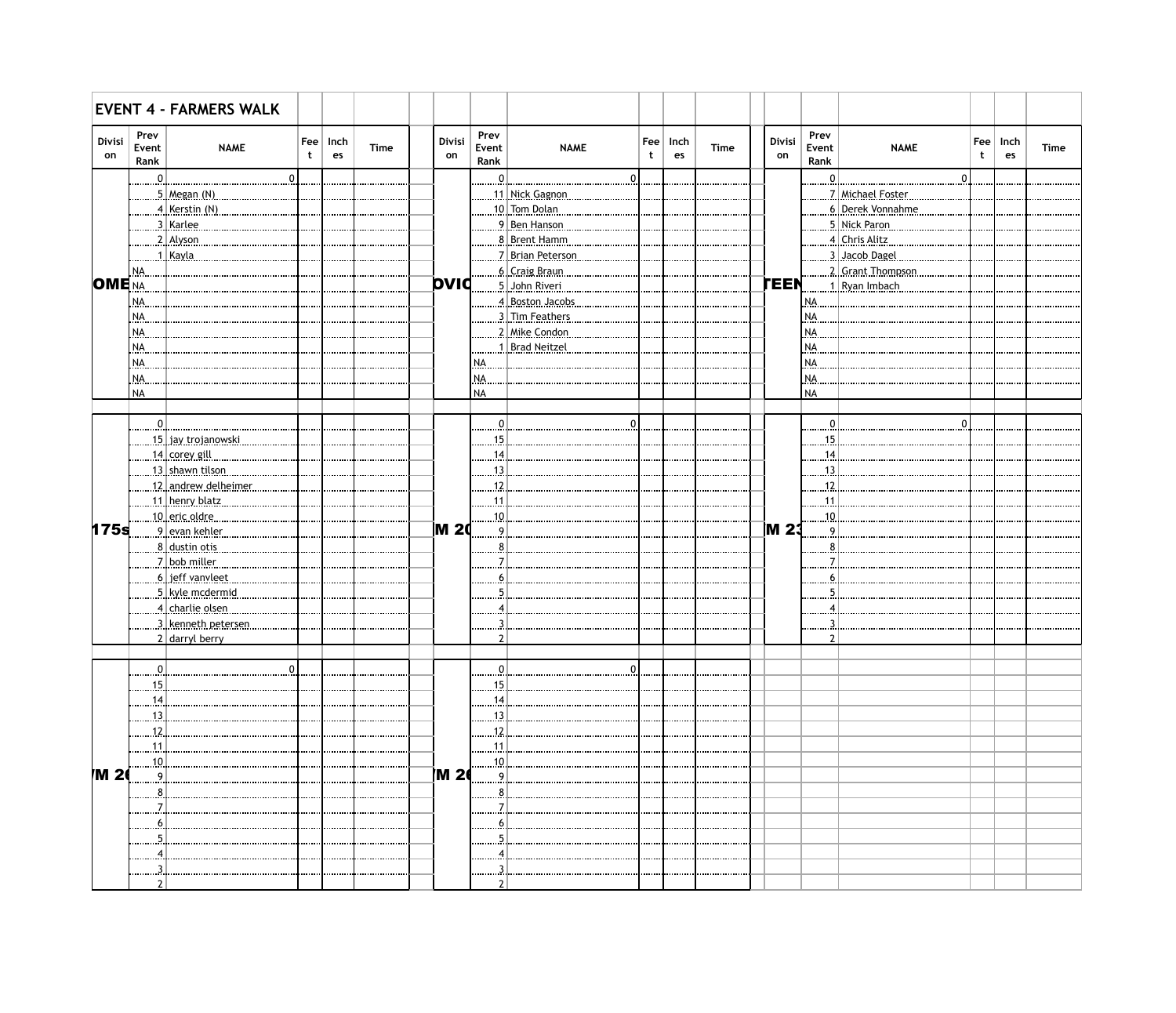|                     |                       | <b>EVENT 5 - KEG CARRY LOAD</b> |                |             |              |                        |                        |                |             |              |                       |                         |                |             |
|---------------------|-----------------------|---------------------------------|----------------|-------------|--------------|------------------------|------------------------|----------------|-------------|--------------|-----------------------|-------------------------|----------------|-------------|
| <b>Divisi</b><br>on | Prev<br>Event<br>Rank | <b>NAME</b>                     | Imple<br>ments | <b>Time</b> | Divisi<br>on | Prev<br>Event<br>Rank  | <b>NAME</b>            | Imple<br>ments | <b>Time</b> | Divisi<br>on | Prev<br>Event<br>Rank | <b>NAME</b>             | Imple<br>ments | <b>Time</b> |
|                     | $\ldots 0$            |                                 |                |             |              | $\ldots \ldots \Omega$ |                        |                |             |              | $\Omega$              |                         |                |             |
|                     |                       | <u>5   Kerstin (N) </u>         |                |             |              |                        | 11. Tom Dolan          |                |             |              |                       | .7 Michael Foster       |                |             |
|                     |                       | 4 Megan (N)                     |                |             |              |                        | 10 Brian Peterson      |                |             |              |                       | <u>.6 Jacob Dagel</u>   |                |             |
|                     |                       | 3   Karlee                      |                |             |              |                        | <u>9 Nick Gagnon</u>   |                |             |              |                       | 5 Nick Paron            |                |             |
|                     |                       | $2$ Alyson                      |                |             |              |                        | <u>8 Ben Hanson</u>    |                |             |              |                       | 4 Grant Thompson.       |                |             |
|                     |                       | <u>1   Kayla </u>               |                |             |              |                        |                        |                |             |              |                       | 3. Derek Vonnahme.      |                |             |
|                     | NA.                   |                                 |                |             |              |                        | <u>6   Brent Hamm</u>  |                |             |              |                       | <u>2 Chris Alitz.</u>   |                |             |
| <b>OME</b> NA       |                       |                                 |                |             | <b>pvid</b>  |                        | <u>5 Boston Jacobs</u> |                |             | TEEN         |                       | <u>. 1 Ryan Imbach.</u> |                |             |
|                     | NA.                   |                                 |                |             |              |                        | 4 Tim Feathers         |                |             |              | NA.                   |                         |                |             |
|                     | NA.                   |                                 |                |             |              |                        | <u>3 Brad Neitzel.</u> |                |             |              | NA.                   |                         |                |             |
|                     | NA.                   |                                 |                |             |              |                        | 2 Craig Braun          |                |             |              | NA.                   |                         |                |             |
|                     | NA.                   |                                 |                |             |              |                        | 1. Mike Condon.        |                |             |              | NA.                   |                         |                |             |
|                     |                       |                                 |                |             |              |                        |                        |                |             |              | NA.                   |                         |                |             |
|                     | NA.                   |                                 |                |             |              | NA.                    |                        |                |             |              |                       |                         |                |             |
|                     | NA.                   |                                 |                |             |              | NA.                    |                        |                |             |              | NA.                   |                         |                |             |
|                     | <b>NA</b>             |                                 |                |             |              | <b>NA</b>              |                        |                |             |              | <b>NA</b>             |                         |                |             |
|                     |                       |                                 |                |             |              |                        |                        |                |             |              |                       |                         |                |             |
|                     | <u>. 0  </u>          |                                 |                |             |              | $\mathbf{0}$           |                        |                |             |              |                       |                         |                |             |
|                     |                       | <u>15   corey gill </u>         |                |             |              | .15.                   |                        |                |             |              | .15.                  |                         |                |             |
|                     |                       | <u>14 shawn tilson</u>          |                |             |              | .14.                   |                        |                |             |              | .14.                  |                         |                |             |
|                     |                       | <u>. 13   jav trojanowski</u>   |                |             |              | .13.                   |                        |                |             |              | .13.                  |                         |                |             |
|                     | .12.                  |                                 |                |             |              | .12.                   |                        |                |             |              | .12.                  |                         |                |             |
|                     |                       | <u>11. .jeff.vanyleet</u>       |                |             |              | 11                     |                        |                |             |              | .11.                  |                         |                |             |
|                     |                       | . <u>10 bob miller</u> .        |                |             |              | 10.                    |                        |                |             |              | .10                   |                         |                |             |
| 175 <sub>s</sub>    |                       |                                 |                |             | <b>M20</b>   | 9                      |                        |                |             | <b>M23</b>   |                       |                         |                |             |
|                     |                       | <u>8   henry blatz</u>          |                |             |              |                        |                        |                |             |              |                       |                         |                |             |
|                     |                       | <u>7 andrew delheimer</u>       |                |             |              |                        |                        |                |             |              |                       |                         |                |             |
|                     |                       | <u>6   charlie olsen</u>        |                |             |              | 6                      |                        |                |             |              |                       |                         |                |             |
|                     |                       | <u>5 darryl berry</u>           |                |             |              |                        |                        |                |             |              |                       |                         |                |             |
|                     | $\overline{4}$        |                                 |                |             |              |                        |                        |                |             |              |                       |                         |                |             |
|                     |                       | <u>3   evan kehler</u>          |                |             |              |                        |                        |                |             |              |                       |                         |                |             |
|                     |                       | 2 kenneth petersen              |                |             |              |                        |                        |                |             |              |                       |                         |                |             |
|                     |                       |                                 |                |             |              |                        |                        |                |             |              |                       |                         |                |             |
|                     |                       | <u>.v.</u>                      |                |             |              |                        |                        |                |             |              |                       |                         |                |             |
|                     | 15                    |                                 |                |             |              | 15                     |                        |                |             |              |                       |                         |                |             |
|                     |                       |                                 |                |             |              |                        |                        |                |             |              |                       |                         |                |             |
|                     | <u>14</u>             |                                 |                |             |              | <u>14</u>              |                        |                |             |              |                       |                         |                |             |
|                     | 13.                   |                                 |                |             |              | <u>. 13.</u>           |                        |                |             |              |                       |                         |                |             |
|                     | <u>. 12.</u>          | .                               |                |             |              | <u>. 12.</u>           |                        |                |             |              |                       |                         |                |             |
|                     | <u>. 11</u>           |                                 |                |             |              | <u>. 11</u>            |                        |                |             |              |                       |                         |                |             |
| /M 2                | 10.                   |                                 |                |             | <b>IM 20</b> | 10                     |                        |                |             |              |                       |                         |                |             |
|                     | $\cdot$ 9             |                                 |                |             |              | 9                      |                        |                |             |              |                       |                         |                |             |
|                     |                       |                                 |                |             |              | 8                      |                        |                |             |              |                       |                         |                |             |
|                     |                       |                                 |                |             |              |                        |                        |                |             |              |                       |                         |                |             |
|                     | <u>.6</u>             |                                 |                |             |              |                        |                        |                |             |              |                       |                         |                |             |
|                     |                       |                                 |                |             |              |                        |                        |                |             |              |                       |                         |                |             |
|                     |                       |                                 |                |             |              |                        |                        |                |             |              |                       |                         |                |             |
|                     |                       |                                 |                |             |              |                        |                        |                |             |              |                       |                         |                |             |
|                     |                       |                                 |                |             |              |                        |                        |                |             |              |                       |                         |                |             |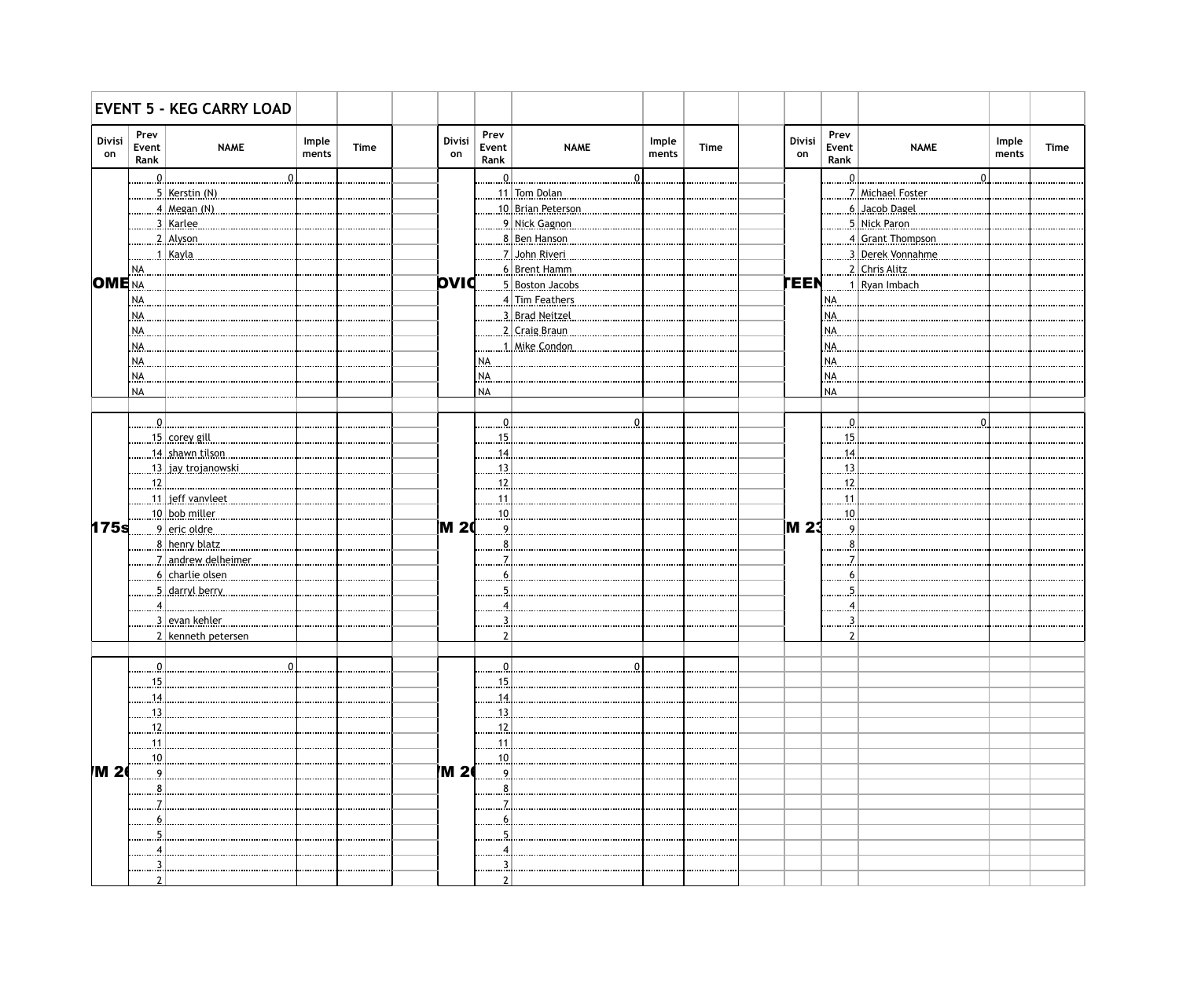| Divisi<br>on             | Prev<br>Event<br>Rank | <b>NAME</b>    | Reps | Divisi<br>on | Prev<br>Event<br>Rank | <b>NAME</b> | Reps | Divisi<br>on | Prev<br>Event<br>Rank | <b>NAME</b> | Reps |
|--------------------------|-----------------------|----------------|------|--------------|-----------------------|-------------|------|--------------|-----------------------|-------------|------|
|                          | $\Omega$              |                |      |              | ∩                     |             |      |              | $\Omega$              |             |      |
|                          |                       |                |      |              |                       |             |      |              | 15                    |             |      |
|                          |                       |                |      |              |                       |             |      |              | 14                    |             |      |
|                          |                       |                |      |              |                       |             |      |              | -13                   |             |      |
|                          |                       |                |      |              |                       |             |      |              | 12                    |             |      |
|                          |                       |                |      |              |                       |             |      |              | 11                    |             |      |
|                          | NA.                   |                |      |              |                       |             |      |              | 10                    |             |      |
| <b>OME</b> NA            |                       |                |      | <b>TEEN</b>  |                       |             |      | M 23         | Q                     |             |      |
|                          | NA.                   |                |      |              | NA.                   |             |      |              |                       |             |      |
|                          | NA.                   |                |      |              | NA.                   |             |      |              |                       |             |      |
|                          | NA.                   |                |      |              | NA.                   |             |      |              |                       |             |      |
|                          | NA.                   |                |      |              | NA.                   |             |      |              |                       |             |      |
|                          | NA.                   |                |      |              | NA.                   |             |      |              |                       |             |      |
|                          | NA.                   |                |      |              | NA.                   |             |      |              |                       |             |      |
|                          | <b>NA</b>             |                |      |              | <b>NA</b>             |             |      |              |                       |             |      |
|                          |                       |                |      |              |                       |             |      |              |                       |             |      |
|                          | n                     |                |      |              |                       |             |      |              | n                     |             |      |
|                          |                       |                |      |              | 15                    |             |      |              | 15                    |             |      |
|                          |                       |                |      |              | 14                    |             |      |              | 14                    |             |      |
|                          |                       |                |      |              | 13                    |             |      |              | -13                   |             |      |
|                          | NA.                   |                |      |              | 12                    |             |      |              | 12                    |             |      |
|                          | NA.                   |                |      |              | 11                    |             |      |              | 11                    |             |      |
|                          | NA.                   |                |      |              | .10                   |             |      |              | 10                    |             |      |
| <b>STE</b> <sub>NA</sub> |                       |                |      | 175s         | $\mathbf Q$           |             |      | M 2          | Q                     |             |      |
|                          | NA.                   |                |      |              |                       |             |      |              |                       |             |      |
|                          | NA.                   |                |      |              |                       |             |      |              |                       |             |      |
|                          | NA.                   |                |      |              |                       |             |      |              |                       |             |      |
|                          | NA.                   |                |      |              |                       |             |      |              |                       |             |      |
|                          | NA.                   |                |      |              |                       |             |      |              |                       |             |      |
|                          | NA.                   |                |      |              |                       |             |      |              |                       |             |      |
|                          | <b>NA</b>             |                |      |              |                       | 12          |      |              | 2                     |             |      |
|                          |                       |                |      |              |                       |             |      |              |                       |             |      |
|                          | 0                     | 11             |      |              |                       |             |      |              | 0                     |             |      |
|                          | 11                    |                |      |              | 15                    |             |      |              | 15                    |             |      |
|                          | .10.                  |                |      |              | 14                    |             |      |              | $\overline{14}$       |             |      |
|                          | 9                     |                |      |              | 13                    |             |      |              | .13.                  |             |      |
|                          | 8                     |                |      |              | 12                    |             |      |              | .12.                  |             |      |
|                          |                       |                |      |              |                       |             |      |              |                       |             |      |
|                          |                       | $\overline{2}$ |      |              | 11<br>10              |             |      |              | .11.                  |             |      |
| ovid                     | 5                     |                |      | <b>IM 20</b> | 9 <sup>1</sup>        |             |      | <b>M26</b>   | 10<br>9               |             |      |
|                          |                       |                |      |              | 8                     |             |      |              | 8                     |             |      |
|                          | $4)$                  |                |      |              |                       |             |      |              |                       |             |      |
|                          |                       | 3              |      |              |                       |             |      |              |                       |             |      |
|                          |                       |                |      |              |                       |             |      |              | 6                     |             |      |
|                          |                       |                |      |              |                       |             |      |              | 5                     |             |      |
|                          | NA.                   |                |      |              |                       |             |      |              |                       |             |      |
|                          | NA.                   |                |      |              |                       |             |      |              |                       |             |      |
|                          | <b>NA</b>             |                |      |              |                       |             |      |              |                       |             |      |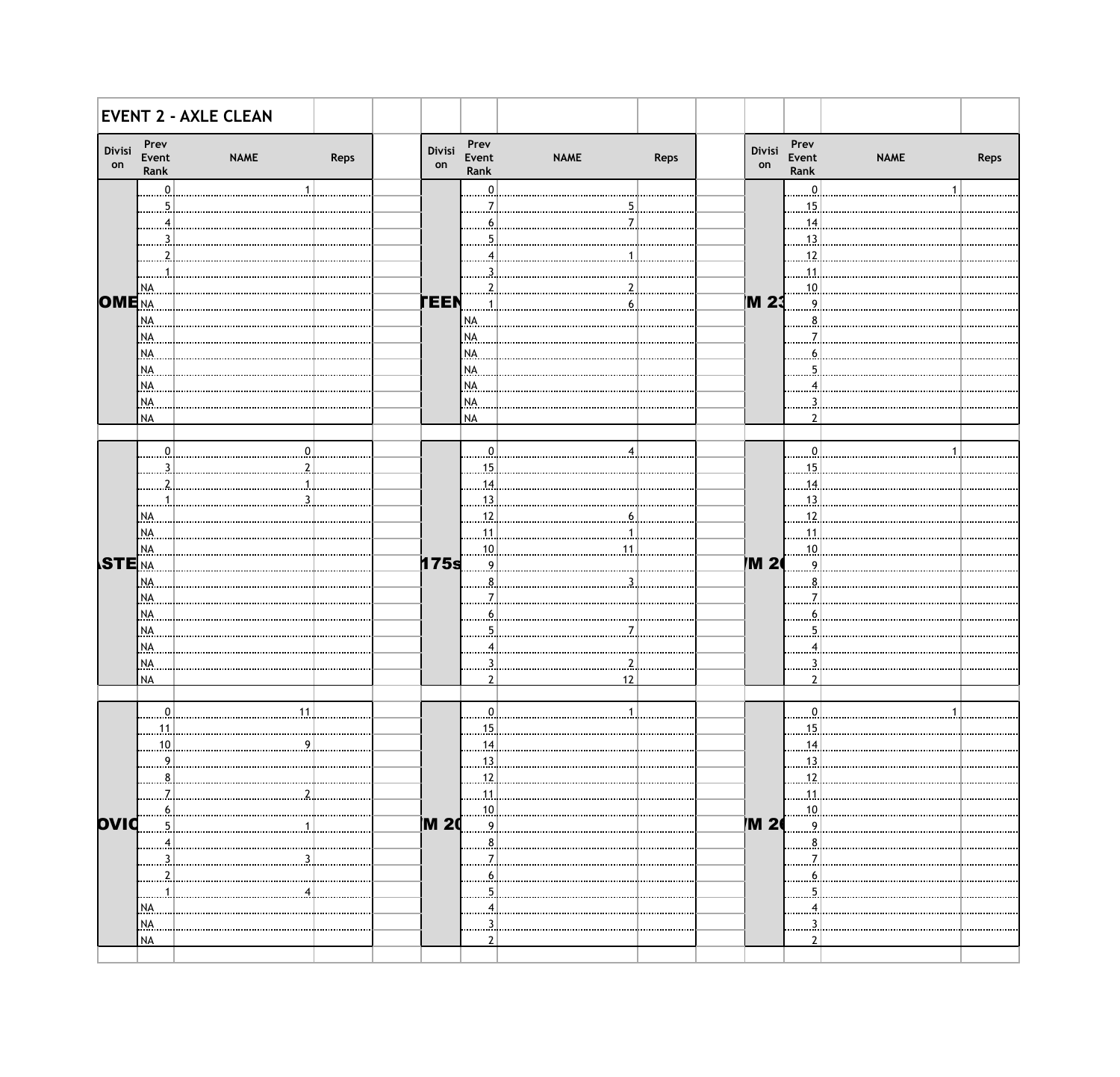|                                 |                       | EVENT 3 - AXLE DEADLIFT |                                                                                             |                 |           |         |         |                 |         |                           |                           |                         |                         |                         |                         |                          |              |            |
|---------------------------------|-----------------------|-------------------------|---------------------------------------------------------------------------------------------|-----------------|-----------|---------|---------|-----------------|---------|---------------------------|---------------------------|-------------------------|-------------------------|-------------------------|-------------------------|--------------------------|--------------|------------|
| Divisi<br>on                    | Prev<br>Event<br>Rank | <b>NAME</b>             | Roundt 1 Roundt 2 Roundt 3 Roundt 4 Roundt 5 Roundt 6 Roundt 7 Roundt 8 Roundt 9<br>250 lbs | 300 lbs 350 lbs | $400$ lbs | 450 lbs | 500 lbs | 550 lbs 600 lbs | 650 lbs | Roundt  <br>10<br>700 lbs | Roundt  <br>11<br>750 lbs | Roundt<br>12<br>800 lbs | Roundt<br>13<br>850 lbs | Roundt<br>14<br>900 lbs | Roundt<br>15<br>950 lbs | Roundt<br>16<br>1000 lbs | group 2      | group 1    |
|                                 |                       | $\mathbf{0}$            |                                                                                             |                 |           |         |         |                 |         |                           |                           |                         |                         |                         |                         |                          | 460<br>530   | 250<br>300 |
|                                 |                       |                         |                                                                                             |                 |           |         |         |                 |         |                           |                           |                         |                         |                         |                         |                          | 600          | 350        |
|                                 |                       |                         |                                                                                             |                 |           |         |         |                 |         |                           |                           |                         |                         |                         |                         |                          | 670          | 400        |
|                                 |                       |                         |                                                                                             |                 |           |         |         |                 |         |                           |                           |                         |                         |                         |                         |                          | 740<br>810   | 450<br>500 |
|                                 | NA.                   |                         |                                                                                             |                 |           |         |         |                 |         |                           |                           |                         |                         |                         |                         |                          | 880          | 550        |
| <b>OME</b> NA                   |                       |                         |                                                                                             |                 |           |         |         |                 |         |                           |                           |                         |                         |                         |                         |                          | 950          | 600        |
|                                 | ŅA.<br>NA.            |                         |                                                                                             |                 |           |         |         |                 |         |                           |                           |                         |                         |                         |                         |                          | 1020<br>1090 | 650<br>700 |
|                                 | NA.                   |                         |                                                                                             |                 |           |         |         |                 |         |                           |                           |                         |                         |                         |                         |                          | 1160         | 750        |
|                                 | NA.                   |                         |                                                                                             |                 |           |         |         |                 |         |                           |                           |                         |                         |                         |                         |                          | 1230         | 800        |
|                                 | NA.<br>NA.            |                         |                                                                                             |                 |           |         |         |                 |         |                           |                           |                         |                         |                         |                         |                          | 1300         | 850<br>900 |
|                                 | NA                    |                         |                                                                                             |                 |           |         |         |                 |         |                           |                           |                         |                         |                         |                         |                          |              | 950        |
|                                 |                       |                         |                                                                                             |                 |           |         |         |                 |         |                           |                           |                         |                         |                         |                         |                          |              | 1000       |
|                                 |                       | $\mathbf 0$             |                                                                                             |                 |           |         |         |                 |         |                           |                           |                         |                         |                         |                         |                          |              |            |
|                                 |                       |                         |                                                                                             |                 |           |         |         |                 |         |                           |                           |                         |                         |                         |                         |                          |              |            |
|                                 |                       |                         |                                                                                             |                 |           |         |         |                 |         |                           |                           |                         |                         |                         |                         |                          |              |            |
|                                 | NA.<br>NA.            |                         |                                                                                             |                 |           |         |         |                 |         |                           |                           |                         |                         |                         |                         |                          |              |            |
|                                 | NA.                   |                         |                                                                                             |                 |           |         |         |                 |         |                           |                           |                         |                         |                         |                         |                          |              |            |
| $\textbf{STE}$ $_{\texttt{NA}}$ |                       |                         |                                                                                             |                 |           |         |         |                 |         |                           |                           |                         |                         |                         |                         |                          |              |            |
|                                 | NA.<br>NA.            |                         |                                                                                             |                 |           |         |         |                 |         |                           |                           |                         |                         |                         |                         |                          |              |            |
|                                 | NA.                   |                         |                                                                                             |                 |           |         |         |                 |         |                           |                           |                         |                         |                         |                         |                          |              |            |
|                                 | NA.                   |                         |                                                                                             |                 |           |         |         |                 |         |                           |                           |                         |                         |                         |                         |                          |              |            |
|                                 | NA.<br>NA.            |                         |                                                                                             |                 |           |         |         |                 |         |                           |                           |                         |                         |                         |                         |                          |              |            |
|                                 | <b>NA</b>             |                         |                                                                                             |                 |           |         |         |                 |         |                           |                           |                         |                         |                         |                         |                          |              |            |
|                                 |                       |                         |                                                                                             |                 |           |         |         |                 |         |                           |                           |                         |                         |                         |                         |                          |              |            |
|                                 |                       | 11                      |                                                                                             |                 |           |         |         |                 |         |                           |                           |                         |                         |                         |                         |                          |              |            |
|                                 |                       | 10                      |                                                                                             |                 |           |         |         |                 |         |                           |                           |                         |                         |                         |                         |                          |              |            |
|                                 |                       | Q                       |                                                                                             |                 |           |         |         |                 |         |                           |                           |                         |                         |                         |                         |                          |              |            |
|                                 |                       |                         |                                                                                             |                 |           |         |         |                 |         |                           |                           |                         |                         |                         |                         |                          |              |            |
|                                 |                       | 6                       |                                                                                             |                 |           |         |         |                 |         |                           |                           |                         |                         |                         |                         |                          |              |            |
| pivo                            |                       |                         |                                                                                             |                 |           |         |         |                 |         |                           |                           |                         |                         |                         |                         |                          |              |            |
|                                 |                       |                         |                                                                                             |                 |           |         |         |                 |         |                           |                           |                         |                         |                         |                         |                          |              |            |
|                                 |                       |                         |                                                                                             |                 |           |         |         |                 |         |                           |                           |                         |                         |                         |                         |                          |              |            |
|                                 |                       |                         |                                                                                             |                 |           |         |         |                 |         |                           |                           |                         |                         |                         |                         |                          |              |            |
|                                 | ŅĄ.<br>ŅA.            |                         |                                                                                             |                 |           |         |         |                 |         |                           |                           |                         |                         |                         |                         |                          |              |            |
|                                 | NA                    |                         |                                                                                             |                 |           |         |         |                 |         |                           |                           |                         |                         |                         |                         |                          |              |            |
|                                 |                       | $\Omega$                |                                                                                             |                 |           |         |         |                 |         |                           |                           |                         |                         |                         |                         |                          |              |            |
|                                 |                       |                         |                                                                                             |                 |           |         |         |                 |         |                           |                           |                         |                         |                         |                         |                          |              |            |
|                                 |                       |                         |                                                                                             |                 |           |         |         |                 |         |                           |                           |                         |                         |                         |                         |                          |              |            |
|                                 |                       |                         |                                                                                             |                 |           |         |         |                 |         |                           |                           |                         |                         |                         |                         |                          |              |            |
|                                 |                       |                         |                                                                                             |                 |           |         |         |                 |         |                           |                           |                         |                         |                         |                         |                          |              |            |
|                                 |                       |                         |                                                                                             |                 |           |         |         |                 |         |                           |                           |                         |                         |                         |                         |                          |              |            |
|                                 |                       |                         |                                                                                             |                 |           |         |         |                 |         |                           |                           |                         |                         |                         |                         |                          |              |            |
| <b>TEEI</b>                     | NA                    |                         |                                                                                             |                 |           |         |         |                 |         |                           |                           |                         |                         |                         |                         |                          |              |            |
|                                 | NA                    |                         |                                                                                             |                 |           |         |         |                 |         |                           |                           |                         |                         |                         |                         |                          |              |            |
|                                 | NA                    |                         |                                                                                             |                 |           |         |         |                 |         |                           |                           |                         |                         |                         |                         |                          |              |            |
|                                 | <br>NA                |                         |                                                                                             |                 |           |         |         |                 |         |                           |                           |                         |                         |                         |                         |                          |              |            |
|                                 | ΝA                    |                         |                                                                                             |                 |           |         |         |                 |         |                           |                           |                         |                         |                         |                         |                          |              |            |

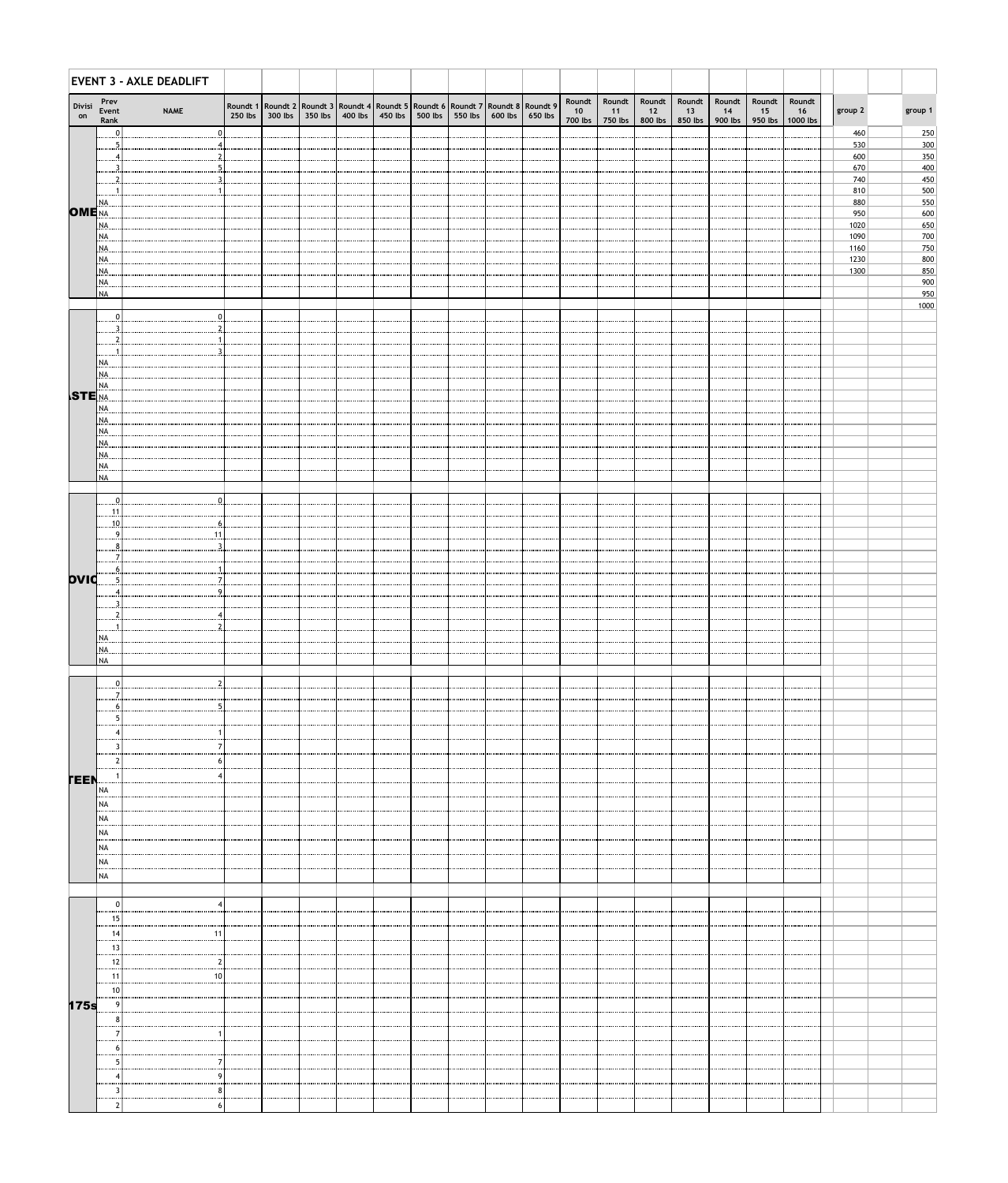|              |                       | <b>EVENT 3 - AXLE DEADLIFT</b> |                     |                     |         |                                                                 |         |         |         |         |          |                                                                       |          |          |                          |              |             |
|--------------|-----------------------|--------------------------------|---------------------|---------------------|---------|-----------------------------------------------------------------|---------|---------|---------|---------|----------|-----------------------------------------------------------------------|----------|----------|--------------------------|--------------|-------------|
| Divisi<br>on | Prev<br>Event<br>Rank | <b>NAME</b>                    | Roundt 1<br>460 lbs | Roundt 2<br>530 lbs | 600 lbs | Roundt 3   Roundt 4   Roundt 5   Roundt 6   Roundt 7<br>670 lbs | 740 lbs | 810 lbs | 880 lbs | 950 lbs | 1020 lbs | Roundt 8   Roundt 9   Roundt 10   Roundt 11   Roundt 12  <br>1090 lbs | 1160 lbs | 1230 lbs | Roundt<br>13<br>1300 lbs | group 2      | group 1     |
|              | $\mathbf{0}$          |                                |                     |                     |         |                                                                 |         |         |         |         |          |                                                                       |          |          |                          | 460          | 250         |
|              | $\frac{15}{2}$<br>.14 |                                |                     |                     |         |                                                                 |         |         |         |         |          |                                                                       |          |          |                          | 530<br>600   | 300<br>350  |
|              | $\overline{13}$       |                                |                     |                     |         |                                                                 |         |         |         |         |          |                                                                       |          |          |                          | 670          | 400         |
|              | . 12                  |                                |                     |                     |         |                                                                 |         |         |         |         |          |                                                                       |          |          |                          | 740          | 450         |
|              | .11                   |                                |                     |                     |         |                                                                 |         |         |         |         |          |                                                                       |          |          |                          | 810<br>880   | 500<br>550  |
| <b>M20</b>   | .10                   |                                |                     |                     |         |                                                                 |         |         |         |         |          |                                                                       |          |          |                          | 950          | 600         |
|              |                       |                                |                     |                     |         |                                                                 |         |         |         |         |          |                                                                       |          |          |                          | 1020         | 650         |
|              |                       |                                |                     |                     |         |                                                                 |         |         |         |         |          |                                                                       |          |          |                          | 1090         | 700         |
|              |                       |                                |                     |                     |         |                                                                 |         |         |         |         |          |                                                                       |          |          |                          | 1160<br>1230 | 750<br>800  |
|              |                       |                                |                     |                     |         |                                                                 |         |         |         |         |          |                                                                       |          |          |                          | 1300         | 850         |
|              |                       |                                |                     |                     |         |                                                                 |         |         |         |         |          |                                                                       |          |          |                          |              | 900         |
|              |                       |                                |                     |                     |         |                                                                 |         |         |         |         |          |                                                                       |          |          |                          |              | 950<br>1000 |
|              | 0                     |                                |                     |                     |         |                                                                 |         |         |         |         |          |                                                                       |          |          |                          |              |             |
|              | 15                    |                                |                     |                     |         |                                                                 |         |         |         |         |          |                                                                       |          |          |                          |              |             |
|              | 14                    |                                |                     |                     |         |                                                                 |         |         |         |         |          |                                                                       |          |          |                          |              |             |
|              | 13<br>12              |                                |                     |                     |         |                                                                 |         |         |         |         |          |                                                                       |          |          |                          |              |             |
|              | 11                    |                                |                     |                     |         |                                                                 |         |         |         |         |          |                                                                       |          |          |                          |              |             |
|              | .10.                  |                                |                     |                     |         |                                                                 |         |         |         |         |          |                                                                       |          |          |                          |              |             |
| <b>M23</b>   | q                     |                                |                     |                     |         |                                                                 |         |         |         |         |          |                                                                       |          |          |                          |              |             |
|              |                       |                                |                     |                     |         |                                                                 |         |         |         |         |          |                                                                       |          |          |                          |              |             |
|              |                       |                                |                     |                     |         |                                                                 |         |         |         |         |          |                                                                       |          |          |                          |              |             |
|              |                       |                                |                     |                     |         |                                                                 |         |         |         |         |          |                                                                       |          |          |                          |              |             |
|              |                       |                                |                     |                     |         |                                                                 |         |         |         |         |          |                                                                       |          |          |                          |              |             |
|              |                       |                                |                     |                     |         |                                                                 |         |         |         |         |          |                                                                       |          |          |                          |              |             |
|              |                       |                                |                     |                     |         |                                                                 |         |         |         |         |          |                                                                       |          |          |                          |              |             |
|              |                       |                                |                     |                     |         |                                                                 |         |         |         |         |          |                                                                       |          |          |                          |              |             |
|              | 15<br>14              |                                |                     |                     |         |                                                                 |         |         |         |         |          |                                                                       |          |          |                          |              |             |
|              | $\frac{13}{2}$        |                                |                     |                     |         |                                                                 |         |         |         |         |          |                                                                       |          |          |                          |              |             |
|              | .12                   |                                |                     |                     |         |                                                                 |         |         |         |         |          |                                                                       |          |          |                          |              |             |
|              | .11<br>.10.           |                                |                     |                     |         |                                                                 |         |         |         |         |          |                                                                       |          |          |                          |              |             |
| <b>M 20</b>  | q                     |                                |                     |                     |         |                                                                 |         |         |         |         |          |                                                                       |          |          |                          |              |             |
|              |                       |                                |                     |                     |         |                                                                 |         |         |         |         |          |                                                                       |          |          |                          |              |             |
|              |                       |                                |                     |                     |         |                                                                 |         |         |         |         |          |                                                                       |          |          |                          |              |             |
|              |                       |                                |                     |                     |         |                                                                 |         |         |         |         |          |                                                                       |          |          |                          |              |             |
|              |                       |                                |                     |                     |         |                                                                 |         |         |         |         |          |                                                                       |          |          |                          |              |             |
|              |                       |                                |                     |                     |         |                                                                 |         |         |         |         |          |                                                                       |          |          |                          |              |             |
|              |                       |                                |                     |                     |         |                                                                 |         |         |         |         |          |                                                                       |          |          |                          |              |             |
|              | $\Omega$              |                                |                     |                     |         |                                                                 |         |         |         |         |          |                                                                       |          |          |                          |              |             |
|              | 15                    |                                |                     |                     |         |                                                                 |         |         |         |         |          |                                                                       |          |          |                          |              |             |
|              | 14                    |                                |                     |                     |         |                                                                 |         |         |         |         |          |                                                                       |          |          |                          |              |             |
|              | 13                    |                                |                     |                     |         |                                                                 |         |         |         |         |          |                                                                       |          |          |                          |              |             |
|              | 12                    |                                |                     |                     |         |                                                                 |         |         |         |         |          |                                                                       |          |          |                          |              |             |
|              | -11<br>               |                                |                     |                     |         |                                                                 |         |         |         |         |          |                                                                       |          |          |                          |              |             |
|              | 10<br>                |                                |                     |                     |         |                                                                 |         |         |         |         |          |                                                                       |          |          |                          |              |             |
| <b>M 20</b>  |                       |                                |                     |                     |         |                                                                 |         |         |         |         |          |                                                                       |          |          |                          |              |             |
|              |                       |                                |                     |                     |         |                                                                 |         |         |         |         |          |                                                                       |          |          |                          |              |             |
|              |                       |                                |                     |                     |         |                                                                 |         |         |         |         |          |                                                                       |          |          |                          |              |             |
|              |                       |                                |                     |                     |         |                                                                 |         |         |         |         |          |                                                                       |          |          |                          |              |             |
|              |                       |                                |                     |                     |         |                                                                 |         |         |         |         |          |                                                                       |          |          |                          |              |             |
|              |                       |                                |                     |                     |         |                                                                 |         |         |         |         |          |                                                                       |          |          |                          |              |             |
|              |                       |                                |                     |                     |         |                                                                 |         |         |         |         |          |                                                                       |          |          |                          |              |             |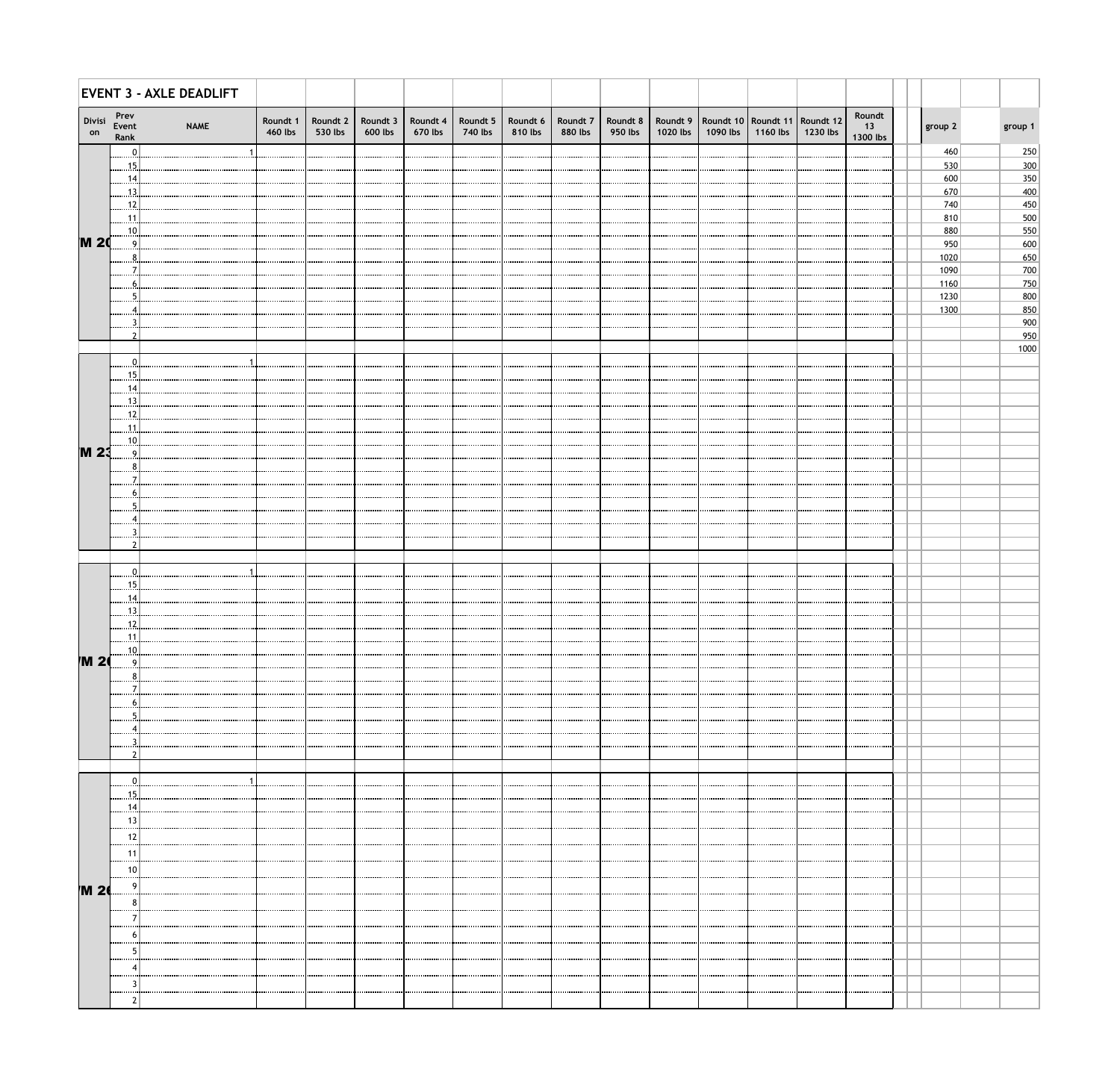|                |                       | <b>EVENT 4 - ROLLING THUNDER</b> |              |                       |             |                   |              |                       |             |                   |
|----------------|-----------------------|----------------------------------|--------------|-----------------------|-------------|-------------------|--------------|-----------------------|-------------|-------------------|
| Divisi<br>on   | Prev<br>Event<br>Rank | Time<br>(Decimals<br><b>NAME</b> | Divisi<br>on | Prev<br>Event<br>Rank | <b>NAME</b> | Time<br>(Decimals | Divisi<br>on | Prev<br>Event<br>Rank | <b>NAME</b> | Time<br>(Decimals |
|                | $\mathbf 0$           |                                  |              | 0                     |             |                   |              | $\Omega$              |             |                   |
|                |                       |                                  |              |                       |             |                   |              | 15                    |             |                   |
|                |                       |                                  |              |                       |             |                   |              | 14                    |             |                   |
|                |                       |                                  |              |                       |             |                   |              | 13                    |             |                   |
|                |                       |                                  |              |                       |             |                   |              | 12                    |             |                   |
|                |                       |                                  |              |                       |             |                   |              | .11                   |             |                   |
|                | NA.                   |                                  |              |                       |             |                   |              | .10                   |             |                   |
| <b>OME</b> NA  |                       |                                  | <b>TEEN</b>  |                       |             |                   | M 23         | Q                     |             |                   |
|                | NA.                   |                                  |              | NA.                   |             |                   |              |                       |             |                   |
|                | NA.                   |                                  |              | NA                    |             |                   |              |                       |             |                   |
|                | NA.                   |                                  |              | NA                    |             |                   |              |                       |             |                   |
|                | NA.                   |                                  |              | NA                    |             |                   |              |                       |             |                   |
|                | NA.                   |                                  |              | NA                    |             |                   |              |                       |             |                   |
|                | NA.<br><b>NA</b>      |                                  |              | NA.<br><b>NA</b>      |             |                   |              |                       |             |                   |
|                |                       |                                  |              |                       |             |                   |              |                       |             |                   |
|                | $\mathbf{0}$          |                                  |              | 0                     |             |                   |              | n                     |             |                   |
|                |                       |                                  |              | 15                    | 10          |                   |              | 15                    |             |                   |
|                |                       |                                  |              | 14                    |             |                   |              | 14                    |             |                   |
|                |                       |                                  |              | 13                    |             |                   |              | .13                   |             |                   |
|                | NA.                   |                                  |              | 12                    |             |                   |              | 12                    |             |                   |
|                | NA.                   |                                  |              | 11                    |             |                   |              | .11                   |             |                   |
|                | NA.                   |                                  |              | .10                   |             |                   |              | 10                    |             |                   |
| <b>STE</b> INA |                       |                                  | 175s         | q                     |             |                   | M 2          | $\Omega$              |             |                   |
|                | NA.                   |                                  |              |                       |             |                   |              |                       |             |                   |
|                | NA.                   |                                  |              |                       |             |                   |              |                       |             |                   |
|                | NA.                   |                                  |              |                       |             |                   |              |                       |             |                   |
|                | NA.                   |                                  |              |                       |             |                   |              |                       |             |                   |
|                | NA.                   |                                  |              |                       |             |                   |              |                       |             |                   |
|                | NA.                   |                                  |              |                       |             |                   |              |                       |             |                   |
|                | <b>NA</b>             |                                  |              | າ                     |             |                   |              |                       |             |                   |
|                |                       |                                  |              |                       |             |                   |              |                       |             |                   |
|                | $\boldsymbol{0}$      |                                  |              |                       |             |                   |              |                       |             |                   |
|                | 11                    |                                  |              |                       |             |                   |              | 15                    |             |                   |
|                | 10                    |                                  |              | 14                    |             |                   |              | .14.                  |             |                   |
|                | 9                     |                                  |              | 13                    |             |                   |              | 13                    |             |                   |
|                | 8                     |                                  |              | .12.                  |             |                   |              | .12.                  |             |                   |
|                |                       |                                  |              | 11                    |             |                   |              | .11.                  |             |                   |
| ovid           | 5                     | 9                                | <b>M2</b>    | 10<br>$\overline{9}$  |             |                   | M 2          | 10<br>9               |             |                   |
|                |                       | 10                               |              |                       |             |                   |              | 8                     |             |                   |
|                | 4                     |                                  |              | 8                     |             |                   |              |                       |             |                   |
|                |                       |                                  |              |                       |             |                   |              |                       |             |                   |
|                |                       |                                  |              |                       |             |                   |              |                       |             |                   |
|                | NA.                   |                                  |              |                       |             |                   |              |                       |             |                   |
|                | NA.                   |                                  |              |                       |             |                   |              |                       |             |                   |
|                | <b>NA</b>             |                                  |              |                       |             |                   |              |                       |             |                   |
|                |                       |                                  |              |                       |             |                   |              |                       |             |                   |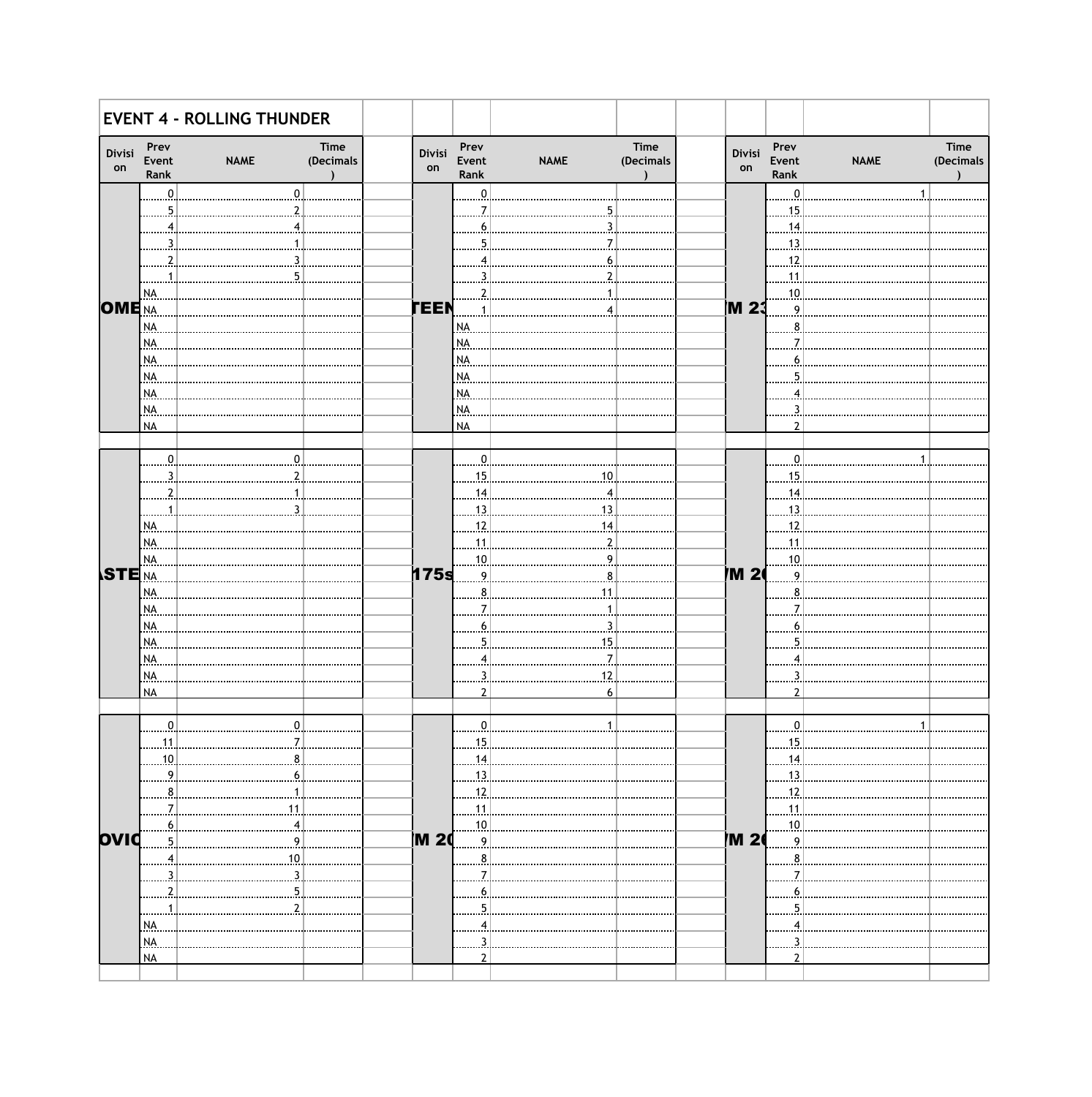| Prev<br>Divisi<br>Event<br><b>NAME</b><br>on<br>Rank<br>$\mathbf{1}$<br>$\boldsymbol{2}$<br>$\mathbf{3}$<br>$\overline{\mathbf{4}}$<br>OME<br>5<br>$\boldsymbol{6}$<br>$\overline{7}$<br>8<br>9<br>$\mathbf{1}$<br>$\boldsymbol{2}$<br>$\mathsf 3$<br>$\overline{\mathbf{4}}$<br>5<br>$\boldsymbol{6}$<br>$\overline{7}$<br>ovid<br>8<br>9<br>10<br>11<br>$\frac{12}{2}$<br>$13$<br>14 |  |
|----------------------------------------------------------------------------------------------------------------------------------------------------------------------------------------------------------------------------------------------------------------------------------------------------------------------------------------------------------------------------------------|--|
|                                                                                                                                                                                                                                                                                                                                                                                        |  |
|                                                                                                                                                                                                                                                                                                                                                                                        |  |
|                                                                                                                                                                                                                                                                                                                                                                                        |  |
|                                                                                                                                                                                                                                                                                                                                                                                        |  |
|                                                                                                                                                                                                                                                                                                                                                                                        |  |
|                                                                                                                                                                                                                                                                                                                                                                                        |  |
|                                                                                                                                                                                                                                                                                                                                                                                        |  |
|                                                                                                                                                                                                                                                                                                                                                                                        |  |
|                                                                                                                                                                                                                                                                                                                                                                                        |  |
|                                                                                                                                                                                                                                                                                                                                                                                        |  |
|                                                                                                                                                                                                                                                                                                                                                                                        |  |
|                                                                                                                                                                                                                                                                                                                                                                                        |  |
|                                                                                                                                                                                                                                                                                                                                                                                        |  |
|                                                                                                                                                                                                                                                                                                                                                                                        |  |
|                                                                                                                                                                                                                                                                                                                                                                                        |  |
|                                                                                                                                                                                                                                                                                                                                                                                        |  |
|                                                                                                                                                                                                                                                                                                                                                                                        |  |
|                                                                                                                                                                                                                                                                                                                                                                                        |  |
|                                                                                                                                                                                                                                                                                                                                                                                        |  |
|                                                                                                                                                                                                                                                                                                                                                                                        |  |
|                                                                                                                                                                                                                                                                                                                                                                                        |  |
|                                                                                                                                                                                                                                                                                                                                                                                        |  |
|                                                                                                                                                                                                                                                                                                                                                                                        |  |
|                                                                                                                                                                                                                                                                                                                                                                                        |  |
|                                                                                                                                                                                                                                                                                                                                                                                        |  |
|                                                                                                                                                                                                                                                                                                                                                                                        |  |
| $\mathbf{1}$                                                                                                                                                                                                                                                                                                                                                                           |  |
| $\mathbf 2$                                                                                                                                                                                                                                                                                                                                                                            |  |
| $\mathbf{3}$                                                                                                                                                                                                                                                                                                                                                                           |  |
| $\overline{\mathbf{4}}$                                                                                                                                                                                                                                                                                                                                                                |  |
| EEN<br>$\overline{5}$                                                                                                                                                                                                                                                                                                                                                                  |  |
| $\boldsymbol{6}$                                                                                                                                                                                                                                                                                                                                                                       |  |
| $\overline{7}$                                                                                                                                                                                                                                                                                                                                                                         |  |
| $\bf 8$                                                                                                                                                                                                                                                                                                                                                                                |  |
| 9                                                                                                                                                                                                                                                                                                                                                                                      |  |
|                                                                                                                                                                                                                                                                                                                                                                                        |  |
| $\mathbf{1}$                                                                                                                                                                                                                                                                                                                                                                           |  |
| $\overline{\mathbf{c}}$                                                                                                                                                                                                                                                                                                                                                                |  |
| $\overline{\mathbf{3}}$                                                                                                                                                                                                                                                                                                                                                                |  |
| $\overline{\mathbf{4}}$                                                                                                                                                                                                                                                                                                                                                                |  |
| 175s<br>$\overline{5}$                                                                                                                                                                                                                                                                                                                                                                 |  |
| $\bf 6$                                                                                                                                                                                                                                                                                                                                                                                |  |
| $\overline{\mathbf{7}}$                                                                                                                                                                                                                                                                                                                                                                |  |
| $\bf 8$                                                                                                                                                                                                                                                                                                                                                                                |  |
| 9                                                                                                                                                                                                                                                                                                                                                                                      |  |
|                                                                                                                                                                                                                                                                                                                                                                                        |  |
| $\mathbf{1}$                                                                                                                                                                                                                                                                                                                                                                           |  |
| $\mathbf 2$                                                                                                                                                                                                                                                                                                                                                                            |  |
| 3                                                                                                                                                                                                                                                                                                                                                                                      |  |
| $\overline{\mathbf{4}}$                                                                                                                                                                                                                                                                                                                                                                |  |
| <b>M 20</b><br>5                                                                                                                                                                                                                                                                                                                                                                       |  |
| $\boldsymbol{6}$                                                                                                                                                                                                                                                                                                                                                                       |  |
| $\overline{7}$                                                                                                                                                                                                                                                                                                                                                                         |  |
| $\bf 8$                                                                                                                                                                                                                                                                                                                                                                                |  |
| 9                                                                                                                                                                                                                                                                                                                                                                                      |  |
|                                                                                                                                                                                                                                                                                                                                                                                        |  |
| $\mathbf{1}$                                                                                                                                                                                                                                                                                                                                                                           |  |
| $\overline{\mathbf{c}}$                                                                                                                                                                                                                                                                                                                                                                |  |
| $\overline{\mathbf{3}}$                                                                                                                                                                                                                                                                                                                                                                |  |
| $\overline{\mathbf{4}}$                                                                                                                                                                                                                                                                                                                                                                |  |
| M 23่<br>5                                                                                                                                                                                                                                                                                                                                                                             |  |
| $\boldsymbol{6}$                                                                                                                                                                                                                                                                                                                                                                       |  |
| $\overline{7}$                                                                                                                                                                                                                                                                                                                                                                         |  |
| 8                                                                                                                                                                                                                                                                                                                                                                                      |  |
| 9                                                                                                                                                                                                                                                                                                                                                                                      |  |
|                                                                                                                                                                                                                                                                                                                                                                                        |  |
| $\mathbf{1}$                                                                                                                                                                                                                                                                                                                                                                           |  |
| $\mathbf 2$                                                                                                                                                                                                                                                                                                                                                                            |  |
| $\mathbf{3}$                                                                                                                                                                                                                                                                                                                                                                           |  |
|                                                                                                                                                                                                                                                                                                                                                                                        |  |
| $\overline{\mathbf{4}}$                                                                                                                                                                                                                                                                                                                                                                |  |
| <b>M 2</b><br>5                                                                                                                                                                                                                                                                                                                                                                        |  |
| $\boldsymbol{6}$                                                                                                                                                                                                                                                                                                                                                                       |  |
| $\overline{7}$                                                                                                                                                                                                                                                                                                                                                                         |  |
| $\bf8$                                                                                                                                                                                                                                                                                                                                                                                 |  |
| $\mathbf 9$                                                                                                                                                                                                                                                                                                                                                                            |  |
|                                                                                                                                                                                                                                                                                                                                                                                        |  |
| $\mathbf{1}$                                                                                                                                                                                                                                                                                                                                                                           |  |
| $\frac{2}{\cdot}$                                                                                                                                                                                                                                                                                                                                                                      |  |
|                                                                                                                                                                                                                                                                                                                                                                                        |  |
| $\overline{3}$<br>$\overline{\mathbf{4}}$                                                                                                                                                                                                                                                                                                                                              |  |
|                                                                                                                                                                                                                                                                                                                                                                                        |  |
| <b>M 24</b><br>$\overline{5}$                                                                                                                                                                                                                                                                                                                                                          |  |
| $6\vert$                                                                                                                                                                                                                                                                                                                                                                               |  |
| $\overline{\mathbf{7}}$<br>8 <sup>1</sup>                                                                                                                                                                                                                                                                                                                                              |  |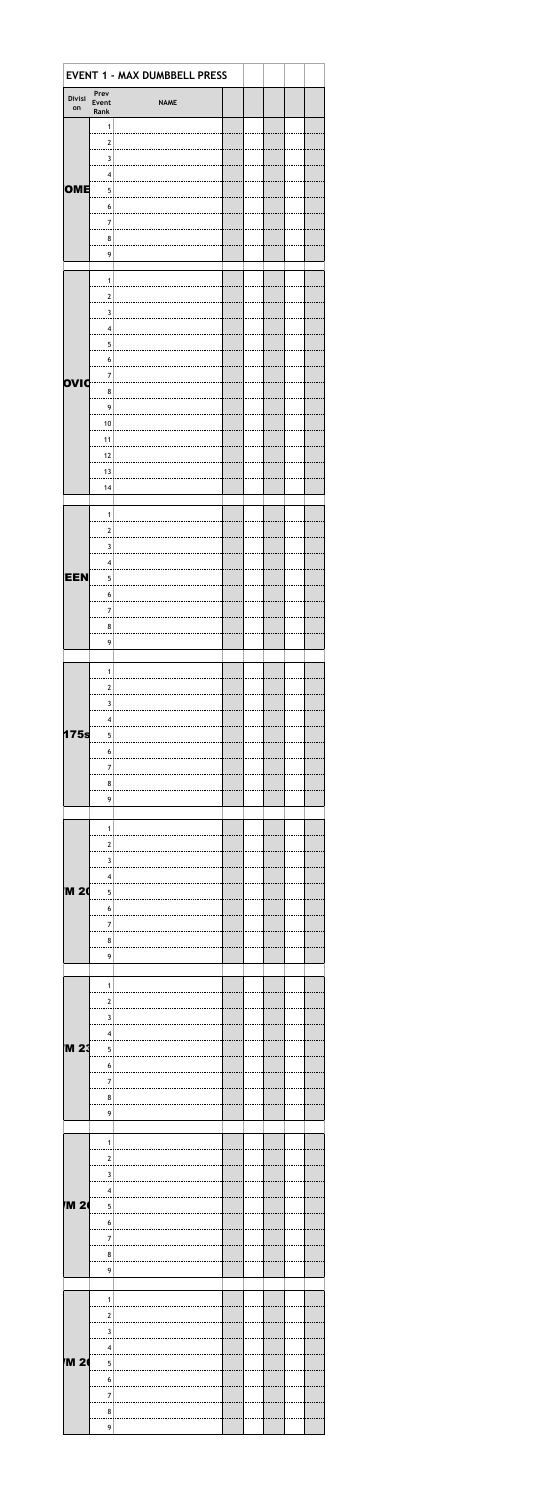|              |                 | <b>EVENT 2 - LOG PRESS MEDLEY</b> |                |      |                  |          |             |                |      |                  |                 |             |                            |      |
|--------------|-----------------|-----------------------------------|----------------|------|------------------|----------|-------------|----------------|------|------------------|-----------------|-------------|----------------------------|------|
| Divisi<br>on | #               | <b>NAME</b>                       | Implemen<br>ts | Time | Divisi $#$<br>on |          | <b>NAME</b> | Implemen<br>ts | Time | Divisi $#$<br>on |                 | <b>NAME</b> | Implemen<br>t <sub>s</sub> | Time |
|              | -1<br>$\cdots$  |                                   |                |      |                  |          |             |                |      |                  | -1<br>$\cdots$  |             |                            |      |
|              | - 2             |                                   |                |      |                  | 2        |             |                |      |                  | 2               |             |                            |      |
|              | 3<br>$\cdots$   |                                   |                |      |                  | В        |             |                |      |                  | 3<br>           |             |                            |      |
|              |                 |                                   |                |      |                  |          |             |                |      |                  |                 |             |                            |      |
|              | -5<br>$\cdots$  |                                   |                |      |                  | 5        |             |                |      |                  | -5<br>          |             |                            |      |
|              | 6               |                                   |                |      |                  | b        |             |                |      |                  | -6              |             |                            |      |
| OME          | 7               |                                   |                |      | OVIC             | 7        |             |                |      | TEEN             | 7               |             |                            |      |
|              | 8<br>           |                                   |                |      |                  | 8        |             |                |      |                  | 8               |             |                            |      |
|              | 9<br>$\cdots$   |                                   |                |      |                  | <b>g</b> |             |                |      |                  | - g<br>$\cdots$ |             |                            |      |
|              | 10<br>.         |                                   |                |      |                  | 10       |             |                |      |                  | 10              |             |                            |      |
|              | 11<br>          |                                   |                |      |                  | 11<br>   |             |                |      |                  | 11<br>          |             |                            |      |
|              | 12<br>          |                                   |                |      |                  | 12       |             |                |      |                  | 12              |             |                            |      |
|              | 13<br>          |                                   |                |      |                  | 13<br>   |             |                |      |                  | 13<br>          |             |                            |      |
|              | 14              |                                   |                |      |                  | 14       |             |                |      |                  | 14              |             |                            |      |
|              | $\overline{1}$  |                                   |                |      |                  | -1       |             |                |      |                  | -1              |             |                            |      |
|              | -2              |                                   |                |      |                  | 2        |             |                |      |                  | 2               |             |                            |      |
|              | $\cdots$<br>3   |                                   |                |      |                  | 3        |             |                |      |                  | $\cdots$<br>3   |             |                            |      |
|              | 4               |                                   |                |      |                  |          |             |                |      |                  |                 |             |                            |      |
| 175s         | $5\phantom{.0}$ |                                   |                |      | <b>M 20</b>      | - 5      |             |                |      | <b>M 23</b>      | - 5             |             |                            |      |
|              | $\cdots$<br>6   |                                   |                |      |                  | 6        |             |                |      |                  | -6              |             |                            |      |
|              | <br>-7          |                                   |                |      |                  | <br>7    |             |                |      |                  | <br>-7          |             |                            |      |
|              | <br>8           |                                   |                |      |                  | <br>8    |             |                |      |                  | 8               |             |                            |      |
|              | <br>-9          |                                   |                |      |                  | q        |             |                |      |                  | <br>q           |             |                            |      |
|              |                 |                                   |                |      |                  |          |             |                |      |                  |                 |             |                            |      |
|              |                 |                                   |                |      |                  |          |             |                |      |                  |                 |             |                            |      |
|              |                 |                                   |                |      |                  |          |             |                |      |                  |                 |             |                            |      |
|              | 1.11<br>3       |                                   |                |      |                  | З        |             |                |      |                  |                 |             |                            |      |
|              |                 |                                   |                |      |                  |          |             |                |      |                  |                 |             |                            |      |
| <b>M 24</b>  | <br>-5          |                                   |                |      | /M 26            | - 5      |             |                |      |                  |                 |             |                            |      |
|              | 1.11<br>6       |                                   | .              |      |                  | 6        |             |                |      |                  |                 |             |                            |      |
|              |                 |                                   |                |      |                  |          |             |                |      |                  |                 |             |                            |      |
|              | <br>8           |                                   |                |      |                  | <br>8    |             |                |      |                  |                 |             |                            |      |
|              | 1.11<br>9       |                                   |                |      |                  | <b>g</b> |             |                |      |                  |                 |             |                            |      |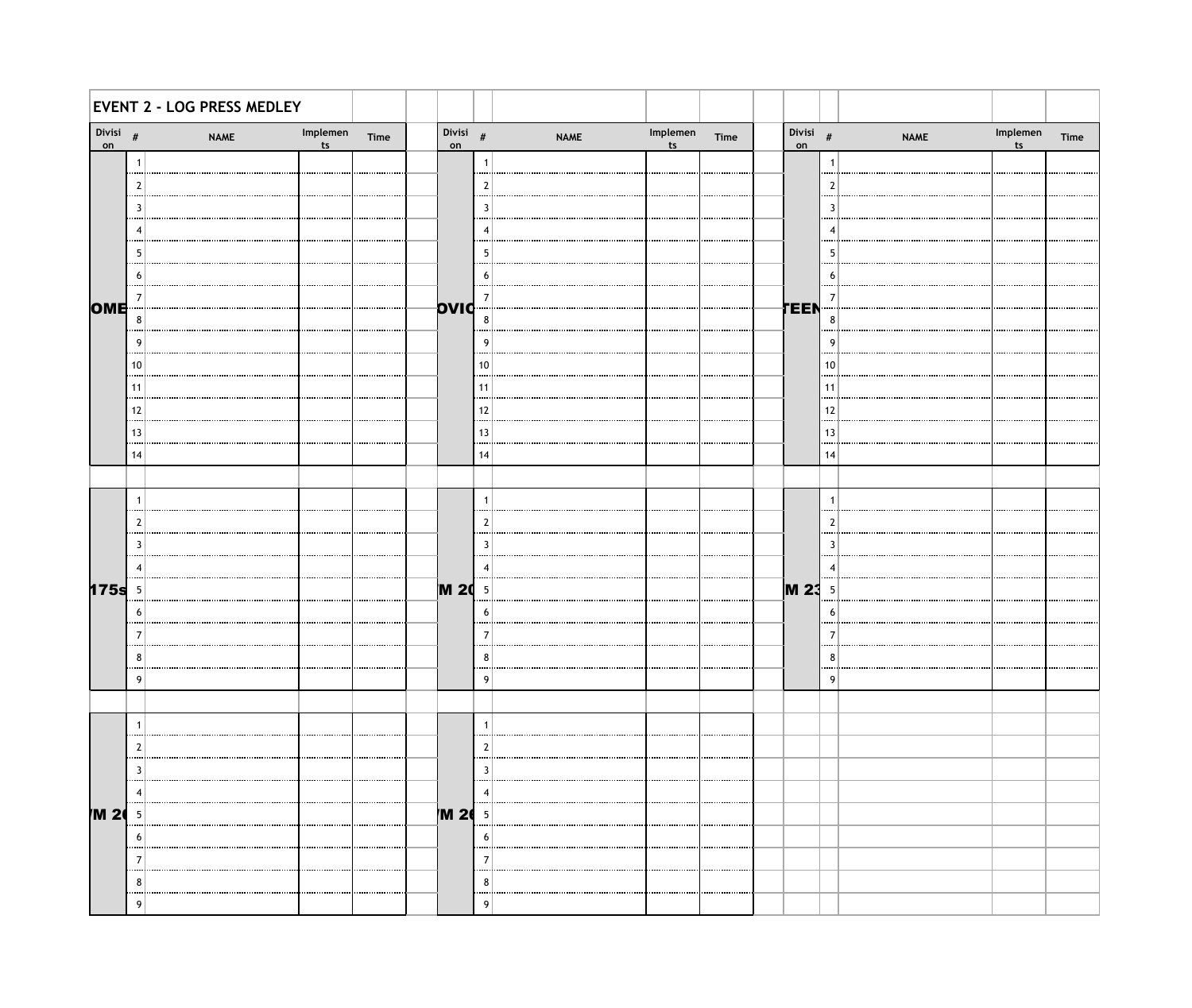|              |             | <b>EVENT 3 - DEADLIFT FOR REPS</b> |      |             |        |             |      |             |                |             |      |
|--------------|-------------|------------------------------------|------|-------------|--------|-------------|------|-------------|----------------|-------------|------|
| Divisi<br>on | $\#$        | <b>NAME</b>                        | Reps | Divisi $\#$ |        | <b>NAME</b> | Reps | Divisi $\#$ |                | <b>NAME</b> | Reps |
|              |             |                                    |      |             |        |             |      |             |                |             |      |
|              |             |                                    |      |             |        |             |      |             |                |             |      |
|              | -3          |                                    |      |             |        |             |      |             | 3              |             |      |
|              |             |                                    |      |             |        |             |      |             |                |             |      |
|              | h           |                                    |      |             |        |             |      |             | 5              |             |      |
|              | h           |                                    |      |             | n      |             |      |             | b              |             |      |
| <b>OME</b>   |             |                                    |      | pviq        | 7      |             |      | TEEN        |                |             |      |
|              | 8           |                                    |      |             | 8      |             |      |             | 8              |             |      |
|              | <b>g</b>    |                                    |      |             | -9     |             |      |             | q              |             |      |
|              | 10          |                                    |      |             | 10     |             |      |             | 10             |             |      |
|              | 11<br>1.11  |                                    |      |             | 11     |             |      |             | 11             |             |      |
|              | 12          |                                    |      |             | 12     |             |      |             | 12             |             |      |
|              | 13<br>1.11  |                                    |      |             | 13<br> |             |      |             | 13             |             |      |
|              | 14          |                                    |      |             | 14     |             |      |             | 14             |             |      |
|              |             |                                    |      |             |        |             |      |             |                |             |      |
|              |             |                                    |      |             | -1     |             |      |             |                |             |      |
|              |             |                                    |      |             | 2      |             |      |             | 2              |             |      |
|              |             |                                    |      |             |        |             |      |             | 3              |             |      |
|              |             |                                    |      |             |        |             |      |             | $\overline{A}$ |             |      |
| 175s         | 5           |                                    |      | <b>M 20</b> | -5     |             |      | <b>M23</b>  | .5             |             |      |
|              | 6           |                                    |      |             | 6      |             |      |             | 6              |             |      |
|              |             |                                    |      |             | 7      |             |      |             |                |             |      |
|              | 8           |                                    |      |             | ŏ      |             |      |             | 8              |             |      |
|              | Q           |                                    |      |             | q      |             |      |             |                |             |      |
|              |             |                                    |      |             |        |             |      |             |                |             |      |
|              |             |                                    |      |             |        |             |      |             |                |             |      |
|              |             |                                    |      |             |        |             |      |             |                |             |      |
|              |             |                                    |      |             |        |             |      |             |                |             |      |
|              |             |                                    |      |             |        |             |      |             |                |             |      |
| M 20         | 5           |                                    |      | /M 26       | -5     |             |      |             |                |             |      |
|              | $\mathbf b$ |                                    |      |             | b      |             |      |             |                |             |      |
|              |             |                                    |      |             |        |             |      |             |                |             |      |
|              | 8           |                                    |      |             | ŏ      |             |      |             |                |             |      |
|              | q           |                                    |      |             | Q      |             |      |             |                |             |      |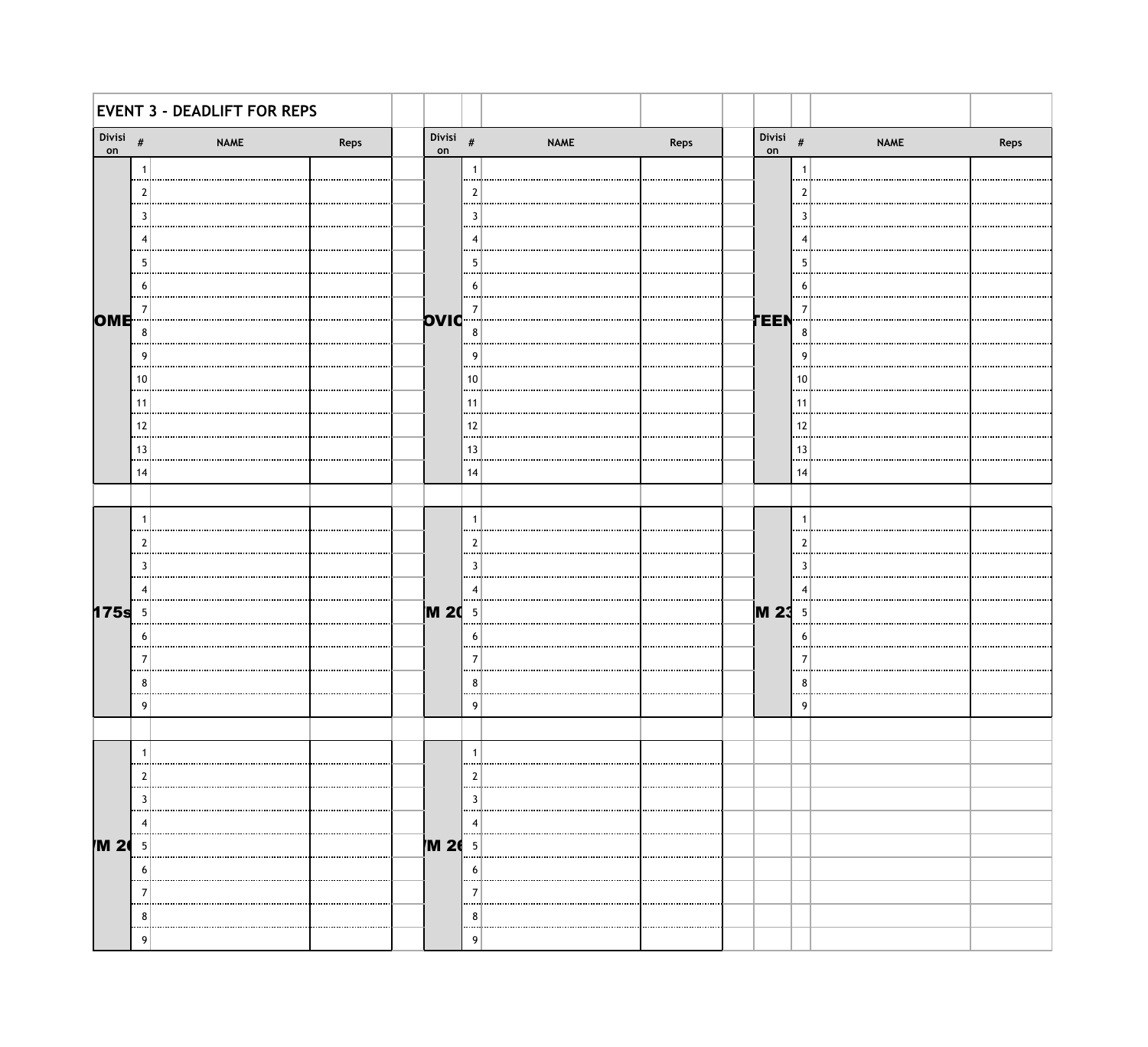|                   |                | <b>EVENT 4 - FARMERS WALK</b> |                       |      |                   |              |             |                          |      |                   |                          |             |                         |      |
|-------------------|----------------|-------------------------------|-----------------------|------|-------------------|--------------|-------------|--------------------------|------|-------------------|--------------------------|-------------|-------------------------|------|
| Divisi $\#$<br>on |                | <b>NAME</b>                   | Distance<br>(Ft'/In") | Time | Divisi $\#$<br>on |              | <b>NAME</b> | Distance<br>(Ft' / In'') | Time | Divisi $\#$<br>on |                          | <b>NAME</b> | Distance<br>(Ft' / In") | Time |
|                   | $\mathbf{1}$   |                               |                       |      |                   | 1            |             |                          |      |                   | -1                       |             |                         |      |
|                   | $\overline{2}$ |                               |                       |      |                   | 2            |             |                          |      |                   | 2                        |             |                         |      |
|                   | 3              |                               |                       |      |                   | 3            |             |                          |      |                   | -3                       |             |                         |      |
|                   | -4             |                               |                       |      |                   | 4            |             |                          |      |                   | $\overline{\phantom{a}}$ |             |                         |      |
|                   | -5             |                               |                       |      |                   | 5            |             |                          |      |                   | -5                       |             |                         |      |
|                   | 6              |                               |                       |      |                   | 6            |             |                          |      |                   | -6                       |             |                         |      |
| OME               | -7             |                               |                       |      | OVIC              | 7            |             |                          |      | TEEN              | 7                        |             |                         |      |
|                   | $\bf 8$        |                               |                       |      |                   | 8            |             |                          |      |                   | 8                        |             |                         |      |
|                   | 9              |                               |                       |      |                   | g            |             |                          |      |                   | g                        |             |                         |      |
|                   | 10             |                               |                       |      |                   | 10           |             |                          |      |                   | 10                       |             |                         |      |
|                   | 11<br>         |                               |                       |      |                   | 11           |             |                          |      |                   | 11                       |             |                         |      |
|                   | 12             |                               |                       |      |                   | 12           |             |                          |      |                   | 12                       |             |                         |      |
|                   | 13<br>         |                               |                       |      |                   | 13           |             |                          |      |                   | 13                       |             |                         |      |
|                   | 14             |                               |                       |      |                   | 14           |             |                          |      |                   | 14                       |             |                         |      |
|                   |                |                               |                       |      |                   |              |             |                          |      |                   |                          |             |                         |      |
|                   | $\overline{1}$ |                               |                       |      |                   | $\mathbf{1}$ |             |                          |      |                   | $\overline{1}$           |             |                         |      |
|                   | $\overline{2}$ |                               |                       |      |                   | 2            |             |                          |      |                   | 2                        |             |                         |      |
|                   | 3              |                               |                       |      |                   | 3            |             |                          |      |                   | 3                        |             |                         |      |
|                   | -4             |                               |                       |      |                   | 4            |             |                          |      |                   | 4                        |             |                         |      |
| 175s              | $\overline{5}$ |                               |                       |      | <b>M 20</b> 5     |              |             |                          |      | <b>M23</b>        | - 5                      |             |                         |      |
|                   | 6              |                               |                       |      |                   | -6           |             |                          |      |                   | 6                        |             |                         |      |
|                   | -7             |                               |                       |      |                   | 7            |             |                          |      |                   | 7                        |             |                         |      |
|                   | 8              |                               |                       |      |                   | 8            |             |                          |      |                   | 8                        |             |                         |      |
|                   | 9              |                               |                       |      |                   | q            |             |                          |      |                   | q                        |             |                         |      |
|                   |                |                               |                       |      |                   |              |             |                          |      |                   |                          |             |                         |      |
|                   |                |                               |                       |      |                   |              |             |                          |      |                   |                          |             |                         |      |
|                   | 3              |                               |                       |      |                   |              |             |                          |      |                   |                          |             |                         |      |
|                   |                |                               |                       |      |                   | -2           |             |                          |      |                   |                          |             |                         |      |
| M 20              | -5             |                               |                       |      | <b>M 26</b>       | - 5          |             |                          |      |                   |                          |             |                         |      |
|                   | 6              |                               |                       |      |                   | b            |             |                          |      |                   |                          |             |                         |      |
|                   |                |                               |                       |      |                   |              |             |                          |      |                   |                          |             |                         |      |
|                   | 8              |                               |                       |      |                   | 8            |             |                          |      |                   |                          |             |                         |      |
|                   | 9              |                               |                       |      |                   | q            |             |                          |      |                   |                          |             |                         |      |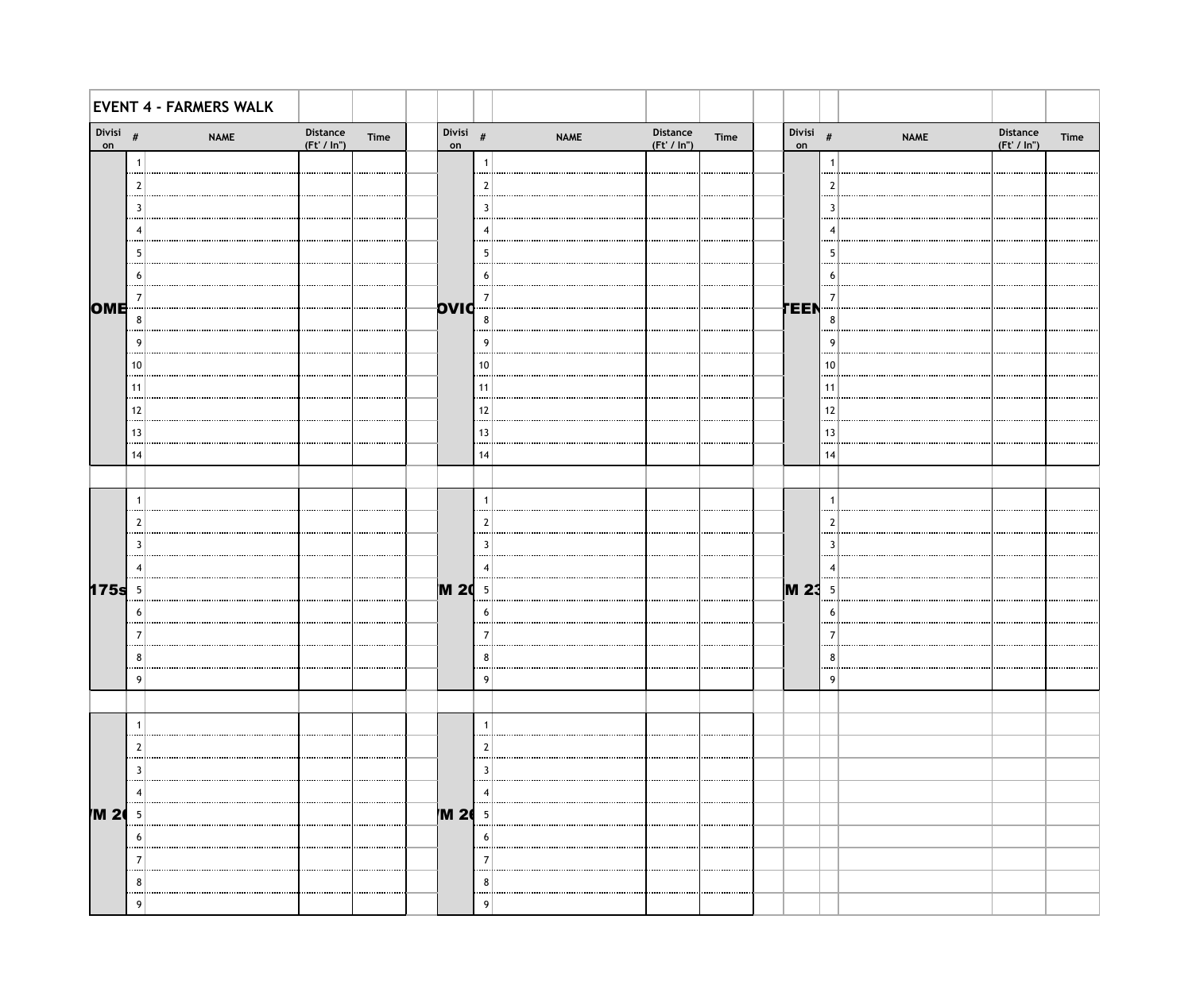|                   |                    | <b>EVENT 1 - PRESS MEDLEY</b> |                |      |                  |        |             |                               |  |               |                    |             |                           |      |
|-------------------|--------------------|-------------------------------|----------------|------|------------------|--------|-------------|-------------------------------|--|---------------|--------------------|-------------|---------------------------|------|
| Divisi $\#$<br>on |                    | <b>NAME</b>                   | Implemen<br>ts | Time | Divisi $#$<br>on |        | <b>NAME</b> | Implemen Time<br>$\mathbf{t}$ |  | Divisi<br>on  | $\#$               | <b>NAME</b> | Implemen<br>$\mathsf{ts}$ | Time |
|                   | -1                 |                               |                |      |                  | -1     |             |                               |  |               |                    |             |                           |      |
|                   | <br>$\overline{2}$ |                               |                |      |                  | 2      |             |                               |  |               | <br>$\overline{2}$ |             |                           |      |
|                   | 3<br>              |                               |                |      |                  | 3      |             |                               |  |               | 3<br>              |             |                           |      |
|                   | $\overline{4}$<br> |                               |                |      |                  | 4      |             |                               |  |               | 4                  |             |                           |      |
|                   | -5<br>             |                               |                |      |                  | 5      |             |                               |  |               | -5<br>             |             |                           |      |
|                   | -6                 |                               |                |      |                  | 6      |             |                               |  |               | 6                  |             |                           |      |
|                   | $\overline{7}$     |                               |                |      |                  | 7      |             |                               |  |               | -7                 |             |                           |      |
| OME <sup>8</sup>  |                    |                               |                |      | <b>TEEN</b>      | 8      |             |                               |  | <b>DVIC</b> 8 |                    |             |                           |      |
|                   | 9<br>.             |                               |                |      |                  | 9      |             |                               |  |               | 9<br>              |             |                           |      |
|                   | 10<br>             |                               |                |      |                  | 10     |             |                               |  |               | 10                 |             |                           |      |
|                   | 11<br>             |                               |                |      |                  | 11<br> |             |                               |  |               | 11<br>             |             |                           |      |
|                   | 12<br>             |                               |                |      |                  | 12     |             |                               |  |               | 12                 |             |                           |      |
|                   | 13<br>             |                               |                |      |                  | 13<br> |             |                               |  |               | 13<br>             |             |                           |      |
|                   | 14<br>             |                               |                |      |                  | 14     |             |                               |  |               | 14                 |             |                           |      |
|                   | 15                 |                               |                |      |                  | 15     |             |                               |  |               | 15                 |             |                           |      |
|                   |                    |                               |                |      |                  |        |             |                               |  |               |                    |             |                           |      |
|                   | -1<br>             |                               |                |      |                  | -1     |             |                               |  |               |                    |             |                           |      |
|                   | $\overline{2}$     |                               |                |      |                  | 2      |             |                               |  |               | $\overline{2}$     |             |                           |      |
|                   | 3<br>              |                               |                |      |                  | 3      |             |                               |  |               | 3<br>              |             |                           |      |
|                   | $\overline{4}$     |                               |                |      |                  | -4     |             |                               |  |               | 4                  |             |                           |      |
|                   | 5<br>              |                               |                |      |                  | -5<br> |             |                               |  |               | 5<br>              |             |                           |      |
|                   | 6<br>              |                               |                |      |                  | 6<br>  |             |                               |  |               | 6                  |             |                           |      |
|                   | 7                  |                               |                |      |                  |        |             |                               |  |               |                    |             |                           |      |
| STE 8             |                    |                               |                |      | <b>TEEN</b>      | 8      |             |                               |  | <b>M 20</b>   | 8                  |             |                           |      |
|                   | 9                  |                               |                |      |                  | 9      |             |                               |  |               | -9                 |             |                           |      |
|                   | 10                 |                               |                |      |                  | 10     |             |                               |  |               | 10                 |             |                           |      |
|                   | 11                 |                               |                |      |                  |        |             |                               |  |               |                    |             |                           |      |
|                   | 12                 |                               |                |      |                  |        |             |                               |  |               | 12                 |             |                           |      |
|                   | 13                 |                               |                |      |                  | 13     |             |                               |  |               | 13                 |             |                           |      |
|                   | 14                 |                               |                |      |                  |        |             |                               |  |               | 14                 |             |                           |      |
|                   | 15                 |                               |                |      |                  | 15     |             |                               |  |               | 15                 |             |                           |      |
|                   |                    |                               |                |      |                  |        |             |                               |  |               |                    |             |                           |      |
|                   | -1                 |                               |                |      |                  | -1     |             |                               |  |               |                    |             |                           |      |
|                   | 2                  |                               |                |      |                  |        |             |                               |  |               |                    |             |                           |      |
|                   | 3                  |                               |                |      |                  | 3      |             |                               |  |               |                    |             |                           |      |
|                   |                    |                               |                |      |                  |        |             |                               |  |               |                    |             |                           |      |
|                   | 5                  |                               |                |      |                  | 5      |             |                               |  |               | 5                  |             |                           |      |
|                   | 6<br>7             |                               |                |      |                  | b      |             |                               |  |               | 6                  |             |                           |      |
| <b>M 23</b> 8     |                    |                               |                |      | 7M 2             | 8      |             |                               |  | <b>M 26</b>   | 8                  |             |                           |      |
|                   | 9                  |                               |                |      |                  | q      |             |                               |  |               | 9                  |             |                           |      |
|                   | 10                 |                               |                |      |                  | 10     |             |                               |  |               | 10                 |             |                           |      |
|                   | 11                 |                               |                |      |                  |        |             |                               |  |               |                    |             |                           |      |
|                   | 12                 |                               |                |      |                  | 12     |             |                               |  |               | 12                 |             |                           |      |
|                   | 13                 |                               |                |      |                  |        |             |                               |  |               | 13                 |             |                           |      |
|                   | 14                 |                               |                |      |                  |        |             |                               |  |               | 14                 |             |                           |      |
|                   | 15                 |                               |                |      |                  | 15     |             |                               |  |               | 15                 |             |                           |      |
|                   |                    |                               |                |      |                  |        |             |                               |  |               |                    |             |                           |      |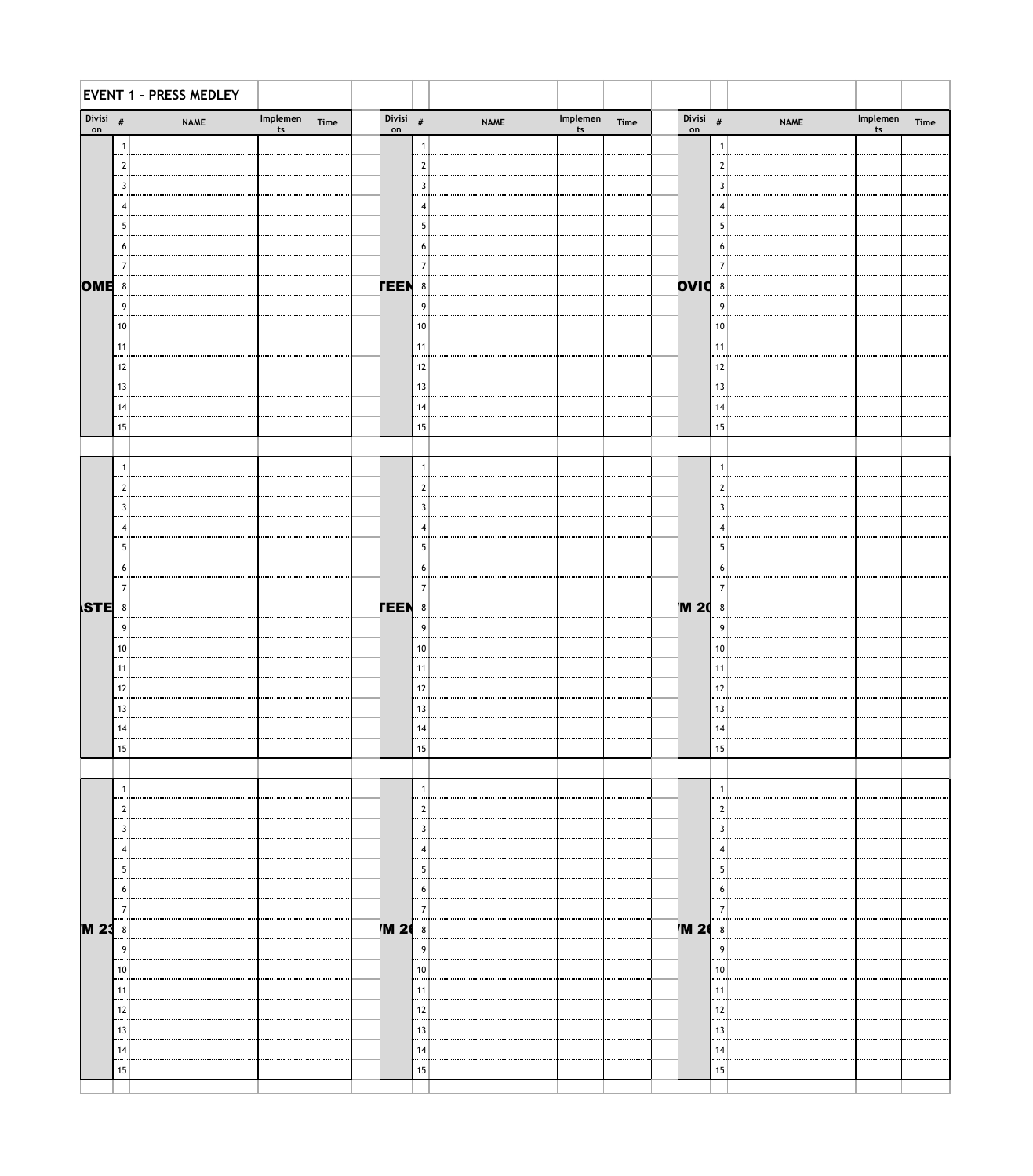|              |                       | EVENT 3 - AXLE DEADLIFT |          |          |          |                                                                                                             |  |                                         |  |    |                                          |                         |                         |                         |                           |                         |         |            |
|--------------|-----------------------|-------------------------|----------|----------|----------|-------------------------------------------------------------------------------------------------------------|--|-----------------------------------------|--|----|------------------------------------------|-------------------------|-------------------------|-------------------------|---------------------------|-------------------------|---------|------------|
| Divisi<br>on | Prev<br>Event<br>Rank | <b>NAME</b>             | 80 lbs   |          |          | Roundt 1 Roundt 2 Roundt 3 Roundt 4 Roundt 5 Roundt 6 Roundt 7 Roundt 8 Roundt 9<br>110 lbs 140 lbs 170 lbs |  | 200 lbs 230 lbs 245 lbs 260 lbs 275 lbs |  | 10 | Roundt   Roundt<br>11<br>290 lbs 310 lbs | Roundt<br>12<br>330 lbs | Roundt<br>13<br>350 lbs | Roundt<br>14<br>375 lbs | Roundt<br>15<br>$400$ lbs | Roundt<br>16<br>415 lbs | group 2 | group 1    |
|              |                       |                         | $\equiv$ | $\equiv$ | $\equiv$ | $\equiv$                                                                                                    |  |                                         |  |    |                                          |                         |                         |                         |                           |                         | 430     | 250        |
|              |                       |                         |          |          |          |                                                                                                             |  |                                         |  |    |                                          |                         |                         |                         |                           |                         | 460     | 300        |
|              |                       |                         |          |          |          |                                                                                                             |  |                                         |  |    |                                          |                         |                         |                         |                           |                         | 490     | 350        |
|              |                       |                         |          |          |          |                                                                                                             |  |                                         |  |    |                                          |                         |                         |                         |                           |                         | 520     | 400        |
|              |                       |                         |          |          |          |                                                                                                             |  |                                         |  |    |                                          |                         |                         |                         |                           |                         | 550     | 450        |
|              | b                     |                         |          |          |          |                                                                                                             |  |                                         |  |    |                                          |                         |                         |                         |                           |                         | 575     | 500        |
|              | 7                     |                         |          |          |          |                                                                                                             |  |                                         |  |    |                                          |                         |                         |                         |                           |                         |         | 550        |
| OME          | 8                     |                         |          |          |          |                                                                                                             |  |                                         |  |    |                                          |                         |                         |                         |                           |                         |         | 600        |
|              | <b>g</b>              |                         |          |          |          |                                                                                                             |  |                                         |  |    |                                          |                         |                         |                         |                           |                         |         | 650        |
|              | 10                    |                         |          |          |          |                                                                                                             |  |                                         |  |    |                                          |                         |                         |                         |                           |                         |         | 700        |
|              | 11                    |                         |          |          |          |                                                                                                             |  |                                         |  |    |                                          |                         |                         |                         |                           |                         |         | 750        |
|              | -12                   |                         |          |          |          |                                                                                                             |  |                                         |  |    |                                          |                         |                         |                         |                           |                         |         | 800        |
|              | 13                    |                         |          |          |          |                                                                                                             |  |                                         |  |    |                                          |                         |                         |                         |                           |                         |         | 850<br>900 |
|              | 14<br>15              |                         |          |          |          |                                                                                                             |  |                                         |  |    |                                          |                         |                         |                         |                           |                         |         | 950        |
|              |                       |                         |          |          |          |                                                                                                             |  |                                         |  |    |                                          |                         |                         |                         |                           |                         |         | 1000       |
|              |                       |                         |          |          |          |                                                                                                             |  |                                         |  |    |                                          |                         |                         |                         |                           |                         |         |            |
|              |                       |                         |          |          |          |                                                                                                             |  |                                         |  |    |                                          |                         |                         |                         |                           |                         |         |            |
|              |                       |                         |          |          |          |                                                                                                             |  |                                         |  |    |                                          |                         |                         |                         |                           |                         |         |            |
|              |                       |                         |          |          |          |                                                                                                             |  |                                         |  |    |                                          |                         |                         |                         |                           |                         |         |            |
|              |                       |                         |          |          |          |                                                                                                             |  |                                         |  |    |                                          |                         |                         |                         |                           |                         |         |            |
|              | 6 <sup>1</sup>        |                         |          |          |          |                                                                                                             |  |                                         |  |    |                                          |                         |                         |                         |                           |                         |         |            |
|              |                       |                         |          |          |          |                                                                                                             |  |                                         |  |    |                                          |                         |                         |                         |                           |                         |         |            |
| STE          | 8                     |                         |          |          |          |                                                                                                             |  |                                         |  |    |                                          |                         |                         |                         |                           |                         |         |            |
|              | q                     |                         |          |          |          |                                                                                                             |  |                                         |  |    |                                          |                         |                         |                         |                           |                         |         |            |
|              | -10                   |                         |          |          |          |                                                                                                             |  |                                         |  |    |                                          |                         |                         |                         |                           |                         |         |            |
|              | 11                    |                         |          |          |          |                                                                                                             |  |                                         |  |    |                                          |                         |                         |                         |                           |                         |         |            |
|              | -12                   |                         |          |          |          |                                                                                                             |  |                                         |  |    |                                          |                         |                         |                         |                           |                         |         |            |
|              | 13                    |                         |          |          |          |                                                                                                             |  |                                         |  |    |                                          |                         |                         |                         |                           |                         |         |            |
|              | 14<br>15              |                         |          |          |          |                                                                                                             |  |                                         |  |    |                                          |                         |                         |                         |                           |                         |         |            |
|              |                       |                         |          |          |          |                                                                                                             |  |                                         |  |    |                                          |                         |                         |                         |                           |                         |         |            |
|              |                       |                         |          |          |          |                                                                                                             |  |                                         |  |    |                                          |                         |                         |                         |                           |                         |         |            |
|              |                       |                         |          |          |          |                                                                                                             |  |                                         |  |    |                                          |                         |                         |                         |                           |                         |         |            |
|              |                       |                         |          |          |          |                                                                                                             |  |                                         |  |    |                                          |                         |                         |                         |                           |                         |         |            |
|              |                       |                         |          |          |          |                                                                                                             |  |                                         |  |    |                                          |                         |                         |                         |                           |                         |         |            |
|              |                       |                         |          |          |          |                                                                                                             |  |                                         |  |    |                                          |                         |                         |                         |                           |                         |         |            |
|              | b                     |                         |          |          |          |                                                                                                             |  |                                         |  |    |                                          |                         |                         |                         |                           |                         |         |            |
|              |                       |                         |          |          |          |                                                                                                             |  |                                         |  |    |                                          |                         |                         |                         |                           |                         |         |            |
| <b>DIVO</b>  |                       |                         |          |          |          |                                                                                                             |  |                                         |  |    |                                          |                         |                         |                         |                           |                         |         |            |
|              |                       |                         |          |          |          |                                                                                                             |  |                                         |  |    |                                          |                         |                         |                         |                           |                         |         |            |
|              | 10                    |                         |          |          |          |                                                                                                             |  |                                         |  |    |                                          |                         |                         |                         |                           |                         |         |            |
|              | 11                    |                         |          |          |          |                                                                                                             |  |                                         |  |    |                                          |                         |                         |                         |                           |                         |         |            |

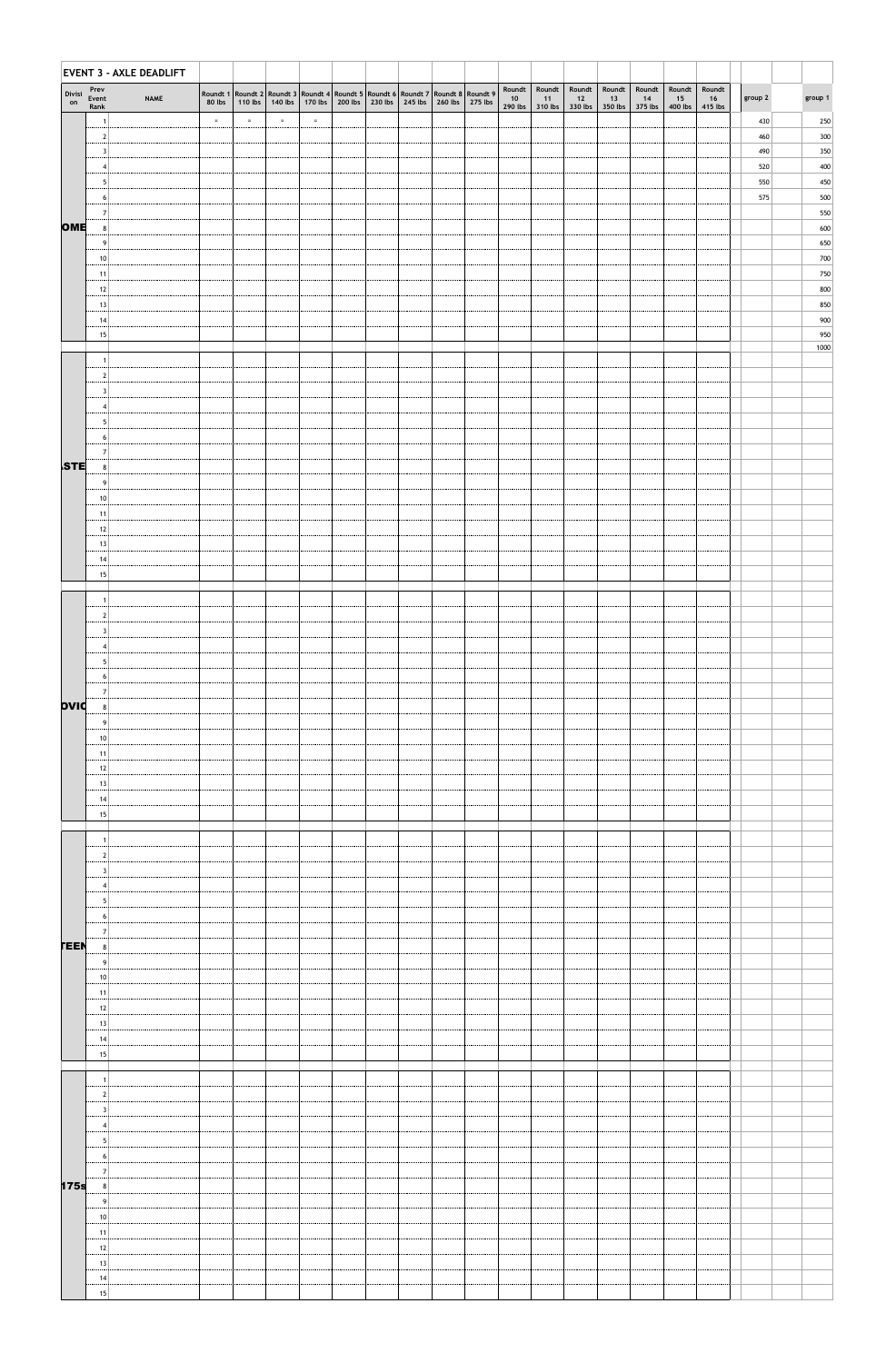|              |                       | <b>EVENT 3 - AXLE DEADLIFT</b> |                     |         |                                     |                                  |         |                     |                     |         |          |          |                  |                                                                       |                          |         |            |
|--------------|-----------------------|--------------------------------|---------------------|---------|-------------------------------------|----------------------------------|---------|---------------------|---------------------|---------|----------|----------|------------------|-----------------------------------------------------------------------|--------------------------|---------|------------|
| Divisi<br>on | Prev<br>Event<br>Rank | <b>NAME</b>                    | Roundt 1<br>460 lbs | 530 lbs | Roundt $2 \mid$ Roundt 3<br>600 lbs | Roundt 4   Roundt 5  <br>670 lbs | 740 lbs | Roundt 6<br>810 lbs | Roundt 7<br>880 lbs | 950 lbs | 1020 lbs | 1090 lbs | 1160 lbs $\vert$ | Roundt 8   Roundt 9   Roundt 10   Roundt 11   Roundt 12  <br>1230 lbs | Roundt<br>13<br>1300 lbs | group 2 | group 1    |
|              |                       |                                |                     |         |                                     |                                  |         |                     |                     |         |          |          |                  |                                                                       |                          | 460     | 250        |
|              |                       |                                |                     |         |                                     |                                  |         |                     |                     |         |          |          |                  |                                                                       |                          | 530     | 300        |
|              | 3<br>                 |                                |                     |         |                                     |                                  |         |                     |                     |         |          |          |                  |                                                                       |                          | 600     | 350        |
|              |                       |                                |                     |         |                                     |                                  |         |                     |                     |         |          |          |                  |                                                                       |                          | 670     | 400        |
|              | h<br>                 |                                |                     |         |                                     |                                  |         |                     |                     |         |          |          |                  |                                                                       |                          | 740     | 450        |
|              |                       |                                |                     |         |                                     |                                  |         |                     |                     |         |          |          |                  |                                                                       |                          | 810     | 500        |
|              |                       |                                |                     |         |                                     |                                  |         |                     |                     |         |          |          |                  |                                                                       |                          | 880     | 550        |
| <b>M 20</b>  |                       |                                |                     |         |                                     |                                  |         |                     |                     |         |          |          |                  |                                                                       |                          | 950     | 600        |
|              | -9<br>                |                                |                     |         |                                     |                                  |         |                     |                     |         |          |          |                  |                                                                       |                          | 1020    | 650        |
|              | -10                   |                                |                     |         |                                     |                                  |         |                     |                     |         |          |          |                  |                                                                       |                          | 1090    | 700        |
|              | -11<br>               |                                |                     |         |                                     |                                  |         |                     |                     |         |          |          |                  |                                                                       |                          | 1160    | 750        |
|              | 12<br>                |                                |                     |         |                                     |                                  |         |                     |                     |         |          |          |                  |                                                                       |                          | 1230    | 800        |
|              | 13<br>                |                                |                     |         |                                     |                                  |         |                     |                     |         |          |          |                  |                                                                       |                          | 1300    | 850<br>900 |
|              | 14<br><br>15          |                                |                     |         |                                     |                                  |         |                     |                     |         |          |          |                  |                                                                       |                          |         | 950        |
|              |                       |                                |                     |         |                                     |                                  |         |                     |                     |         |          |          |                  |                                                                       |                          |         | 1000       |
|              |                       |                                |                     |         |                                     |                                  |         |                     |                     |         |          |          |                  |                                                                       |                          |         |            |
|              | 2<br>                 |                                |                     |         |                                     |                                  |         |                     |                     |         |          |          |                  |                                                                       |                          |         |            |
|              |                       |                                |                     |         |                                     |                                  |         |                     |                     |         |          |          |                  |                                                                       |                          |         |            |
|              |                       |                                |                     |         |                                     |                                  |         |                     |                     |         |          |          |                  |                                                                       |                          |         |            |
|              |                       |                                |                     |         |                                     |                                  |         |                     |                     |         |          |          |                  |                                                                       |                          |         |            |
|              | 6                     |                                |                     |         |                                     |                                  |         |                     |                     |         |          |          |                  |                                                                       |                          |         |            |
|              |                       |                                |                     |         |                                     |                                  |         |                     |                     |         |          |          |                  |                                                                       |                          |         |            |
| <b>M 23</b>  |                       |                                |                     |         |                                     |                                  |         |                     |                     |         |          |          |                  |                                                                       |                          |         |            |
|              |                       |                                |                     |         |                                     |                                  |         |                     |                     |         |          |          |                  |                                                                       |                          |         |            |
|              |                       |                                |                     |         |                                     |                                  |         |                     |                     |         |          |          |                  |                                                                       |                          |         |            |
|              | -11<br>               |                                |                     |         |                                     |                                  |         |                     |                     |         |          |          |                  |                                                                       |                          |         |            |
|              | 12                    |                                |                     |         |                                     |                                  |         |                     |                     |         |          |          |                  |                                                                       |                          |         |            |
|              | 13<br>                |                                |                     |         |                                     |                                  |         |                     |                     |         |          |          |                  |                                                                       |                          |         |            |
|              | 14<br>                |                                |                     |         |                                     |                                  |         |                     |                     |         |          |          |                  |                                                                       |                          |         |            |
|              | 15                    |                                |                     |         |                                     |                                  |         |                     |                     |         |          |          |                  |                                                                       |                          |         |            |
|              |                       |                                |                     |         |                                     |                                  |         |                     |                     |         |          |          |                  |                                                                       |                          |         |            |
|              |                       |                                |                     |         |                                     |                                  |         |                     |                     |         |          |          |                  |                                                                       |                          |         |            |
|              |                       |                                |                     |         |                                     |                                  |         |                     |                     |         |          |          |                  |                                                                       |                          |         |            |
|              |                       |                                |                     |         |                                     |                                  |         |                     |                     |         |          |          |                  |                                                                       |                          |         |            |
|              |                       |                                |                     |         |                                     |                                  |         |                     |                     |         |          |          |                  |                                                                       |                          |         |            |
|              | n<br>                 |                                |                     |         |                                     |                                  |         |                     |                     |         |          |          |                  |                                                                       |                          |         |            |
|              |                       |                                |                     |         |                                     |                                  |         |                     |                     |         |          |          |                  |                                                                       |                          |         |            |
| <b>M 26</b>  | 8<br>                 |                                |                     |         |                                     |                                  |         |                     |                     |         |          |          |                  |                                                                       |                          |         |            |
|              |                       |                                |                     |         |                                     |                                  |         |                     |                     |         |          |          |                  |                                                                       |                          |         |            |
|              | 10<br>                |                                |                     |         |                                     |                                  |         |                     |                     |         |          |          |                  |                                                                       |                          |         |            |
|              | 11                    |                                |                     |         |                                     |                                  |         |                     |                     |         |          |          |                  |                                                                       |                          |         |            |

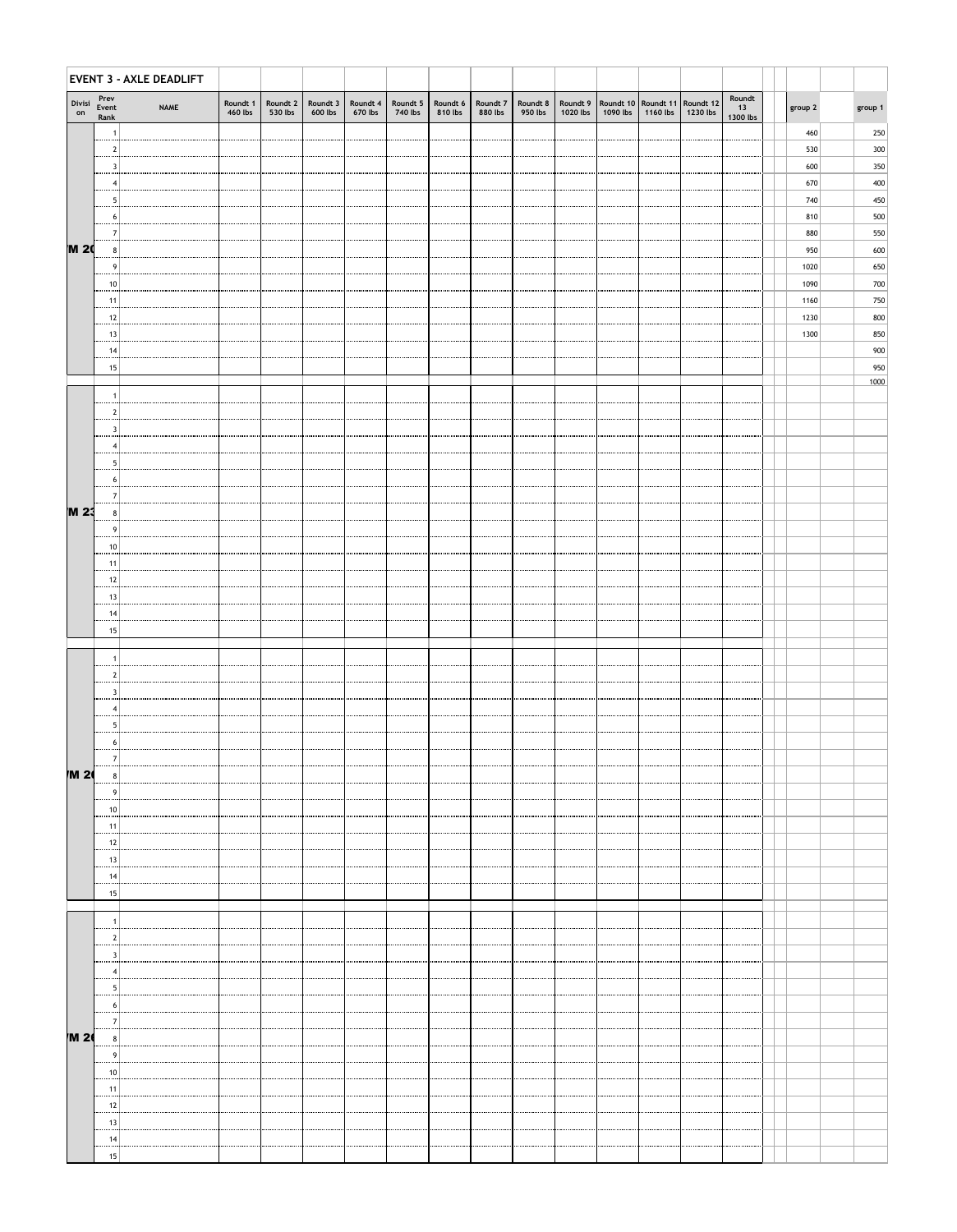|                   |                | <b>EVENT 4 - ROLLING THUNDER</b> |      |             |                |             |      |                  |                |             |      |
|-------------------|----------------|----------------------------------|------|-------------|----------------|-------------|------|------------------|----------------|-------------|------|
| Divisi $\#$<br>on |                | <b>NAME</b>                      | Time | on          | Divisi $#$     | <b>NAME</b> | Time | Divisi $#$<br>on |                | <b>NAME</b> | Time |
|                   | Î,             |                                  |      |             |                |             |      |                  |                |             |      |
|                   | $\overline{2}$ |                                  |      |             | $\overline{2}$ |             |      |                  | $\overline{2}$ |             |      |
|                   | <br>3          |                                  |      |             | 3              |             |      |                  | 3              |             |      |
|                   | <br>4          |                                  |      |             | 4              |             |      |                  | 4              |             |      |
|                   | 5              |                                  |      |             | -5             |             |      |                  | 5              |             |      |
|                   | <br>6          |                                  |      |             | 6              |             |      |                  | 6              |             |      |
|                   | 7              |                                  |      |             | 7              |             |      |                  | -7             |             |      |
| <b>OME</b> 8      |                |                                  |      |             | <b>DVIC</b> 8  |             |      | $175s$ 8         |                |             |      |
|                   | <br>9          |                                  |      |             | <br>9          |             |      |                  | <br>9          |             |      |
|                   | <br>$10$       |                                  |      |             | 10             |             |      |                  | 10             |             |      |
|                   | <br>11         |                                  |      |             | 11             |             |      |                  | 11             |             |      |
|                   | <br>12         |                                  |      |             | 12             |             |      |                  | 12             |             |      |
|                   | <br>13         |                                  |      |             | 13             |             |      |                  | 13             |             |      |
|                   |                |                                  |      |             | 14             |             |      |                  |                |             |      |
|                   | 14<br>         |                                  |      |             |                |             |      |                  | 14             |             |      |
|                   | 15             |                                  |      |             | 15             |             |      |                  | 15             |             |      |
|                   |                |                                  |      |             |                |             |      |                  |                |             |      |
|                   | J.<br>         |                                  |      |             |                |             |      |                  |                |             |      |
|                   | $\mathbf{2}$   |                                  |      |             | $\overline{2}$ |             |      |                  | $\overline{2}$ |             |      |
|                   | 3<br>.         |                                  |      |             | 3<br>$\cdots$  |             |      |                  | 3              |             |      |
|                   | 4              |                                  |      |             | 4              |             |      |                  | 4              |             |      |
|                   | 5<br>.         |                                  |      |             | 5<br>          |             |      |                  | 5<br>          |             |      |
|                   | 6<br>          |                                  |      |             | 6              |             |      |                  | 6              |             |      |
|                   |                |                                  |      |             |                |             |      |                  |                |             |      |
| <b>STE</b>        | 8              |                                  |      | <b>TEEN</b> | 8              |             |      | <b>M20</b>       | 8              |             |      |
|                   | 9              |                                  |      |             | 9              |             |      |                  | 9              |             |      |
|                   | 10<br>         |                                  |      |             | 10             |             |      |                  | 10             |             |      |
|                   | 11             |                                  |      |             | 11             |             |      |                  | -11            |             |      |
|                   | 12<br>         |                                  |      |             | 12             |             |      |                  | 12             |             |      |
|                   | 13             |                                  |      |             | 13             |             |      |                  | 13             |             |      |
|                   | 14<br>         |                                  |      |             | 14             |             |      |                  | 14             |             |      |
|                   | 15             |                                  |      |             | 15             |             |      |                  | 15             |             |      |
|                   |                |                                  |      |             |                |             |      |                  |                |             |      |
|                   | -1             |                                  |      |             |                |             |      |                  |                |             |      |
|                   | 2              |                                  |      |             |                |             |      |                  |                |             |      |
|                   | 3              |                                  |      |             | 3              |             |      |                  | 3              |             |      |
|                   |                |                                  |      |             |                |             |      |                  |                |             |      |
|                   | 5              |                                  |      |             | 5              |             |      |                  | 5              |             |      |
|                   | <sub>6</sub>   |                                  |      |             | b              |             |      |                  | O              |             |      |
|                   | 7              |                                  |      |             |                |             |      |                  |                |             |      |
| M 23              | $8\phantom{1}$ |                                  |      | <b>M 20</b> | 8              |             |      | <b>M 26</b>      | 8              |             |      |
|                   | <br>9          |                                  |      |             | 9              |             |      |                  | 9              |             |      |
|                   | 10             |                                  |      |             | 10             |             |      |                  | 10             |             |      |
|                   | Ŧ              |                                  |      |             |                |             |      |                  | 11             |             |      |
|                   | 12             |                                  |      |             | 12             |             |      |                  | 12             |             |      |
|                   | <br>13         |                                  |      |             | 13             |             |      |                  | 13             |             |      |
|                   | 14             |                                  |      |             | 14             |             |      |                  | 14             |             |      |
|                   |                |                                  |      |             | 15             |             |      |                  | 15             |             |      |
|                   | 15             |                                  |      |             |                |             |      |                  |                |             |      |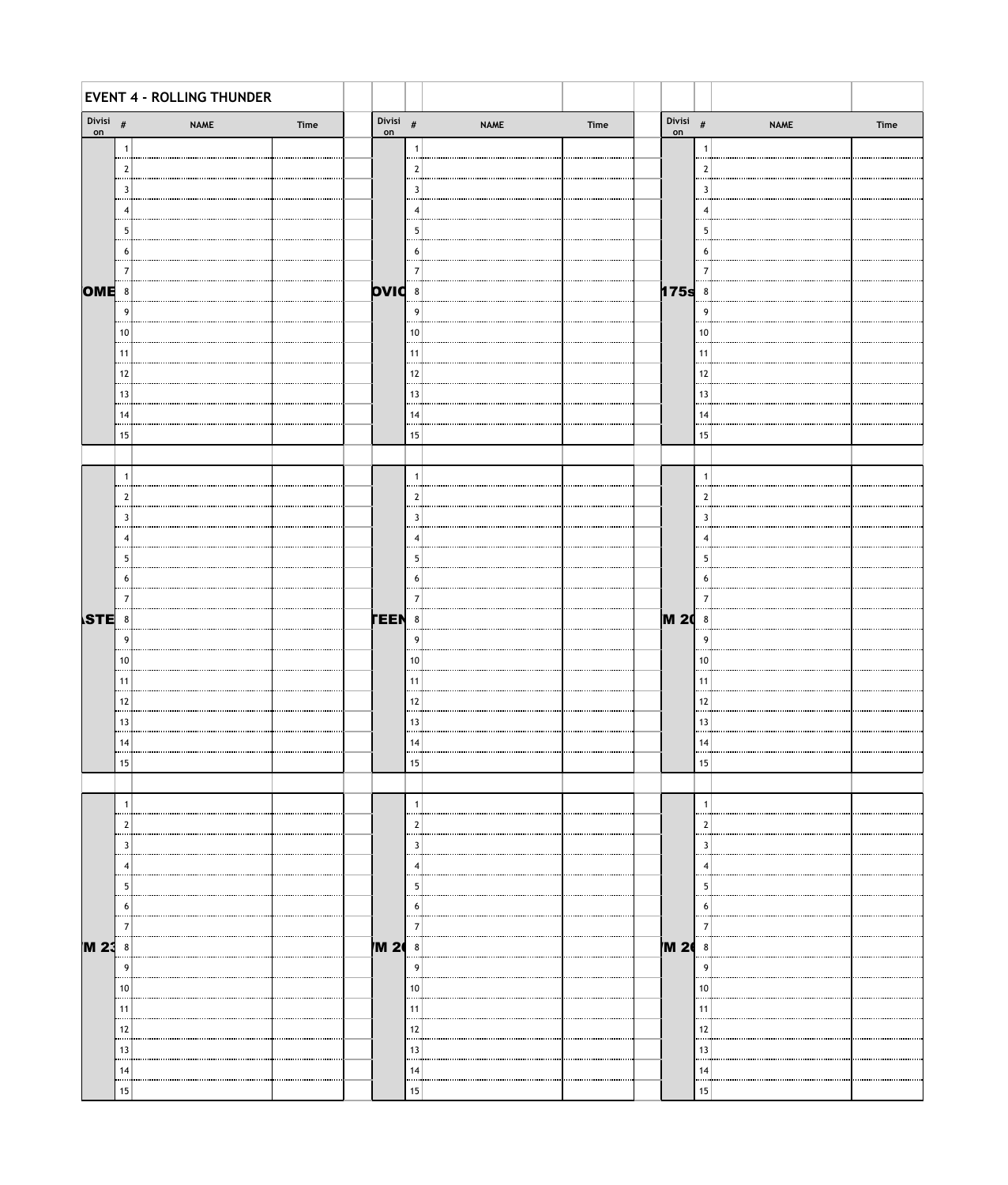|             |                | <b>EVENT 5 - KEG CARRY AND LOAD</b> |      |                   |              |             |                            |      |                  |                          |             |                            |      |
|-------------|----------------|-------------------------------------|------|-------------------|--------------|-------------|----------------------------|------|------------------|--------------------------|-------------|----------------------------|------|
| $7/17/14$ # |                | Implemen<br>ts<br><b>NAME</b>       | Time | Divisi $\#$<br>on |              | <b>NAME</b> | Implemen<br>t <sub>s</sub> | Time | Divisi $#$<br>on |                          | <b>NAME</b> | Implemen<br>t <sub>s</sub> | Time |
|             | $\overline{1}$ |                                     |      |                   | -1           |             |                            |      |                  | -1                       |             |                            |      |
|             |                |                                     |      |                   | 2            |             |                            |      |                  |                          |             |                            |      |
|             | 3              |                                     |      |                   | 3            |             |                            |      |                  | -3                       |             |                            |      |
|             |                |                                     |      |                   | 4            |             |                            |      |                  |                          |             |                            |      |
|             | -5             |                                     |      |                   | 5            |             |                            |      |                  | -5                       |             |                            |      |
|             | 6              |                                     |      |                   | 6            |             |                            |      |                  | -6                       |             |                            |      |
| OME         | -7             |                                     |      | OVIC              | 7            |             |                            |      | TEEN             | -7                       |             |                            |      |
|             | 8              |                                     |      |                   | 8            |             |                            |      |                  | 8                        |             |                            |      |
|             | 9              |                                     |      |                   | g            |             |                            |      |                  | - g                      |             |                            |      |
|             | 10             |                                     |      |                   | 10           |             |                            |      |                  | 10                       |             |                            |      |
|             | 11             |                                     |      |                   | 11           |             |                            |      |                  | 11                       |             |                            |      |
|             | 12             |                                     |      |                   | 12           |             |                            |      |                  | 12                       |             |                            |      |
|             | 13<br>         |                                     |      |                   | 13           |             |                            |      |                  | 13                       |             |                            |      |
|             | 14             |                                     |      |                   | 14           |             |                            |      |                  | 14                       |             |                            |      |
|             |                |                                     |      |                   |              |             |                            |      |                  |                          |             |                            |      |
|             | $\overline{1}$ |                                     |      |                   | $\mathbf{1}$ |             |                            |      |                  | $\overline{1}$           |             |                            |      |
|             | -2             |                                     |      |                   | 2            |             |                            |      |                  | 2                        |             |                            |      |
|             | 3              |                                     |      |                   | 3            |             |                            |      |                  | 3                        |             |                            |      |
|             | -4             |                                     |      |                   | 4            |             |                            |      |                  | $\overline{\phantom{a}}$ |             |                            |      |
| 175s        | $\overline{5}$ |                                     |      | <b>M 20</b> 5     |              |             |                            |      | <b>M23</b>       | - 5                      |             |                            |      |
|             | 6              |                                     |      |                   | 6            |             |                            |      |                  | -6                       |             |                            |      |
|             | -7             |                                     |      |                   | 7            |             |                            |      |                  |                          |             |                            |      |
|             | 8              |                                     |      |                   | 8            |             |                            |      |                  | 8                        |             |                            |      |
|             | 9              |                                     |      |                   | q            |             |                            |      |                  | q                        |             |                            |      |
|             |                |                                     |      |                   |              |             |                            |      |                  |                          |             |                            |      |
|             |                |                                     |      |                   |              |             |                            |      |                  |                          |             |                            |      |
|             |                |                                     |      |                   |              |             |                            |      |                  |                          |             |                            |      |
|             | 3              |                                     |      |                   | -2           |             |                            |      |                  |                          |             |                            |      |
|             |                |                                     |      |                   |              |             |                            |      |                  |                          |             |                            |      |
| M 20        | -5             |                                     |      | <b>M 26</b>       | - 5          |             |                            |      |                  |                          |             |                            |      |
|             | 6              |                                     |      |                   | b            |             |                            |      |                  |                          |             |                            |      |
|             |                |                                     |      |                   |              |             |                            |      |                  |                          |             |                            |      |
|             | 8              |                                     |      |                   | 8            |             |                            |      |                  |                          |             |                            |      |
|             | 9              |                                     |      |                   | q            |             |                            |      |                  |                          |             |                            |      |